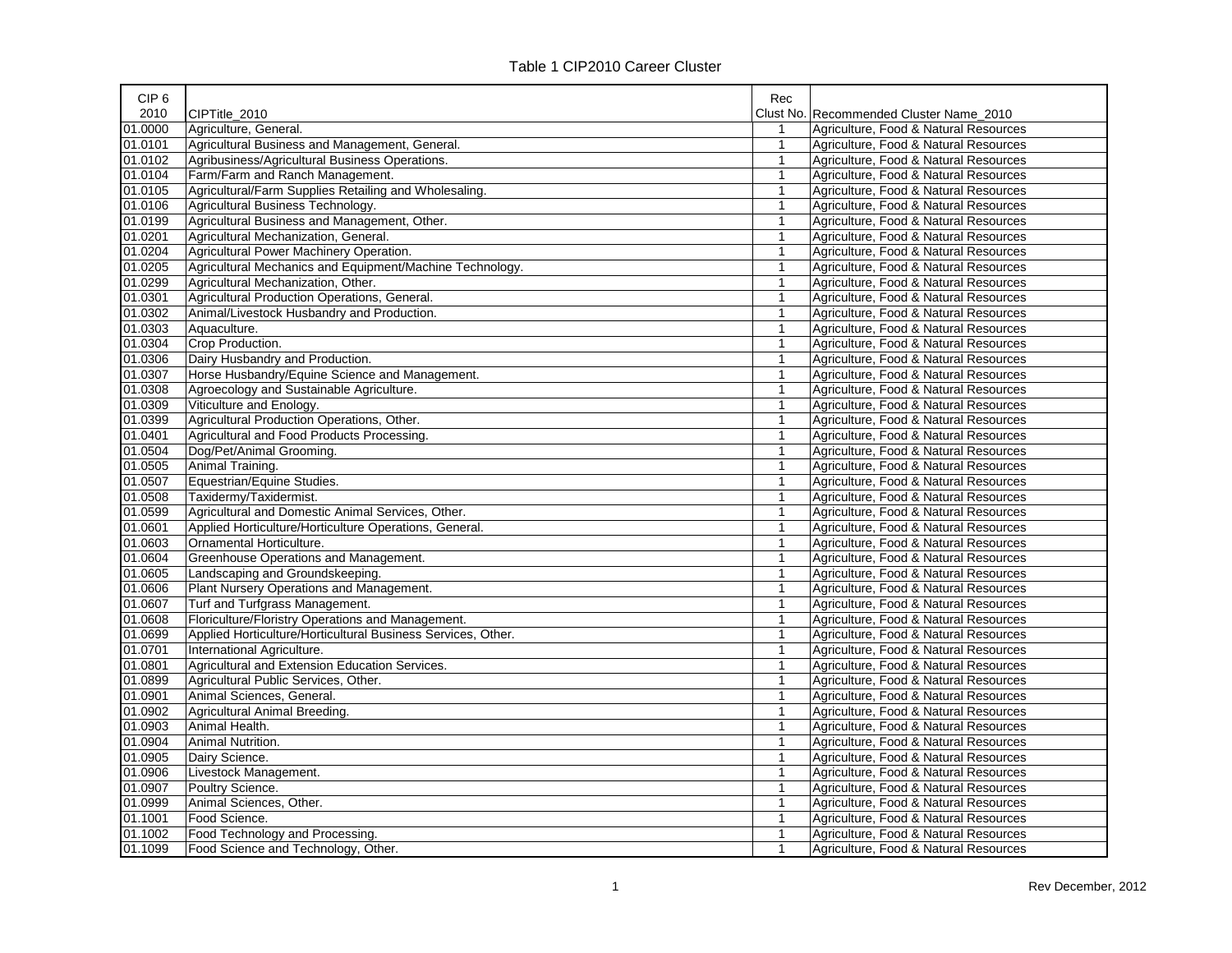| CIP <sub>6</sub> |                                                                                        | Rec            |                                         |
|------------------|----------------------------------------------------------------------------------------|----------------|-----------------------------------------|
| 2010             | CIPTitle 2010                                                                          |                | Clust No. Recommended Cluster Name_2010 |
| 01.1101          | Plant Sciences, General.                                                               |                | Agriculture, Food & Natural Resources   |
| 01.1102          | Agronomy and Crop Science.                                                             | $\mathbf{1}$   | Agriculture, Food & Natural Resources   |
| 01.1103          | Horticultural Science.                                                                 | $\mathbf{1}$   | Agriculture, Food & Natural Resources   |
| 01.1104          | Agricultural and Horticultural Plant Breeding.                                         | $\mathbf{1}$   | Agriculture, Food & Natural Resources   |
| 01.1105          | Plant Protection and Integrated Pest Management.                                       | 1              | Agriculture, Food & Natural Resources   |
| 01.1106          | Range Science and Management.                                                          | $\mathbf{1}$   | Agriculture, Food & Natural Resources   |
| 01.1199          | Plant Sciences, Other.                                                                 | $\mathbf{1}$   | Agriculture, Food & Natural Resources   |
| 01.1201          | Soil Science and Agronomy, General.                                                    | $\mathbf{1}$   | Agriculture, Food & Natural Resources   |
| 01.1202          | Soil Chemistry and Physics.                                                            | $\mathbf{1}$   | Agriculture, Food & Natural Resources   |
| 01.1203          | Soil Microbiology.                                                                     | $\mathbf{1}$   | Agriculture, Food & Natural Resources   |
| 01.1299          | Soil Sciences, Other.                                                                  | $\mathbf{1}$   | Agriculture, Food & Natural Resources   |
| 01.9999          | Agriculture, Agriculture Operations, and Related Sciences, Other.                      | $\mathbf{1}$   | Agriculture, Food & Natural Resources   |
| 03.0101          | Natural Resources/Conservation, General.                                               | $\mathbf{1}$   | Agriculture, Food & Natural Resources   |
| 03.0103          | Environmental Studies.                                                                 | $\mathbf{1}$   | Agriculture, Food & Natural Resources   |
| 03.0104          | <b>Environmental Science.</b>                                                          | $\mathbf{1}$   | Agriculture, Food & Natural Resources   |
| 03.0199          | Natural Resources Conservation and Research, Other.                                    | $\mathbf{1}$   | Agriculture, Food & Natural Resources   |
| 03.0201          | Natural Resources Management and Policy.                                               | $\mathbf{1}$   | Agriculture, Food & Natural Resources   |
| 03.0205          | Water, Wetlands, and Marine Resources Management.                                      | $\mathbf{1}$   | Agriculture, Food & Natural Resources   |
| 03.0206          | Land Use Planning and Management/Development.                                          | $\mathbf{1}$   | Agriculture, Food & Natural Resources   |
| 03.0207          | Natural Resource Recreation and Tourism.                                               | $\mathbf{1}$   | Agriculture, Food & Natural Resources   |
| 03.0208          | Natural Resources Law Enforcement and Protective Services.                             | $\mathbf{1}$   | Agriculture, Food & Natural Resources   |
| 03.0299          | Natural Resources Management and Policy, Other.                                        | $\mathbf{1}$   | Agriculture, Food & Natural Resources   |
| 03.0301          | Fishing and Fisheries Sciences and Management.                                         | $\mathbf{1}$   | Agriculture, Food & Natural Resources   |
| 03.0501          | Forestry, General.                                                                     | $\mathbf{1}$   | Agriculture, Food & Natural Resources   |
| 03.0502          | Forest Sciences and Biology.                                                           | $\mathbf{1}$   | Agriculture, Food & Natural Resources   |
| 03.0506          | Forest Management/Forest Resources Management.                                         | $\mathbf{1}$   | Agriculture, Food & Natural Resources   |
| 03.0508          | Urban Forestry.                                                                        | $\mathbf{1}$   | Agriculture, Food & Natural Resources   |
| 03.0509          | Wood Science and Wood Products/Pulp and Paper Technology.                              | $\mathbf{1}$   | Agriculture, Food & Natural Resources   |
| 03.0510          | Forest Resources Production and Management.                                            | $\mathbf{1}$   | Agriculture, Food & Natural Resources   |
| 03.0511          | Forest Technology/Technician.                                                          | 1              | Agriculture, Food & Natural Resources   |
| 03.0599          | Forestry, Other.                                                                       | $\mathbf{1}$   | Agriculture, Food & Natural Resources   |
| 03.0601          | Wildlife, Fish and Wildlands Science and Management.                                   | $\mathbf{1}$   | Agriculture, Food & Natural Resources   |
| 03.9999          | Natural Resources and Conservation, Other.                                             | $\mathbf{1}$   | Agriculture, Food & Natural Resources   |
| 12.0509          | Culinary Science/Culinology.                                                           | $\mathbf{1}$   | Agriculture, Food & Natural Resources   |
| 15.0506          | Water Quality and Wastewater Treatment Management and Recycling Technology/Technician. | $\mathbf{1}$   | Agriculture, Food & Natural Resources   |
| 15.0507          | Environmental Engineering Technology/Environmental Technology.                         | $\mathbf{1}$   | Agriculture, Food & Natural Resources   |
| 15.0508          | Hazardous Materials Management and Waste Technology/Technician.                        | $\mathbf{1}$   | Agriculture, Food & Natural Resources   |
| 15.0599          | Environmental Control Technologies/Technicians, Other.                                 | $\mathbf{1}$   | Agriculture, Food & Natural Resources   |
| 15.0901          | Mining Technology/Technician.                                                          | $\mathbf{1}$   | Agriculture, Food & Natural Resources   |
| 15.0903          | Petroleum Technology/Technician.                                                       | $\mathbf{1}$   | Agriculture, Food & Natural Resources   |
| 15.0999          | Mining and Petroleum Technologies/Technicians, Other.                                  | $\mathbf{1}$   | Agriculture, Food & Natural Resources   |
| 31.0302          | Golf Course Operation and Grounds Management.                                          | $\mathbf{1}$   | Agriculture, Food & Natural Resources   |
| 49.0303          | <b>Commercial Fishing.</b>                                                             | $\mathbf{1}$   | Agriculture, Food & Natural Resources   |
| 04.0201          | Architecture.                                                                          | $\overline{2}$ | Architecture & Construction             |
| 04.0401          | Environmental Design/Architecture.                                                     | $\overline{2}$ | Architecture & Construction             |
| 04.0501          | Interior Architecture.                                                                 | $\overline{2}$ | Architecture & Construction             |
| 04.0601          | Landscape Architecture.                                                                | $\overline{2}$ | Architecture & Construction             |
| 04.0801          | Architectural History and Criticism, General.                                          | $\overline{2}$ | Architecture & Construction             |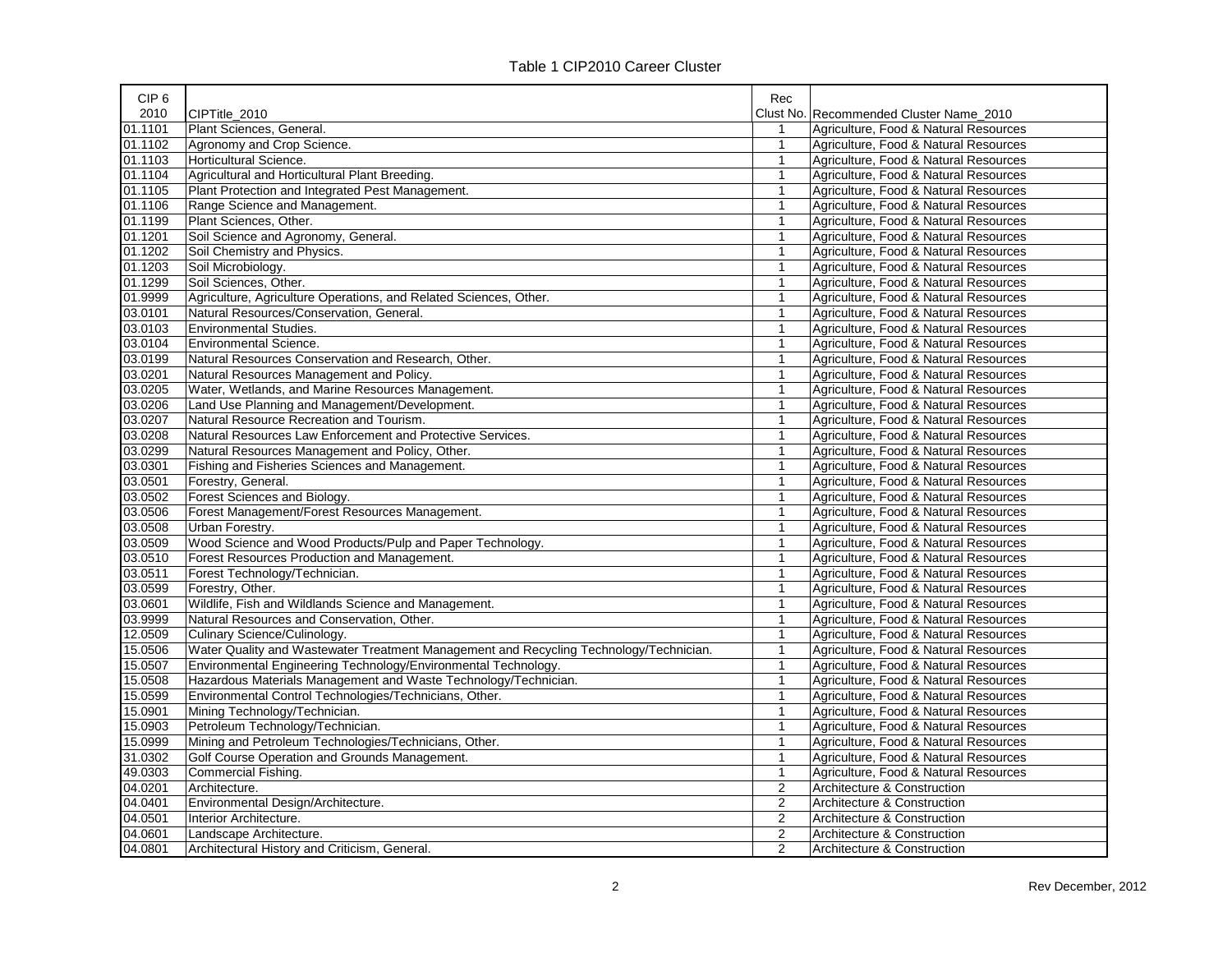| Table 1 CIP2010 Career Cluster |  |
|--------------------------------|--|
|--------------------------------|--|

| CIP <sub>6</sub> |                                                                                             | Rec                     |                                         |
|------------------|---------------------------------------------------------------------------------------------|-------------------------|-----------------------------------------|
| 2010             | CIPTitle_2010                                                                               |                         | Clust No. Recommended Cluster Name 2010 |
| 04.0901          | Architectural Technology/Technician.                                                        | 2                       | Architecture & Construction             |
| 04.0902          | Architectural and Building Sciences/Technology.                                             | $\overline{2}$          | Architecture & Construction             |
| 04.0999          | Architectural Sciences and Technology, Other.                                               | $\overline{2}$          | Architecture & Construction             |
| 04.1001          | Real Estate Development.                                                                    | $\overline{2}$          | Architecture & Construction             |
| 04.9999          | Architecture and Related Services, Other.                                                   | $\overline{2}$          | Architecture & Construction             |
| 15.0101          | Architectural Engineering Technology/Technician.                                            | $\overline{2}$          | Architecture & Construction             |
| 15.0201          | Civil Engineering Technology/Technician.                                                    | $\overline{2}$          | Architecture & Construction             |
| 15.0503          | Energy Management and Systems Technology/Technician.                                        | $\overline{2}$          | Architecture & Construction             |
| 15.1001          | Construction Engineering Technology/Technician.                                             | $\overline{2}$          | Architecture & Construction             |
| 15.1303          | Architectural Drafting and Architectural CAD/CADD.                                          | $\overline{2}$          | Architecture & Construction             |
| 15.1304          | Civil Drafting and Civil Engineering CAD/CADD.                                              | $\overline{2}$          | Architecture & Construction             |
| 15.1305          | Electrical/Electronics Drafting and Electrical/Electronics CAD/CADD.                        | $\overline{2}$          | Architecture & Construction             |
| 15.1306          | Mechanical Drafting and Mechanical Drafting CAD/CADD.                                       | $\overline{2}$          | Architecture & Construction             |
| 15.1399          | Drafting/Design Engineering Technologies/Technicians, Other.                                | $\overline{2}$          | Architecture & Construction             |
| 19.0605          | Home Furnishings and Equipment Installers.                                                  | $\overline{2}$          | Architecture & Construction             |
| 46.0000          | Construction Trades, General.                                                               | $\overline{2}$          | Architecture & Construction             |
| 46.0101          | Mason/Masonry.                                                                              | $\overline{2}$          | Architecture & Construction             |
| 46.0201          | Carpentry/Carpenter.                                                                        | $\overline{2}$          | Architecture & Construction             |
| 46.0301          | Electrical and Power Transmission Installation/Installer, General.                          | $\overline{2}$          | Architecture & Construction             |
| 46.0302          | Electrician.                                                                                | $\overline{2}$          | Architecture & Construction             |
| 46.0303          | Lineworker.                                                                                 | $\overline{2}$          | Architecture & Construction             |
| 46.0399          | Electrical and Power Transmission Installers, Other.                                        | $\overline{\mathbf{c}}$ | Architecture & Construction             |
| 46.0401          | Building/Property Maintenance.                                                              | $\overline{2}$          | Architecture & Construction             |
| 46.0402          | Concrete Finishing/Concrete Finisher.                                                       | $\overline{\mathbf{c}}$ | Architecture & Construction             |
| 46.0403          | Building/Home/Construction Inspection/Inspector.                                            | $\overline{2}$          | Architecture & Construction             |
| 46.0404          | Drywall Installation/Drywaller.                                                             | $\overline{2}$          | Architecture & Construction             |
| 46.0406          | Glazier.                                                                                    | $\overline{2}$          | Architecture & Construction             |
| 46.0408          | Painting/Painter and Wall Coverer.                                                          | $\overline{2}$          | Architecture & Construction             |
| 46.0410          | Roofer.                                                                                     | $\overline{\mathbf{c}}$ | Architecture & Construction             |
| 46.0411          | Metal Building Assembly/Assembler.                                                          | $\overline{2}$          | Architecture & Construction             |
| 46.0412          | Building/Construction Site Management/Manager.                                              | $\overline{2}$          | Architecture & Construction             |
| 46.0413          | Carpet, Floor, and Tile Worker.                                                             | $\overline{2}$          | Architecture & Construction             |
| 46.0414          | Insulator.                                                                                  | $\overline{2}$          | Architecture & Construction             |
| 46.0415          | <b>Building Construction Technology.</b>                                                    | $\overline{2}$          | Architecture & Construction             |
| 46.0499          | Building/Construction Finishing, Management, and Inspection, Other.                         | $\overline{2}$          | Architecture & Construction             |
| 46.0502          | Pipefitting/Pipefitter and Sprinkler Fitter.                                                | $\overline{2}$          | Architecture & Construction             |
| 46.0503          | Plumbing Technology/Plumber.                                                                | $\overline{2}$          | Architecture & Construction             |
| 46.0504          | Well Drilling/Driller.                                                                      | $\overline{2}$          | Architecture & Construction             |
| 46.0505          | Blasting/Blaster.                                                                           | $\overline{2}$          | Architecture & Construction             |
| 46.0599          | Plumbing and Related Water Supply Services, Other.                                          | $\overline{2}$          | Architecture & Construction             |
| 46.9999          | Construction Trades, Other.                                                                 | $\overline{2}$          | Architecture & Construction             |
| 47.0110          | Security System Installation, Repair, and Inspection Technology/Technician.                 | $\overline{2}$          | Architecture & Construction             |
| 47.0201          | Heating, Air Conditioning, Ventilation and Refrigeration Maintenance Technology/Technician. | $\overline{2}$          | Architecture & Construction             |
| 48.0509          | Ironworking/Ironworker.                                                                     | $\overline{2}$          | Architecture & Construction             |
| 48.0801          | Boilermaking/Boilermaker.                                                                   | $\overline{2}$          | Architecture & Construction             |
| 49.0202          | Construction/Heavy Equipment/Earthmoving Equipment Operation.                               | $\overline{2}$          | Architecture & Construction             |
| 49.0206          | Mobil Crane Operation/Operator.                                                             | $\overline{2}$          | Architecture & Construction             |
| 49.0304          | Diver, Professional and Instructor.                                                         | $\overline{2}$          | Architecture & Construction             |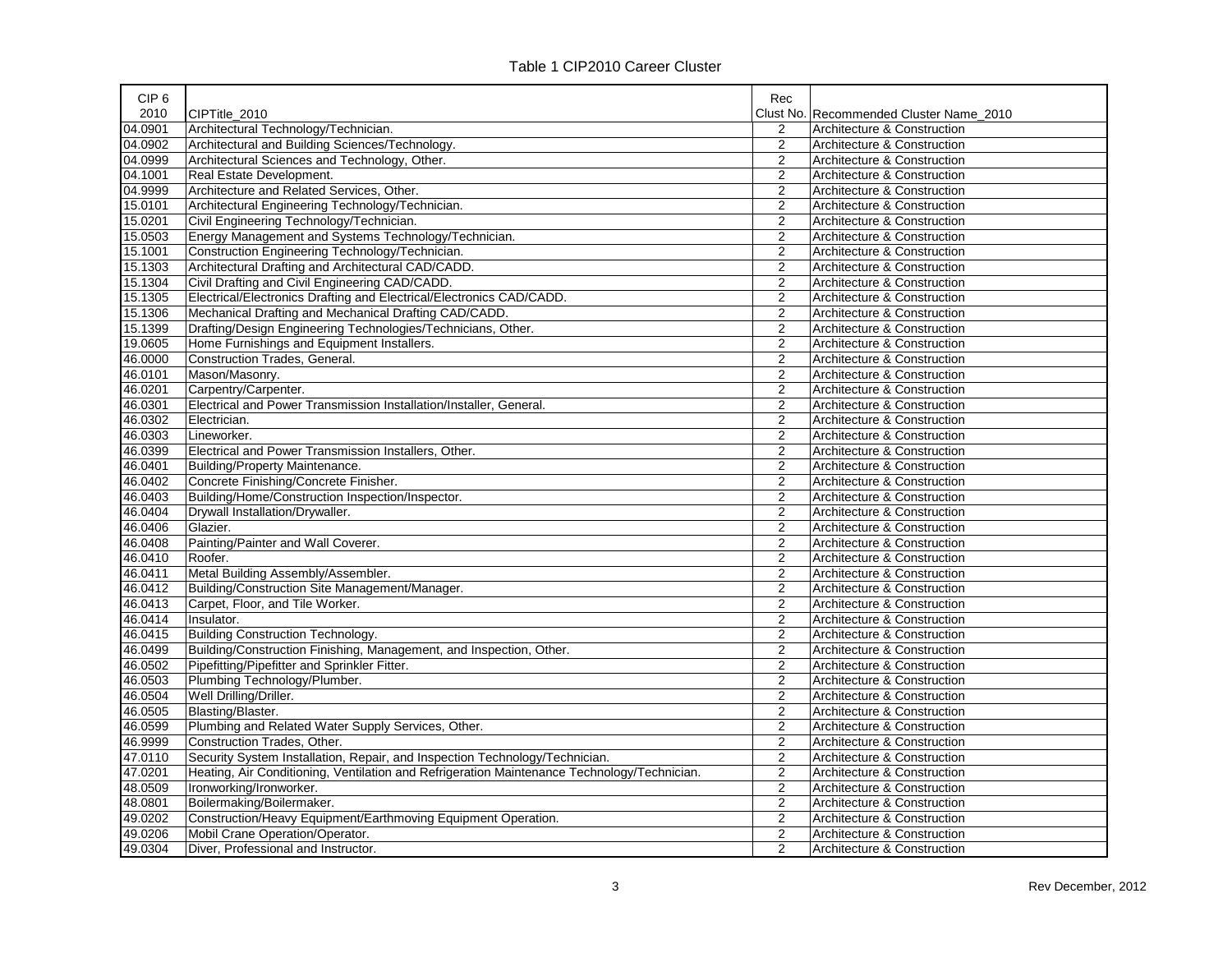| CIP <sub>6</sub> |                                                                        | Rec       |                                               |
|------------------|------------------------------------------------------------------------|-----------|-----------------------------------------------|
| 2010             | CIPTitle 2010                                                          | Clust No. | Recommended Cluster Name 2010                 |
| 50.0408          | Interior Design.                                                       | 2         | Architecture & Construction                   |
| 52.2001          | <b>Construction Management.</b>                                        | 2         | Architecture & Construction                   |
| 01.0802          | Agricultural Communication/Journalism.                                 | 3         | Arts, Audio/Video Technology & Communications |
| 09.0100          | Communication, General.                                                | 3         | Arts, Audio/Video Technology & Communications |
| 09.0101          | Speech Communication and Rhetoric.                                     | 3         | Arts, Audio/Video Technology & Communications |
| 09.0102          | Mass Communication/Media Studies.                                      | 3         | Arts, Audio/Video Technology & Communications |
| 09.0199          | Communication and Media Studies, Other.                                | 3         | Arts, Audio/Video Technology & Communications |
| 09.0401          | Journalism.                                                            | 3         | Arts, Audio/Video Technology & Communications |
| 09.0402          | Broadcast Journalism.                                                  | 3         | Arts, Audio/Video Technology & Communications |
| 09.0404          | Photojournalism.                                                       | 3         | Arts, Audio/Video Technology & Communications |
| 09.0499          | Journalism, Other.                                                     | 3         | Arts, Audio/Video Technology & Communications |
| 09.0701          | Radio and Television.                                                  | 3         | Arts, Audio/Video Technology & Communications |
| 09.0702          | Digital Communication and Media/Multimedia.                            | 3         | Arts, Audio/Video Technology & Communications |
| 09.0799          | Radio, Television, and Digital Communication, Other.                   | 3         | Arts, Audio/Video Technology & Communications |
| 09.0906          | Sports Communication.                                                  | 3         | Arts, Audio/Video Technology & Communications |
| 09.0907          | International and Intercultural Communication.                         | 3         | Arts, Audio/Video Technology & Communications |
| 09.0908          | Technical and Scientific Communication.                                | 3         | Arts, Audio/Video Technology & Communications |
| 09.1001          | Publishing.                                                            | 3         | Arts, Audio/Video Technology & Communications |
| 09.9999          | Communication, Journalism, and Related Programs, Other.                | 3         | Arts, Audio/Video Technology & Communications |
| 10.0105          | Communications Technology/Technician.                                  | 3         | Arts, Audio/Video Technology & Communications |
| 10.0201          | Photographic and Film/Video Technology/Technician and Assistant.       | 3         | Arts, Audio/Video Technology & Communications |
| 10.0202          | Radio and Television Broadcasting Technology/Technician.               | 3         | Arts, Audio/Video Technology & Communications |
| 10.0203          | Recording Arts Technology/Technician.                                  | 3         | Arts, Audio/Video Technology & Communications |
| 10.0299          | Audiovisual Communications Technologies/Technicians, Other.            | 3         | Arts, Audio/Video Technology & Communications |
| 10.0301          | Graphic Communications, General.                                       | 3         | Arts, Audio/Video Technology & Communications |
| 10.0302          | Printing Management.                                                   | 3         | Arts, Audio/Video Technology & Communications |
| 10.0303          | Prepress/Desktop Publishing and Digital Imaging Design.                | 3         | Arts, Audio/Video Technology & Communications |
| 10.0304          | Animation, Interactive Technology, Video Graphics and Special Effects. | 3         | Arts, Audio/Video Technology & Communications |
| 10.0305          | Graphic and Printing Equipment Operator, General Production.           | 3         | Arts, Audio/Video Technology & Communications |
| 10.0306          | Platemaker/Imager.                                                     | 3         | Arts, Audio/Video Technology & Communications |
| 10.0307          | Printing Press Operator.                                               | 3         | Arts, Audio/Video Technology & Communications |
| 10.0308          | Computer Typography and Composition Equipment Operator.                | 3         | Arts, Audio/Video Technology & Communications |
| 10.0399          | Graphic Communications, Other.                                         | 3         | Arts, Audio/Video Technology & Communications |
| 10.9999          | Communications Technologies/Technicians and Support Services, Other.   | 3         | Arts, Audio/Video Technology & Communications |
| 12.0406          | Make-Up Artist/Specialist.                                             | 3         | Arts, Audio/Video Technology & Communications |
| 19.0202          | Family and Consumer Sciences/Human Sciences Communication.             | 3         | Arts, Audio/Video Technology & Communications |
| 23.1301          | Writing, General.                                                      | 3         | Arts, Audio/Video Technology & Communications |
| 23.1302          | Creative Writing.                                                      | 3         | Arts, Audio/Video Technology & Communications |
| 23.1303          | Professional, Technical, Business, and Scientific Writing.             | 3         | Arts, Audio/Video Technology & Communications |
| 23.1304          | Rhetoric and Composition.                                              | 3         | Arts, Audio/Video Technology & Communications |
| 23.1399          | Rhetoric and Composition/Writing Studies, Other.                       | 3         | Arts, Audio/Video Technology & Communications |
| 30.1401          | Museology/Museum Studies.                                              | 3         | Arts, Audio/Video Technology & Communications |
| 39.0501          | Religious/Sacred Music.                                                | 3         | Arts, Audio/Video Technology & Communications |
| 47.0103          | Communications Systems Installation and Repair Technology.             | 3         | Arts, Audio/Video Technology & Communications |
| 50.0101          | Visual and Performing Arts, General.                                   | 3         | Arts, Audio/Video Technology & Communications |
| 50.0102          | Digital Arts.                                                          | 3         | Arts, Audio/Video Technology & Communications |
| 50.0201          | Crafts/Craft Design, Folk Art and Artisanry.                           | 3         | Arts, Audio/Video Technology & Communications |
| 50.0301          | Dance, General.                                                        | 3         | Arts, Audio/Video Technology & Communications |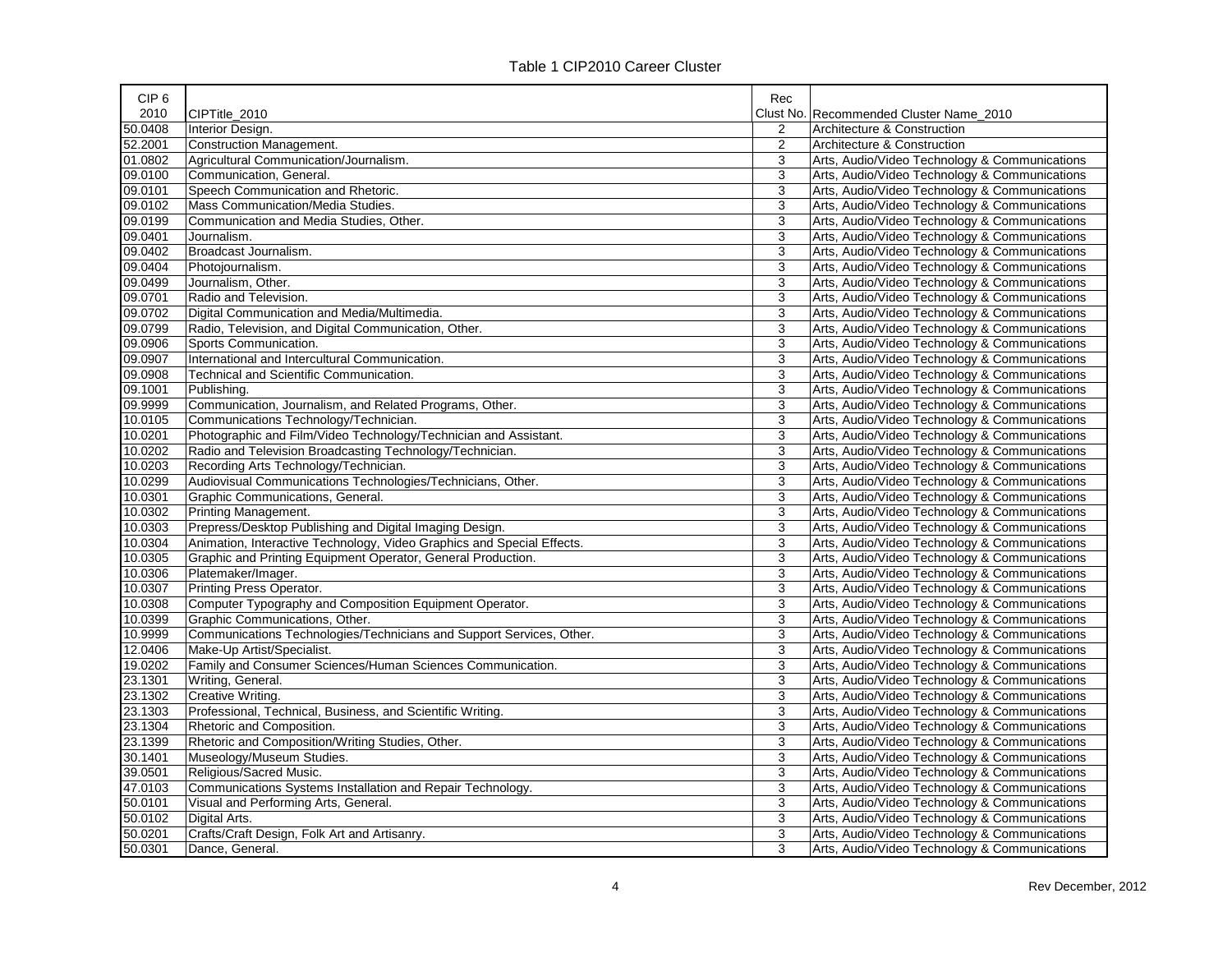| CIP <sub>6</sub> |                                                  | Rec       |                                               |
|------------------|--------------------------------------------------|-----------|-----------------------------------------------|
| 2010             | CIPTitle 2010                                    | Clust No. | Recommended Cluster Name 2010                 |
| 50.0302          | Ballet.                                          | 3         | Arts, Audio/Video Technology & Communications |
| 50.0399          | Dance, Other.                                    | 3         | Arts, Audio/Video Technology & Communications |
| 50.0401          | Design and Visual Communications, General.       | 3         | Arts, Audio/Video Technology & Communications |
| 50.0402          | Commercial and Advertising Art.                  | 3         | Arts, Audio/Video Technology & Communications |
| 50.0404          | Industrial and Product Design.                   | 3         | Arts, Audio/Video Technology & Communications |
| 50.0406          | Commercial Photography.                          | 3         | Arts, Audio/Video Technology & Communications |
| 50.0407          | Fashion/Apparel Design.                          | 3         | Arts, Audio/Video Technology & Communications |
| 50.0409          | Graphic Design.                                  | 3         | Arts, Audio/Video Technology & Communications |
| 50.0410          | Illustration.                                    | 3         | Arts, Audio/Video Technology & Communications |
| 50.0411          | Game and Interactive Media Design.               | 3         | Arts, Audio/Video Technology & Communications |
| 50.0499          | Design and Applied Arts, Other.                  | 3         | Arts, Audio/Video Technology & Communications |
| 50.0501          | Drama and Dramatics/Theatre Arts, General.       | 3         | Arts, Audio/Video Technology & Communications |
| 50.0502          | Technical Theatre/Theatre Design and Technology. | 3         | Arts, Audio/Video Technology & Communications |
| 50.0504          | Playwriting and Screenwriting.                   | 3         | Arts, Audio/Video Technology & Communications |
| 50.0505          | Theatre Literature, History and Criticism.       | 3         | Arts, Audio/Video Technology & Communications |
| 50.0506          | Acting.                                          | 3         | Arts, Audio/Video Technology & Communications |
| 50.0507          | Directing and Theatrical Production.             | 3         | Arts, Audio/Video Technology & Communications |
| 50.0509          | Musical Theatre.                                 | 3         | Arts, Audio/Video Technology & Communications |
| 50.0510          | Costume Design.                                  | 3         | Arts, Audio/Video Technology & Communications |
| 50.0599          | Dramatic/Theatre Arts and Stagecraft, Other.     | 3         | Arts, Audio/Video Technology & Communications |
| 50.0601          | Film/Cinema/Video Studies.                       | 3         | Arts, Audio/Video Technology & Communications |
| 50.0602          | Cinematography and Film/Video Production.        | 3         | Arts, Audio/Video Technology & Communications |
| 50.0605          | Photography.                                     | 3         | Arts, Audio/Video Technology & Communications |
| 50.0607          | Documentary Production.                          | 3         | Arts, Audio/Video Technology & Communications |
| 50.0699          | Film/Video and Photographic Arts, Other.         | 3         | Arts, Audio/Video Technology & Communications |
| 50.0701          | Art/Art Studies, General.                        | 3         | Arts, Audio/Video Technology & Communications |
| 50.0702          | Fine/Studio Arts, General.                       | 3         | Arts, Audio/Video Technology & Communications |
| 50.0703          | Art History, Criticism and Conservation.         | 3         | Arts, Audio/Video Technology & Communications |
| 50.0705          | Drawing.                                         | 3         | Arts, Audio/Video Technology & Communications |
| 50.0706          | Intermedia/Multimedia.                           | 3         | Arts, Audio/Video Technology & Communications |
| 50.0708          | Painting.                                        | 3         | Arts, Audio/Video Technology & Communications |
| 50.0709          | Sculpture.                                       | 3         | Arts, Audio/Video Technology & Communications |
| 50.0710          | Printmaking.                                     | 3         | Arts, Audio/Video Technology & Communications |
| 50.0711          | Ceramic Arts and Ceramics.                       | 3         | Arts, Audio/Video Technology & Communications |
| 50.0712          | Fiber, Textile and Weaving Arts.                 | 3         | Arts, Audio/Video Technology & Communications |
| 50.0713          | Metal and Jewelry Arts.                          | 3         | Arts, Audio/Video Technology & Communications |
| 50.0799          | Fine Arts and Art Studies, Other.                | 3         | Arts, Audio/Video Technology & Communications |
| 50.0901          | Music, General.                                  | 3         | Arts, Audio/Video Technology & Communications |
| 50.0902          | Music History, Literature, and Theory.           | 3         | Arts, Audio/Video Technology & Communications |
| 50.0903          | Music Performance, General.                      | 3         | Arts, Audio/Video Technology & Communications |
| 50.0904          | Music Theory and Composition.                    | 3         | Arts, Audio/Video Technology & Communications |
| 50.0905          | Musicology and Ethnomusicology.                  | 3         | Arts, Audio/Video Technology & Communications |
| 50.0906          | Conducting.                                      | 3         | Arts, Audio/Video Technology & Communications |
| 50.0907          | Keyboard Instruments.                            | 3         | Arts, Audio/Video Technology & Communications |
| 50.0908          | Voice and Opera.                                 | 3         | Arts, Audio/Video Technology & Communications |
| 50.0910          | Jazz/Jazz Studies.                               | 3         | Arts, Audio/Video Technology & Communications |
| 50.0911          | Stringed Instruments.                            | 3         | Arts, Audio/Video Technology & Communications |
| 50.0912          | Music Pedagogy.                                  | 3         | Arts, Audio/Video Technology & Communications |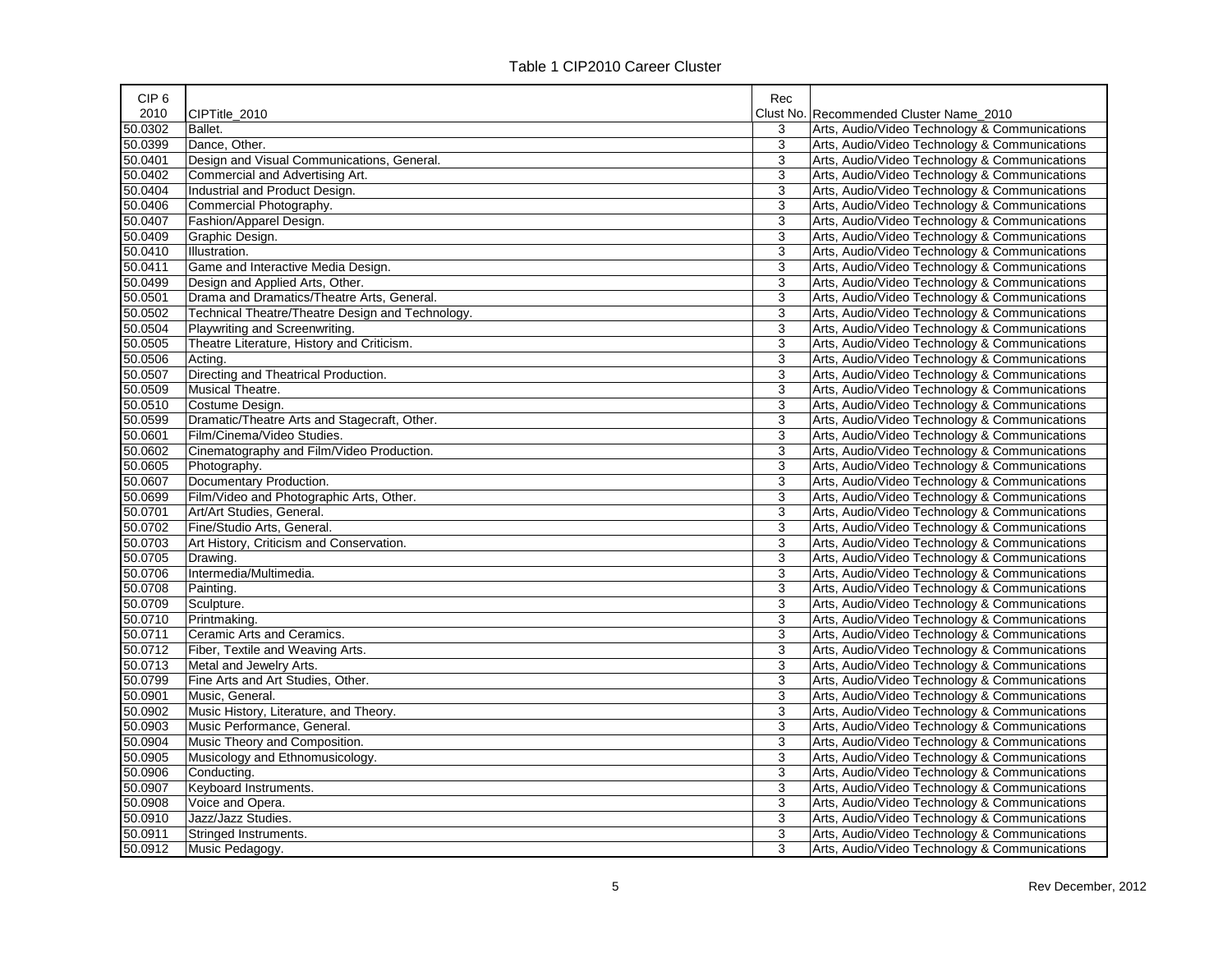| CIP <sub>6</sub> |                                                                | Rec            |                                                 |
|------------------|----------------------------------------------------------------|----------------|-------------------------------------------------|
| 2010             | CIPTitle 2010                                                  | Clust No.      | Recommended Cluster Name 2010                   |
| 50.0913          | Music Technology.                                              | 3              | Arts, Audio/Video Technology & Communications   |
| 50.0914          | Brass Instruments.                                             | 3              | Arts, Audio/Video Technology & Communications   |
| 50.0915          | Woodwind Instruments.                                          | 3              | Arts, Audio/Video Technology & Communications   |
| 50.0916          | Percussion Instruments.                                        | 3              | Arts, Audio/Video Technology & Communications   |
| 50.0999          | Music, Other.                                                  | 3              | Arts, Audio/Video Technology & Communications   |
| 50.1001          | Arts, Entertainment, and Media Management, General.            | 3              | Arts, Audio/Video Technology & Communications   |
| 50.1002          | Fine and Studio Arts Management.                               | 3              | Arts, Audio/Video Technology & Communications   |
| 50.1003          | Music Management.                                              | 3              | Arts, Audio/Video Technology & Communications   |
| 50.1004          | Theatre/Theatre Arts Management.                               | 3              | Arts, Audio/Video Technology & Communications   |
| 50.1099          | Arts, Entertainment, and Media Management, Other.              | 3              | Arts, Audio/Video Technology & Communications   |
| 50.9999          | Visual and Performing Arts, Other.                             | 3              | Arts, Audio/Video Technology & Communications   |
| 51.2703          | Medical Illustration/Medical Illustrator.                      | 3              | Arts, Audio/Video Technology & Communications   |
| 52.0501          | Business/Corporate Communications.                             | 3              | Arts, Audio/Video Technology & Communications   |
| 11.0601          | Data Entry/Microcomputer Applications, General.                | 4              | <b>Business Management &amp; Administration</b> |
| 11.0602          | Word Processing.                                               | 4              | <b>Business Management &amp; Administration</b> |
| 11.0699          | Data Entry/Microcomputer Applications, Other.                  | $\overline{4}$ | <b>Business Management &amp; Administration</b> |
| 14.3701          | Operations Research.                                           | 4              | <b>Business Management &amp; Administration</b> |
| 19.0604          | <b>Facilities Planning and Management.</b>                     | 4              | <b>Business Management &amp; Administration</b> |
| 52.0101          | Business/Commerce, General.                                    | 4              | <b>Business Management &amp; Administration</b> |
| 52.0201          | Business Administration and Management, General.               | 4              | <b>Business Management &amp; Administration</b> |
| 52.0202          | Purchasing, Procurement/Acquisitions and Contracts Management. | 4              | <b>Business Management &amp; Administration</b> |
| 52.0204          | Office Management and Supervision.                             | 4              | <b>Business Management &amp; Administration</b> |
| 52.0205          | Operations Management and Supervision.                         | 4              | <b>Business Management &amp; Administration</b> |
| 52.0206          | Non-Profit/Public/Organizational Management.                   | 4              | <b>Business Management &amp; Administration</b> |
| 52.0207          | Customer Service Management.                                   | $\overline{4}$ | <b>Business Management &amp; Administration</b> |
| 52.0208          | E-Commerce/Electronic Commerce.                                | 4              | <b>Business Management &amp; Administration</b> |
| 52.0210          | Research and Development Management.                           | 4              | <b>Business Management &amp; Administration</b> |
| 52.0211          | Project Management.                                            | 4              | <b>Business Management &amp; Administration</b> |
| 52.0212          | Retail Management.                                             | 4              | <b>Business Management &amp; Administration</b> |
| 52.0213          | Organizational Leadership.                                     | 4              | <b>Business Management &amp; Administration</b> |
| 52.0299          | Business Administration, Management and Operations, Other.     | 4              | <b>Business Management &amp; Administration</b> |
| 52.0401          | Administrative Assistant and Secretarial Science, General.     | 4              | <b>Business Management &amp; Administration</b> |
| 52.0402          | Executive Assistant/Executive Secretary.                       | 4              | <b>Business Management &amp; Administration</b> |
| 52.0406          | Receptionist.                                                  | 4              | <b>Business Management &amp; Administration</b> |
| 52.0407          | Business/Office Automation/Technology/Data Entry.              | 4              | <b>Business Management &amp; Administration</b> |
| 52.0408          | General Office Occupations and Clerical Services.              | $\overline{4}$ | <b>Business Management &amp; Administration</b> |
| 52.0409          | Parts, Warehousing, and Inventory Management Operations.       | 4              | <b>Business Management &amp; Administration</b> |
| 52.0411          | Customer Service Support/Call Center/Teleservice Operation.    | 4              | <b>Business Management &amp; Administration</b> |
| 52.0499          | Business Operations Support and Secretarial Services, Other.   | 4              | Business Management & Administration            |
| 52.0701          | Entrepreneurship/Entrepreneurial Studies.                      | 4              | <b>Business Management &amp; Administration</b> |
| 52.0702          | Franchising and Franchise Operations.                          | 4              | <b>Business Management &amp; Administration</b> |
| 52.0703          | Small Business Administration/Management.                      | 4              | <b>Business Management &amp; Administration</b> |
| 52.0799          | Entrepreneurial and Small Business Operations, Other.          | 4              | <b>Business Management &amp; Administration</b> |
| 52.0907          | Meeting and Event Planning.                                    | 4              | <b>Business Management &amp; Administration</b> |
| 52.0908          | Casino Management.                                             | 4              | <b>Business Management &amp; Administration</b> |
| 52.0909          | Hotel, Motel, and Restaurant Management.                       | 4              | <b>Business Management &amp; Administration</b> |
| 52.1001          | Human Resources Management/Personnel Administration, General.  | 4              | <b>Business Management &amp; Administration</b> |
| 52.1002          | Labor and Industrial Relations.                                | 4              | <b>Business Management &amp; Administration</b> |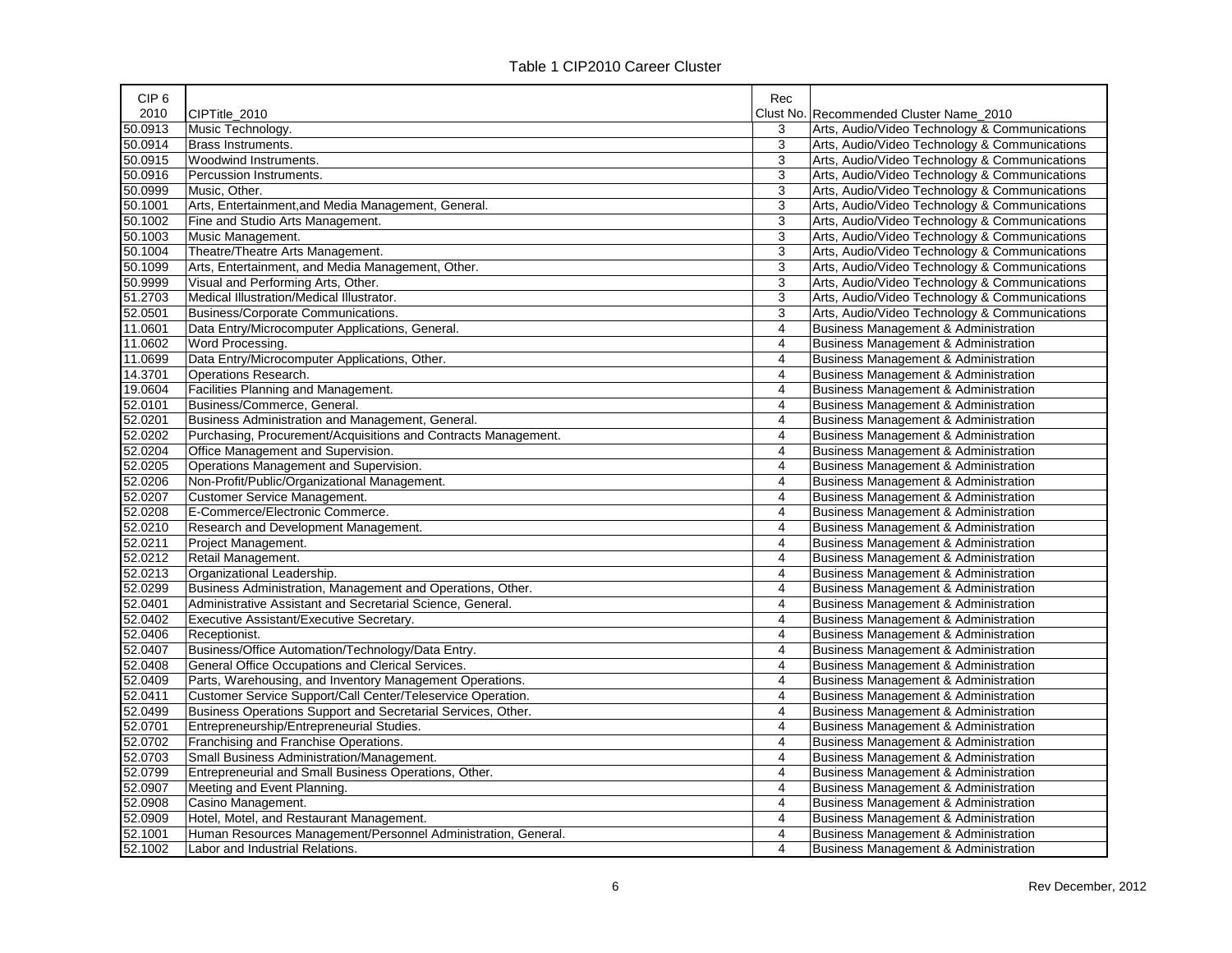| CIP <sub>6</sub> |                                                                       | Rec            |                                                 |
|------------------|-----------------------------------------------------------------------|----------------|-------------------------------------------------|
| 2010             | CIPTitle 2010                                                         |                | Clust No. Recommended Cluster Name 2010         |
| 52.1003          | Organizational Behavior Studies                                       | 4              | <b>Business Management &amp; Administration</b> |
| 52.1004          | Labor Studies.                                                        | $\overline{4}$ | <b>Business Management &amp; Administration</b> |
| 52.1005          | Human Resources Development.                                          | 4              | <b>Business Management &amp; Administration</b> |
| 52.1099          | Human Resources Management and Services, Other.                       | $\overline{4}$ | <b>Business Management &amp; Administration</b> |
| 52.1101          | International Business/Trade/Commerce.                                | $\overline{4}$ | <b>Business Management &amp; Administration</b> |
| 52.1201          | Management Information Systems, General.                              | $\overline{4}$ | <b>Business Management &amp; Administration</b> |
| 52.1301          | Management Science.                                                   | $\overline{4}$ | <b>Business Management &amp; Administration</b> |
| 52.1399          | Management Sciences and Quantitative Methods, Other.                  | $\overline{4}$ | <b>Business Management &amp; Administration</b> |
| 52.2101          | Telecommunications Management.                                        | $\overline{4}$ | <b>Business Management &amp; Administration</b> |
| 52.9999          | Business, Management, Marketing, and Related Support Services, Other. | 4              | <b>Business Management &amp; Administration</b> |
| 05.0101          | African Studies.                                                      | 5              | Education & Training                            |
| 05.0102          | American/United States Studies/Civilization.                          | 5              | Education & Training                            |
| 05.0103          | Asian Studies/Civilization.                                           | $\overline{5}$ | <b>Education &amp; Training</b>                 |
| 05.0104          | East Asian Studies.                                                   | $\overline{5}$ | <b>Education &amp; Training</b>                 |
| 05.0105          | Russian, Central European, East European and Eurasian Studies.        | 5              | Education & Training                            |
| 05.0106          | European Studies/Civilization.                                        | 5              | <b>Education &amp; Training</b>                 |
| 05.0107          | Latin American Studies.                                               | 5              | <b>Education &amp; Training</b>                 |
| 05.0108          | Near and Middle Eastern Studies.                                      | 5              | <b>Education &amp; Training</b>                 |
| 05.0109          | Pacific Area/Pacific Rim Studies.                                     | 5              | <b>Education &amp; Training</b>                 |
| 05.0110          | Russian Studies.                                                      | 5              | <b>Education &amp; Training</b>                 |
| 05.0111          | Scandinavian Studies.                                                 | 5              | <b>Education &amp; Training</b>                 |
| 05.0112          | South Asian Studies.                                                  | 5              | <b>Education &amp; Training</b>                 |
| 05.0113          | Southeast Asian Studies.                                              | 5              | <b>Education &amp; Training</b>                 |
| 05.0114          | Western European Studies.                                             | 5              | <b>Education &amp; Training</b>                 |
| 05.0115          | Canadian Studies.                                                     | 5              | <b>Education &amp; Training</b>                 |
| 05.0116          | <b>Balkans Studies.</b>                                               | 5              | Education & Training                            |
| 05.0117          | <b>Baltic Studies.</b>                                                | 5              | <b>Education &amp; Training</b>                 |
| 05.0118          | Slavic Studies.                                                       | 5              | <b>Education &amp; Training</b>                 |
| 05.0119          | Caribbean Studies.                                                    | 5              | <b>Education &amp; Training</b>                 |
| 05.0120          | Ural-Altaic and Central Asian Studies.                                | 5              | <b>Education &amp; Training</b>                 |
| 05.0121          | Commonwealth Studies.                                                 | 5              | <b>Education &amp; Training</b>                 |
| 05.0122          | Regional Studies (U.S., Canadian, Foreign)                            | 5              | Education & Training                            |
| 05.0123          | Chinese Studies.                                                      | 5              | <b>Education &amp; Training</b>                 |
| 05.0124          | French Studies.                                                       | $\overline{5}$ | Education & Training                            |
| 05.0125          | German Studies.                                                       | 5              | <b>Education &amp; Training</b>                 |
| 05.0126          | Italian Studies.                                                      | 5              | <b>Education &amp; Training</b>                 |
| 05.0127          | Japanese Studies.                                                     | 5              | <b>Education &amp; Training</b>                 |
| 05.0128          | Korean Studies.                                                       | 5              | <b>Education &amp; Training</b>                 |
| 05.0129          | Polish Studies.                                                       | 5              | <b>Education &amp; Training</b>                 |
| 05.0130          | Spanish and Iberian Studies.                                          | 5              | <b>Education &amp; Training</b>                 |
| 05.0131          | Tibetan Studies.                                                      | 5              | <b>Education &amp; Training</b>                 |
| 05.0132          | Ukraine Studies.                                                      | $\overline{5}$ | <b>Education &amp; Training</b>                 |
| 05.0133          | Irish Studies.                                                        | 5              | <b>Education &amp; Training</b>                 |
| 05.0134          | Latin American and Caribbean Studies.                                 | 5              | <b>Education &amp; Training</b>                 |
| 05.0199          | Area Studies, Other.                                                  | 5              | <b>Education &amp; Training</b>                 |
| 05.0200          | Ethnic Studies.                                                       | 5              | <b>Education &amp; Training</b>                 |
| 05.0201          | African-American/Black Studies.                                       | $\overline{5}$ | <b>Education &amp; Training</b>                 |
| 05.0202          | American Indian/Native American Studies.                              | 5              | <b>Education &amp; Training</b>                 |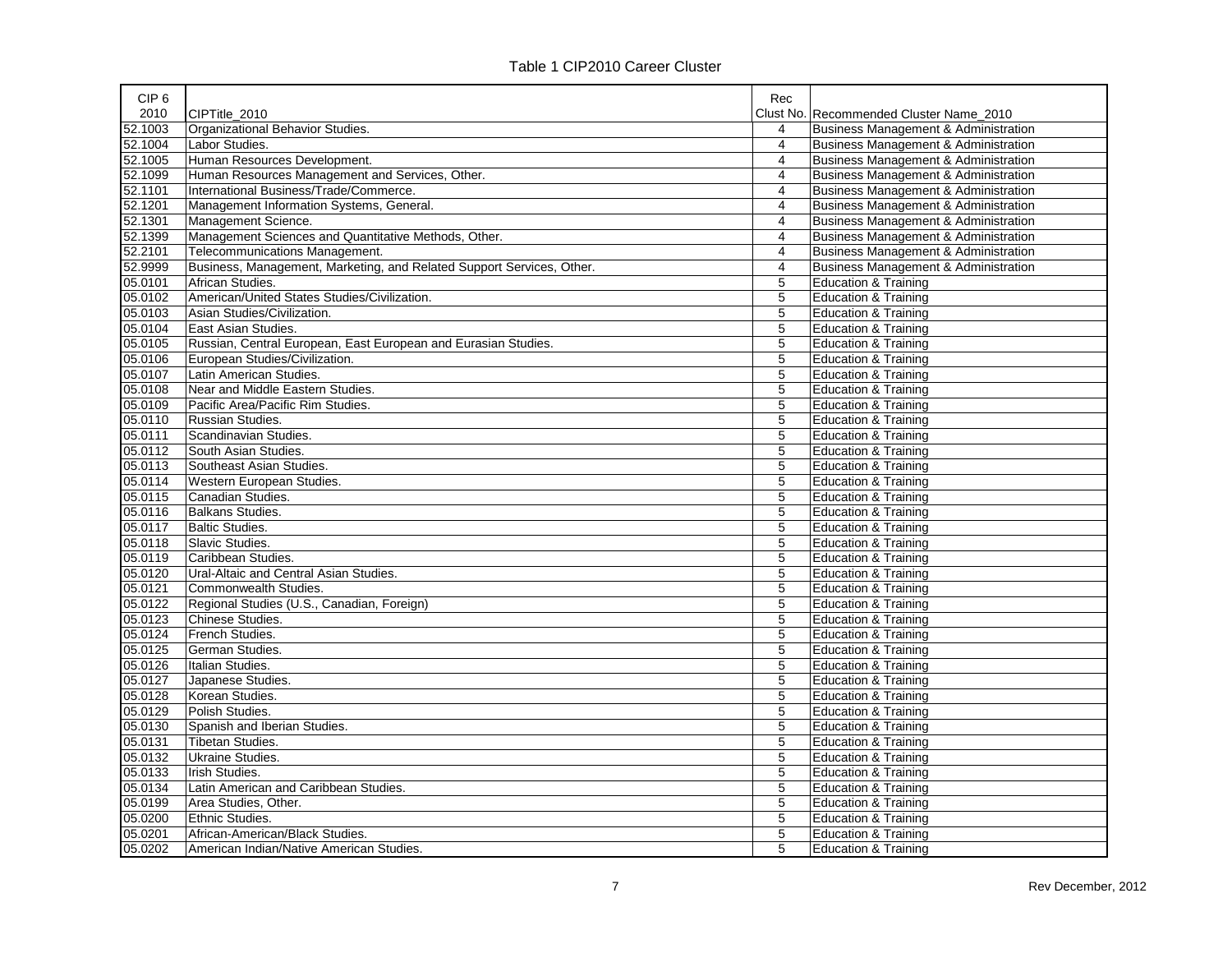| CIP <sub>6</sub> |                                                                                          | Rec            |                                         |
|------------------|------------------------------------------------------------------------------------------|----------------|-----------------------------------------|
| 2010             | CIPTitle 2010                                                                            |                | Clust No. Recommended Cluster Name_2010 |
| 05.0203          | Hispanic-American, Puerto Rican, and Mexican-American/Chicano Studies.                   | 5              | Education & Training                    |
| 05.0206          | Asian-American Studies.                                                                  | 5              | Education & Training                    |
| 05.0207          | Women's Studies.                                                                         | 5              | Education & Training                    |
| 05.0208          | Gay/Lesbian Studies.                                                                     | 5              | Education & Training                    |
| 05.0209          | Folklore Studies.                                                                        | 5              | <b>Education &amp; Training</b>         |
| 05.0210          | <b>Disability Studies.</b>                                                               | 5              | <b>Education &amp; Training</b>         |
| 05.0211          | Deaf Studies.                                                                            | 5              | <b>Education &amp; Training</b>         |
| 05.0299          | Ethnic, Cultural Minority, Gender, and Group Studies, Other.                             | 5              | <b>Education &amp; Training</b>         |
| 13.0101          | Education, General.                                                                      | 5              | Education & Training                    |
| 13.0201          | Bilingual and Multilingual Education.                                                    | 5              | Education & Training                    |
| 13.0202          | Multicultural Education.                                                                 | 5              | <b>Education &amp; Training</b>         |
| 13.0203          | Indian/Native American Education.                                                        | 5              | <b>Education &amp; Training</b>         |
| 13.0299          | Bilingual, Multilingual, and Multicultural Education, Other.                             | 5              | <b>Education &amp; Training</b>         |
| 13.0301          | Curriculum and Instruction.                                                              | 5              | Education & Training                    |
| 13.0401          | Educational Leadership and Administration, General.                                      | 5              | Education & Training                    |
| 13.0402          | Administration of Special Education.                                                     | 5              | Education & Training                    |
| 13.0403          | Adult and Continuing Education Administration.                                           | 5              | Education & Training                    |
| 13.0404          | Educational, Instructional, and Curriculum Supervision.                                  | 5              | <b>Education &amp; Training</b>         |
| 13.0406          | Higher Education/Higher Education Administration.                                        | 5              | <b>Education &amp; Training</b>         |
| 13.0407          | Community College Education.                                                             | 5              | <b>Education &amp; Training</b>         |
| 13.0408          | Elementary and Middle School Administration/Principalship.                               | 5              | Education & Training                    |
| 13.0409          | Secondary School Administration/Principalship.                                           | 5              | Education & Training                    |
| 13.0410          | Urban Education and Leadership.                                                          | 5              | <b>Education &amp; Training</b>         |
| 13.0411          | Superintendency and Educational System Administration.                                   | 5              | Education & Training                    |
| 13.0499          | Educational Administration and Supervision, Other.                                       | 5              | <b>Education &amp; Training</b>         |
| 13.0501          | Educational/Instructional Technology.                                                    | 5              | <b>Education &amp; Training</b>         |
| 13.0601          | Educational Evaluation and Research.                                                     | 5              | Education & Training                    |
| 13.0603          | Educational Statistics and Research Methods.                                             | 5              | <b>Education &amp; Training</b>         |
| 13.0604          | Educational Assessment, Testing, and Measurement.                                        | 5              | Education & Training                    |
| 13.0607          | Learning Sciences.                                                                       | 5              | <b>Education &amp; Training</b>         |
| 13.0699          | Educational Assessment, Evaluation, and Research, Other.                                 | 5              | <b>Education &amp; Training</b>         |
| 13.0701          | International and Comparative Education.                                                 | 5              | Education & Training                    |
| 13.0901          | Social and Philosophical Foundations of Education.                                       | 5              | <b>Education &amp; Training</b>         |
| 13.1001          | Special Education and Teaching, General.                                                 | 5              | Education & Training                    |
| 13.1003          | Education/Teaching of Individuals with Hearing Impairments Including Deafness.           | 5              | Education & Training                    |
| 13.1004          | Education/Teaching of the Gifted and Talented.                                           | 5              | Education & Training                    |
| 13.1005          | Education/Teaching of Individuals with Emotional Disturbances.                           | 5              | Education & Training                    |
| 13.1006          | Education/Teaching of Individuals with Mental Retardation.                               | 5              | <b>Education &amp; Training</b>         |
| 13.1007          | Education/Teaching of Individuals with Multiple Disabilities.                            | 5              | <b>Education &amp; Training</b>         |
| 13.1008          | Education/Teaching of Individuals with Orthopedic and Other Physical Health Impairments. | 5              | <b>Education &amp; Training</b>         |
| 13.1009          | Education/Teaching of Individuals with Vision Impairments Including Blindness.           | 5              | Education & Training                    |
| 13.1011          | Education/Teaching of Individuals with Specific Learning Disabilities.                   | 5              | Education & Training                    |
| 13.1012          | Education/Teaching of Individuals with Speech or Language Impairments.                   | $\overline{5}$ | <b>Education &amp; Training</b>         |
| 13.1013          | Education/Teaching of Individuals with Autism.                                           | 5              | <b>Education &amp; Training</b>         |
| 13.1014          | Education/Teaching of Individuals Who are Developmentally Delayed.                       | 5              | <b>Education &amp; Training</b>         |
| 13.1015          | Education/Teaching of Individuals in Early Childhood Special Education Programs.         | 5              | Education & Training                    |
| 13.1016          | Education/Teaching of Individuals with Traumatic Brain Injuries.                         | 5              | Education & Training                    |
| 13.1017          | Education/Teaching of Individuals in Elementary Special Education Programs.              | 5              | <b>Education &amp; Training</b>         |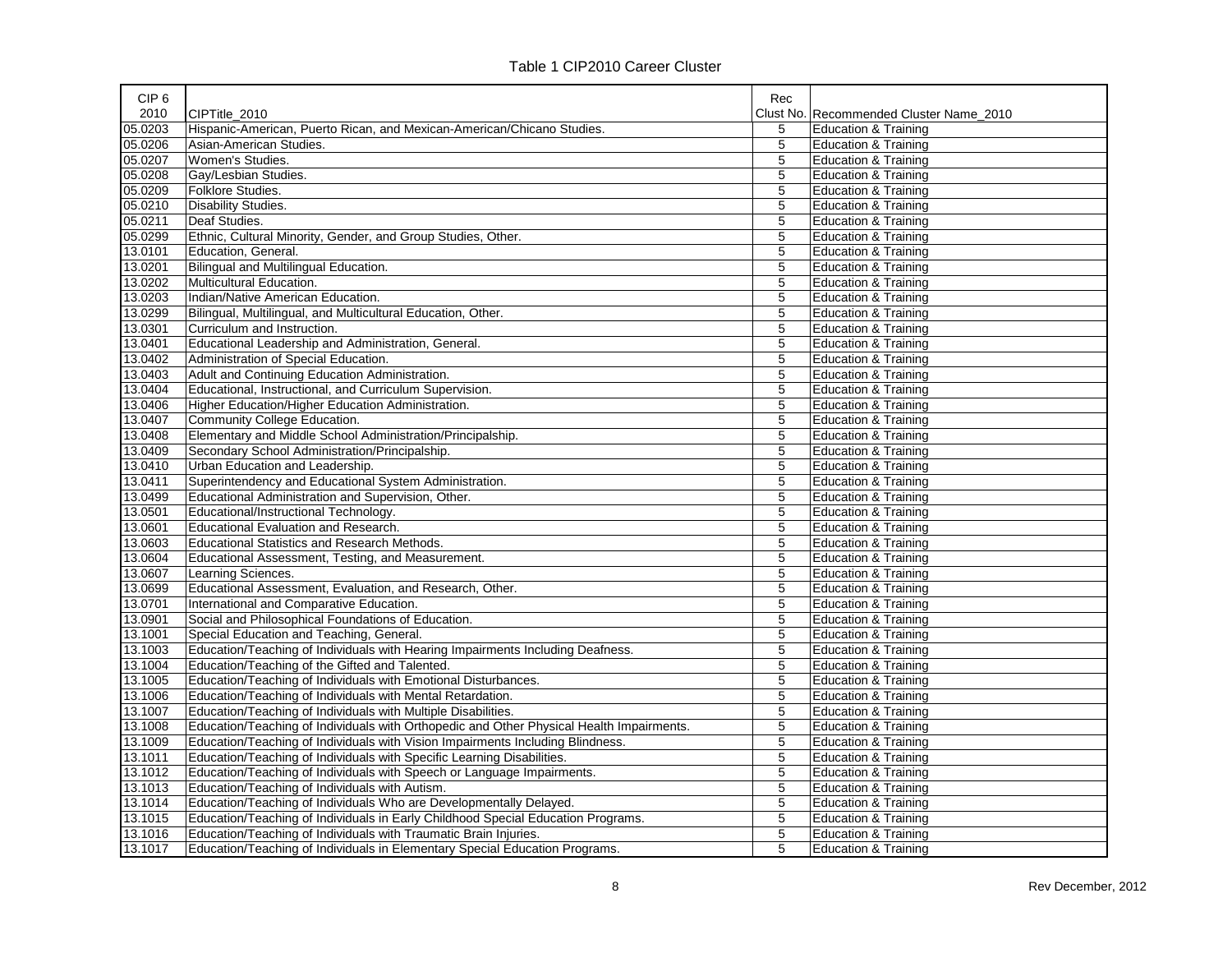| CIP <sub>6</sub> |                                                                                            | Rec         |                                         |
|------------------|--------------------------------------------------------------------------------------------|-------------|-----------------------------------------|
| 2010             | CIPTitle_2010                                                                              |             | Clust No. Recommended Cluster Name_2010 |
| 13.1018          | Education/Teaching of Individuals in Junior High/Middle School Special Education Programs. | 5           | <b>Education &amp; Training</b>         |
| 13.1019          | Education/Teaching of Individuals in Secondary Special Education Programs.                 | 5           | <b>Education &amp; Training</b>         |
| 13.1099          | Special Education and Teaching, Other.                                                     | 5           | <b>Education &amp; Training</b>         |
| 13.1101          | Counselor Education/School Counseling and Guidance Services.                               | 5           | <b>Education &amp; Training</b>         |
| 13.1102          | College Student Counseling and Personnel Services.                                         | 5           | <b>Education &amp; Training</b>         |
| 13.1199          | Student Counseling and Personnel Services, Other.                                          | 5           | <b>Education &amp; Training</b>         |
| 13.1201          | Adult and Continuing Education and Teaching.                                               | 5           | <b>Education &amp; Training</b>         |
| 13.1202          | Elementary Education and Teaching.                                                         | 5           | <b>Education &amp; Training</b>         |
| 13.1203          | Junior High/Intermediate/Middle School Education and Teaching.                             | 5           | <b>Education &amp; Training</b>         |
| 13.1205          | Secondary Education and Teaching.                                                          | 5           | <b>Education &amp; Training</b>         |
| 13.1206          | Teacher Education, Multiple Levels.                                                        | 5           | <b>Education &amp; Training</b>         |
| 13.1207          | Montessori Teacher Education.                                                              | 5           | <b>Education &amp; Training</b>         |
| 13.1208          | Waldorf/Steiner Teacher Education.                                                         | 5           | <b>Education &amp; Training</b>         |
| 13.1209          | Kindergarten/Preschool Education and Teaching.                                             | 5           | <b>Education &amp; Training</b>         |
| 13.1210          | Early Childhood Education and Teaching.                                                    | $\mathbf 5$ | <b>Education &amp; Training</b>         |
| 13.1299          | Teacher Education and Professional Development, Specific Levels and Methods, Other.        | 5           | Education & Training                    |
| 13.1301          | Agricultural Teacher Education.                                                            | 5           | <b>Education &amp; Training</b>         |
| 13.1302          | Art Teacher Education.                                                                     | 5           | <b>Education &amp; Training</b>         |
| 13.1303          | <b>Business Teacher Education.</b>                                                         | 5           | <b>Education &amp; Training</b>         |
| 13.1304          | Driver and Safety Teacher Education.                                                       | 5           | <b>Education &amp; Training</b>         |
| 13.1305          | English/Language Arts Teacher Education.                                                   | 5           | <b>Education &amp; Training</b>         |
| 13.1306          | Foreign Language Teacher Education.                                                        | 5           | <b>Education &amp; Training</b>         |
| 13.1307          | Health Teacher Education.                                                                  | 5           | <b>Education &amp; Training</b>         |
| 13.1308          | Family and Consumer Sciences/Home Economics Teacher Education.                             | 5           | <b>Education &amp; Training</b>         |
| 13.1309          | Technology Teacher Education/Industrial Arts Teacher Education.                            | 5           | <b>Education &amp; Training</b>         |
| 13.1310          | Sales and Marketing Operations/Marketing and Distribution Teacher Education.               | 5           | <b>Education &amp; Training</b>         |
| 13.1311          | Mathematics Teacher Education.                                                             | 5           | <b>Education &amp; Training</b>         |
| 13.1312          | Music Teacher Education.                                                                   | 5           | <b>Education &amp; Training</b>         |
| 13.1314          | Physical Education Teaching and Coaching.                                                  | 5           | <b>Education &amp; Training</b>         |
| 13.1315          | Reading Teacher Education.                                                                 | 5           | <b>Education &amp; Training</b>         |
| 13.1316          | Science Teacher Education/General Science Teacher Education.                               | 5           | <b>Education &amp; Training</b>         |
| 13.1317          | Social Science Teacher Education.                                                          | 5           | <b>Education &amp; Training</b>         |
| 13.1318          | Social Studies Teacher Education.                                                          | 5           | <b>Education &amp; Training</b>         |
| 13.1319          | Technical Teacher Education.                                                               | 5           | <b>Education &amp; Training</b>         |
| 13.1320          | Trade and Industrial Teacher Education.                                                    | 5           | <b>Education &amp; Training</b>         |
| 13.1321          | Computer Teacher Education.                                                                | 5           | <b>Education &amp; Training</b>         |
| 13.1322          | <b>Biology Teacher Education.</b>                                                          | 5           | <b>Education &amp; Training</b>         |
| 13.1323          | Chemistry Teacher Education.                                                               | 5           | <b>Education &amp; Training</b>         |
| 13.1324          | Drama and Dance Teacher Education.                                                         | 5           | <b>Education &amp; Training</b>         |
| 13.1325          | French Language Teacher Education.                                                         | 5           | <b>Education &amp; Training</b>         |
| 13.1326          | German Language Teacher Education.                                                         | 5           | <b>Education &amp; Training</b>         |
| 13.1327          | Health Occupations Teacher Education.                                                      | 5           | <b>Education &amp; Training</b>         |
| 13.1328          | History Teacher Education.                                                                 | 5           | <b>Education &amp; Training</b>         |
| 13.1329          | Physics Teacher Education.                                                                 | 5           | <b>Education &amp; Training</b>         |
| 13.1330          | Spanish Language Teacher Education.                                                        | 5           | Education & Training                    |
| 13.1331          | Speech Teacher Education.                                                                  | 5           | <b>Education &amp; Training</b>         |
| 13.1332          | Geography Teacher Education.                                                               | 5           | <b>Education &amp; Training</b>         |
| 13.1333          | Latin Teacher Education                                                                    | 5           | <b>Education &amp; Training</b>         |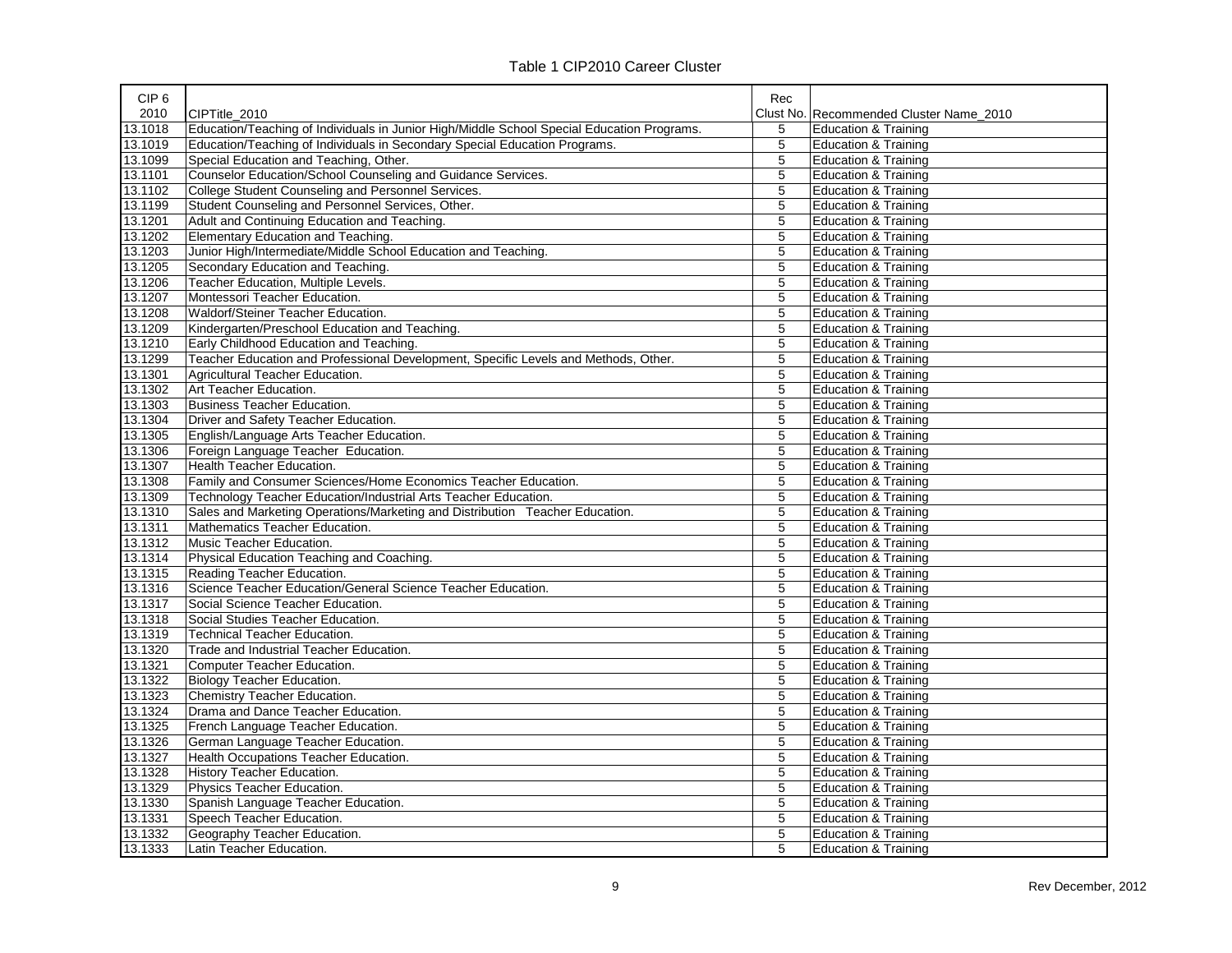| CIP <sub>6</sub> |                                                                                | Rec |                                         |
|------------------|--------------------------------------------------------------------------------|-----|-----------------------------------------|
| 2010             | CIPTitle_2010                                                                  |     | Clust No. Recommended Cluster Name 2010 |
| 13.1334          | School Librarian/School Library Media Specialist.                              | 5   | Education & Training                    |
| 13.1335          | Psychology Teacher Education.                                                  | 5   | <b>Education &amp; Training</b>         |
| 13.1337          | Earth Science Teacher Education.                                               | 5   | <b>Education &amp; Training</b>         |
| 13.1338          | Environmental Education.                                                       | 5   | <b>Education &amp; Training</b>         |
| 13.1399          | Teacher Education and Professional Development, Specific Subject Areas, Other. | 5   | <b>Education &amp; Training</b>         |
| 13.1401          | Teaching English as a Second or Foreign Language/ESL Language Instructor.      | 5   | <b>Education &amp; Training</b>         |
| 13.1402          | Teaching French as a Second or Foreign Language.                               | 5   | <b>Education &amp; Training</b>         |
| 13.1499          | Teaching English or French as a Second or Foreign Language, Other.             | 5   | <b>Education &amp; Training</b>         |
| 13.1501          | Teacher Assistant/Aide.                                                        | 5   | <b>Education &amp; Training</b>         |
| 13.1502          | Adult Literacy Tutor/Instructor.                                               | 5   | <b>Education &amp; Training</b>         |
| 13.1599          | Teaching Assistants/Aides, Other.                                              | 5   | <b>Education &amp; Training</b>         |
| 13.9999          | Education, Other.                                                              | 5   | <b>Education &amp; Training</b>         |
| 16.0101          | Foreign Languages and Literatures, General.                                    | 5   | <b>Education &amp; Training</b>         |
| 16.0102          | Linguistics.                                                                   | 5   | <b>Education &amp; Training</b>         |
| 16.0103          | Language Interpretation and Translation.                                       | 5   | <b>Education &amp; Training</b>         |
| 16.0104          | Comparative Literature.                                                        | 5   | <b>Education &amp; Training</b>         |
| 16.0105          | Applied Linguistics.                                                           | 5   | <b>Education &amp; Training</b>         |
| 16.0199          | Linguistic, Comparative, and Related Language Studies and Services, Other.     | 5   | <b>Education &amp; Training</b>         |
| 16.0201          | African Languages, Literatures, and Linguistics.                               | 5   | <b>Education &amp; Training</b>         |
| 16.0300          | East Asian Languages, Literatures, and Linguistics, General.                   | 5   | <b>Education &amp; Training</b>         |
| 16.0301          | Chinese Language and Literature.                                               | 5   | <b>Education &amp; Training</b>         |
| 16.0302          | Japanese Language and Literature.                                              | 5   | <b>Education &amp; Training</b>         |
| 16.0303          | Korean Language and Literature.                                                | 5   | <b>Education &amp; Training</b>         |
| 16.0304          | Tibetan Language and Literature.                                               | 5   | <b>Education &amp; Training</b>         |
| 16.0399          | East Asian Languages, Literatures, and Linguistics, Other.                     | 5   | <b>Education &amp; Training</b>         |
| 16.0400          | Slavic Languages, Literatures, and Linguistics, General.                       | 5   | <b>Education &amp; Training</b>         |
| 16.0401          | Baltic Languages, Literatures, and Linguistics.                                | 5   | <b>Education &amp; Training</b>         |
| 16.0402          | Russian Language and Literature.                                               | 5   | <b>Education &amp; Training</b>         |
| 16.0404          | Albanian Language and Literature.                                              | 5   | <b>Education &amp; Training</b>         |
| 16.0405          | Bulgarian Language and Literature.                                             | 5   | <b>Education &amp; Training</b>         |
| 16.0406          | Czech Language and Literature.                                                 | 5   | <b>Education &amp; Training</b>         |
| 16.0407          | Polish Language and Literature.                                                | 5   | <b>Education &amp; Training</b>         |
| 16.0408          | Bosnian, Serbian, and Croatian Languages and Literatures.                      | 5   | <b>Education &amp; Training</b>         |
| 16.0409          | Slovak Language and Literature.                                                | 5   | <b>Education &amp; Training</b>         |
| 16.0410          | Ukrainian Language and Literature.                                             | 5   | <b>Education &amp; Training</b>         |
| 16.0499          | Slavic, Baltic, and Albanian Languages, Literatures, and Linguistics, Other.   | 5   | <b>Education &amp; Training</b>         |
| 16.0500          | Germanic Languages, Literatures, and Linguistics, General.                     | 5   | <b>Education &amp; Training</b>         |
| 16.0501          | German Language and Literature.                                                | 5   | <b>Education &amp; Training</b>         |
| 16.0502          | Scandinavian Languages, Literatures, and Linguistics.                          | 5   | <b>Education &amp; Training</b>         |
| 16.0503          | Danish Language and Literature.                                                | 5   | Education & Training                    |
| 16.0504          | Dutch/Flemish Language and Literature.                                         | 5   | <b>Education &amp; Training</b>         |
| 16.0505          | Norwegian Language and Literature.                                             | 5   | <b>Education &amp; Training</b>         |
| 16.0506          | Swedish Language and Literature.                                               | 5   | <b>Education &amp; Training</b>         |
| 16.0599          | Germanic Languages, Literatures, and Linguistics, Other.                       | 5   | <b>Education &amp; Training</b>         |
| 16.0601          | Modern Greek Language and Literature.                                          | 5   | Education & Training                    |
| 16.0700          | South Asian Languages, Literatures, and Linguistics, General.                  | 5   | <b>Education &amp; Training</b>         |
| 16.0701          | Hindi Language and Literature.                                                 | 5   | <b>Education &amp; Training</b>         |
| 16.0702          | Sanskrit and Classical Indian Languages, Literatures, and Linguistics.         | 5   | <b>Education &amp; Training</b>         |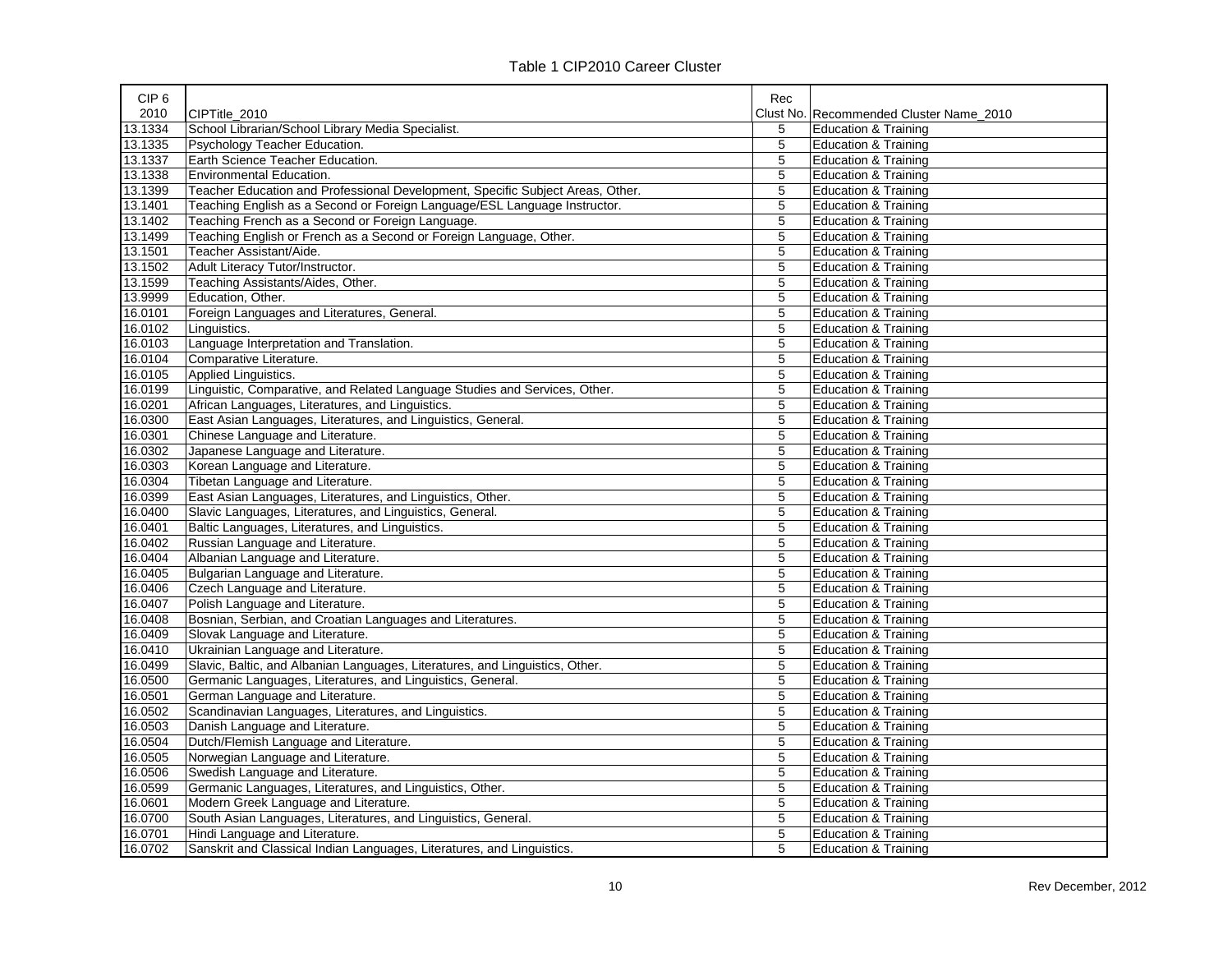| CIP <sub>6</sub> |                                                                                                     | Rec |                                         |
|------------------|-----------------------------------------------------------------------------------------------------|-----|-----------------------------------------|
| 2010             | CIPTitle 2010                                                                                       |     | Clust No. Recommended Cluster Name_2010 |
| 16.0704          | Bengali Language and Literature.                                                                    | 5   | Education & Training                    |
| 16.0705          | Punjabi Language and Literature.                                                                    | 5   | <b>Education &amp; Training</b>         |
| 16.0706          | Tamil Language and Literature.                                                                      | 5   | <b>Education &amp; Training</b>         |
| 16.0707          | Urdu Language and Literature.                                                                       | 5   | <b>Education &amp; Training</b>         |
| 16.0799          | South Asian Languages, Literatures, and Linguistics, Other.                                         | 5   | <b>Education &amp; Training</b>         |
| 16.0801          | Iranian Languages, Literatures, and Linguistics.                                                    | 5   | Education & Training                    |
| 16.0900          | Romance Languages, Literatures, and Linguistics, General.                                           | 5   | Education & Training                    |
| 16.0901          | French Language and Literature.                                                                     | 5   | <b>Education &amp; Training</b>         |
| 16.0902          | Italian Language and Literature.                                                                    | 5   | <b>Education &amp; Training</b>         |
| 16.0904          | Portuguese Language and Literature.                                                                 | 5   | <b>Education &amp; Training</b>         |
| 16.0905          | Spanish Language and Literature.                                                                    | 5   | <b>Education &amp; Training</b>         |
| 16.0906          | Romanian Language and Literature.                                                                   | 5   | <b>Education &amp; Training</b>         |
| 16.0907          | Catalan Language and Literature.                                                                    | 5   | <b>Education &amp; Training</b>         |
| 16.0908          | Hispanic and Latin American Languages, Literatures, and Linguistics, General.                       | 5   | Education & Training                    |
| 16.0999          | Romance Languages, Literatures, and Linguistics, Other.                                             | 5   | <b>Education &amp; Training</b>         |
| 16.1001          | American Indian/Native American Languages, Literatures, and Linguistics.                            | 5   | <b>Education &amp; Training</b>         |
| 16.1100          | Middle/Near Eastern and Semitic Languages, Literatures, and Linguistics, General.                   | 5   | <b>Education &amp; Training</b>         |
| 16.1101          | Arabic Language and Literature.                                                                     | 5   | <b>Education &amp; Training</b>         |
| 16.1102          | Hebrew Language and Literature.                                                                     | 5   | <b>Education &amp; Training</b>         |
| 16.1103          | Ancient Near Eastern and Biblical Languages, Literatures, and Linguistics.                          | 5   | <b>Education &amp; Training</b>         |
| 16.1199          | Middle/Near Eastern and Semitic Languages, Literatures, and Linguistics, Other.                     | 5   | <b>Education &amp; Training</b>         |
| 16.1200          | Classics and Classical Languages, Literatures, and Linguistics, General.                            | 5   | <b>Education &amp; Training</b>         |
| 16.1202          | Ancient/Classical Greek Language and Literature.                                                    | 5   | <b>Education &amp; Training</b>         |
| 16.1203          | Latin Language and Literature.                                                                      | 5   | <b>Education &amp; Training</b>         |
| 16.1299          | Classics and Classical Languages, Literatures, and Linguistics, Other.                              | 5   | <b>Education &amp; Training</b>         |
| 16.1301          | Celtic Languages, Literatures, and Linguistics.                                                     | 5   | <b>Education &amp; Training</b>         |
| 16.1400          | Southeast Asian Languages, Literatures, and Linguistics, General.                                   | 5   | <b>Education &amp; Training</b>         |
| 16.1401          | Australian/Oceanic/Pacific Languages, Literatures, and Linguistics.                                 | 5   | Education & Training                    |
| 16.1402          | Indonesian/Malay Languages and Literatures.                                                         | 5   | <b>Education &amp; Training</b>         |
| 16.1403          | Burmese Language and Literature.                                                                    | 5   | <b>Education &amp; Training</b>         |
| 16.1404          | Filipino/Tagalog Language and Literature.                                                           | 5   | <b>Education &amp; Training</b>         |
| 16.1405          | Khmer/Cambodian Language and Literature.                                                            | 5   | <b>Education &amp; Training</b>         |
| 16.1406          | Lao Language and Literature.                                                                        | 5   | <b>Education &amp; Training</b>         |
| 16.1407          | Thai Language and Literature.                                                                       | 5   | <b>Education &amp; Training</b>         |
| 16.1408          | Vietnamese Language and Literature.                                                                 | 5   | <b>Education &amp; Training</b>         |
| 16.1499          | Southeast Asian and Australasian/Pacific Languages, Literatures, and Linguistics, Other.            | 5   | <b>Education &amp; Training</b>         |
| 16.1501          | Turkish Language and Literature.                                                                    | 5   | <b>Education &amp; Training</b>         |
| 16.1502          | Uralic Languages, Literatures, and Linguistics.                                                     | 5   | <b>Education &amp; Training</b>         |
| 16.1503          | Hungarian/Magyar Language and Literature.                                                           | 5   | <b>Education &amp; Training</b>         |
| 16.1504          | Mongolian Language and Literature.                                                                  | 5   | <b>Education &amp; Training</b>         |
| 16.1599          | Turkic, Uralic-Altaic, Caucasian, and Central Asian Languages, Literatures, and Linguistics, Other. | 5   | <b>Education &amp; Training</b>         |
| 16.1601          | American Sign Language (ASL).                                                                       | 5   | Education & Training                    |
| 16.1602          | Linguistics of ASL and Other Sign Languages.                                                        | 5   | Education & Training                    |
| 16.1603          | Sign Language Interpretation and Translation.                                                       | 5   | <b>Education &amp; Training</b>         |
| 16.1699          | American Sign Language, Other.                                                                      | 5   | <b>Education &amp; Training</b>         |
| 16.9999          | Foreign Languages, Literatures, and Linguistics, Other.                                             | 5   | <b>Education &amp; Training</b>         |
| 19.0000          | Work and Family Studies.                                                                            | 5   | Education & Training                    |
| 19.0101          | Family and Consumer Sciences/Human Sciences, General.                                               | 5   | <b>Education &amp; Training</b>         |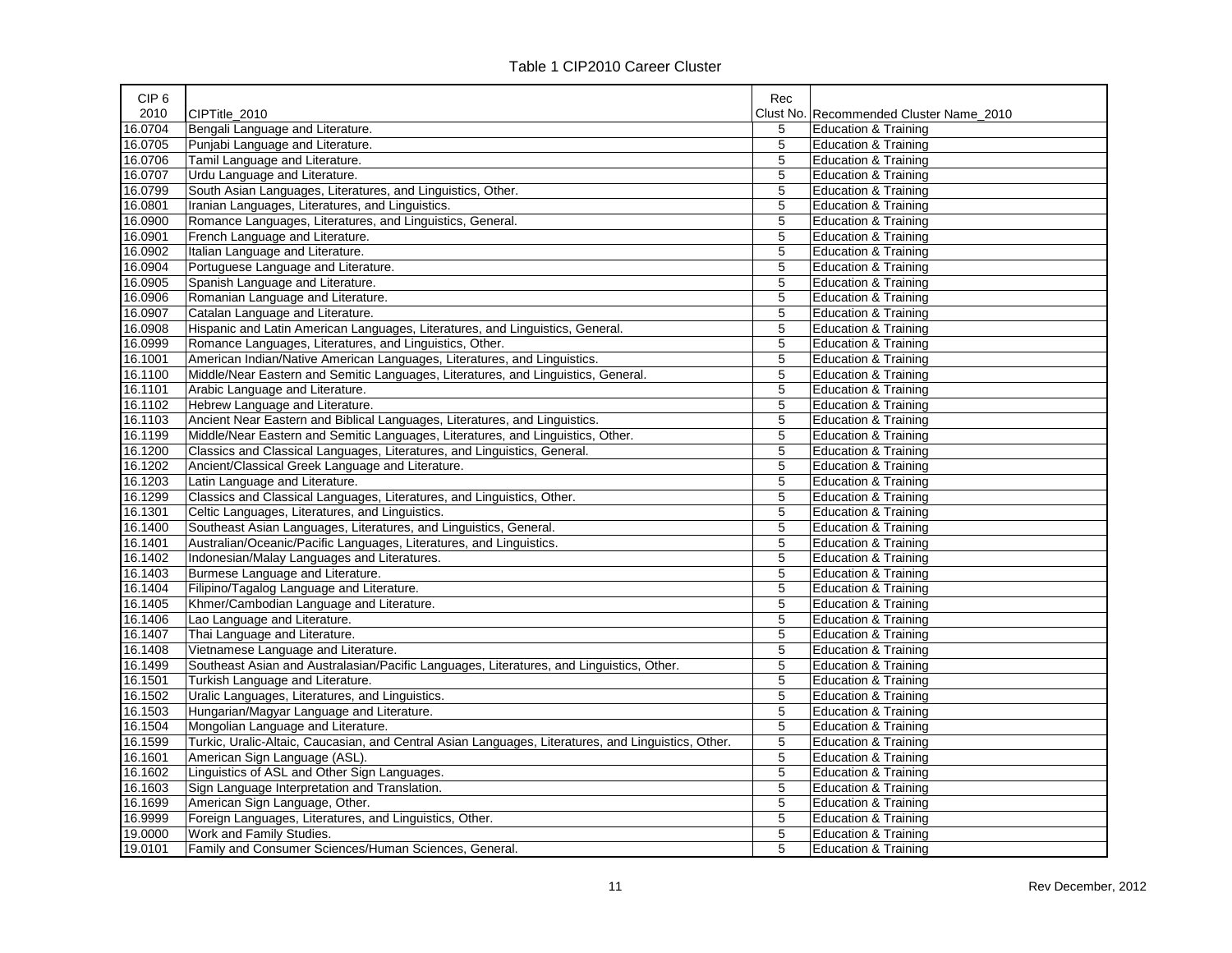|  | Table 1 CIP2010 Career Cluster |  |
|--|--------------------------------|--|
|--|--------------------------------|--|

| CIP <sub>6</sub> |                                                                       | Rec            |                                         |
|------------------|-----------------------------------------------------------------------|----------------|-----------------------------------------|
| 2010             | CIPTitle 2010                                                         |                | Clust No. Recommended Cluster Name 2010 |
| 19.0201          | Business Family and Consumer Sciences/Human Sciences.                 | 5              | <b>Education &amp; Training</b>         |
| 19.0299          | Family and Consumer Sciences/Human Sciences Business Services, Other. | $\overline{5}$ | <b>Education &amp; Training</b>         |
| 19.0401          | Family Resource Management Studies, General.                          | 5              | <b>Education &amp; Training</b>         |
| 19.0402          | Consumer Economics.                                                   | 5              | <b>Education &amp; Training</b>         |
| 19.0403          | Consumer Services and Advocacy.                                       | 5              | Education & Training                    |
| 19.0499          | Family and Consumer Economics and Related Services, Other.            | $\overline{5}$ | <b>Education &amp; Training</b>         |
| 19.0601          | Housing and Human Environments, General.                              | 5              | <b>Education &amp; Training</b>         |
| 19.0699          | Housing and Human Environments, Other.                                | 5              | <b>Education &amp; Training</b>         |
| 19.0701          | Human Development and Family Studies, General.                        | 5              | <b>Education &amp; Training</b>         |
| 19.0702          | Adult Development and Aging.                                          | 5              | <b>Education &amp; Training</b>         |
| 19.0704          | Family Systems.                                                       | 5              | <b>Education &amp; Training</b>         |
| 19.0706          | Child Development.                                                    | 5              | <b>Education &amp; Training</b>         |
| 19.0707          | Family and Community Services.                                        | 5              | Education & Training                    |
| 19.0799          | Human Development, Family Studies, and Related Services, Other.       | 5              | <b>Education &amp; Training</b>         |
| 19.9999          | Family and Consumer Sciences/Human Sciences, Other.                   | 5              | <b>Education &amp; Training</b>         |
| 23.0101          | English Language and Literature, General.                             | 5              | <b>Education &amp; Training</b>         |
| 23.1401          | General Literature.                                                   | 5              | <b>Education &amp; Training</b>         |
| 23.1402          | American Literature (United States).                                  | 5              | Education & Training                    |
| 23.1403          | American Literature (Canadian).                                       | 5              | <b>Education &amp; Training</b>         |
| 23.1404          | English Literature (British and Commonwealth).                        | 5              | <b>Education &amp; Training</b>         |
| 23.1405          | Children's and Adolescent Literature.                                 | 5              | <b>Education &amp; Training</b>         |
| 23.1499          | Literature, Other.                                                    | 5              | <b>Education &amp; Training</b>         |
| 23.9999          | English Language and Literature/Letters, Other.                       | 5              | <b>Education &amp; Training</b>         |
| 24.0101          | Liberal Arts and Sciences/Liberal Studies.                            | 5              | <b>Education &amp; Training</b>         |
| 24.0102          | General Studies.                                                      | 5              | <b>Education &amp; Training</b>         |
| 24.0103          | Humanities/Humanistic Studies.                                        | 5              | <b>Education &amp; Training</b>         |
| 24.0199          | Liberal Arts and Sciences, General Studies and Humanities, Other.     | 5              | <b>Education &amp; Training</b>         |
| 25.0101          | Library and Information Science.                                      | 5              | <b>Education &amp; Training</b>         |
| 25.0102          | Children and Youth Library Services.                                  | 5              | <b>Education &amp; Training</b>         |
| 25.0103          | Archives/Archival Administration.                                     | 5              | <b>Education &amp; Training</b>         |
| 25.0199          | Library Science and Administration, Other.                            | 5              | <b>Education &amp; Training</b>         |
| 25.0301          | Library and Archives Assisting.                                       | 5              | <b>Education &amp; Training</b>         |
| 25.9999          | Library Science, Other.                                               | 5              | Education & Training                    |
| 30.0000          | Multi-/Interdisciplinary Studies, General.                            | $\overline{5}$ | <b>Education &amp; Training</b>         |
| 30.2301          | Intercultural/Multicultural and Diversity Studies.                    | 5              | Education & Training                    |
| 31.0501          | Health and Physical Education/Fitness, General.                       | 5              | <b>Education &amp; Training</b>         |
| 31.0504          | Sport and Fitness Administration/Management.                          | 5              | <b>Education &amp; Training</b>         |
| 31.0505          | Kinesiology and Exercise Science.                                     | $\overline{5}$ | <b>Education &amp; Training</b>         |
| 31.0507          | Physical Fitness Technician.                                          | 5              | <b>Education &amp; Training</b>         |
| 31.0508          | Sports Studies.                                                       | 5              | <b>Education &amp; Training</b>         |
| 31.0599          | Health and Physical Education/Fitness, Other.                         | 5              | <b>Education &amp; Training</b>         |
| 31.0601          | Outdoor Education.                                                    | 5              | <b>Education &amp; Training</b>         |
| 38.0001          | Philosophy and Religious Studies, General.                            | 5              | <b>Education &amp; Training</b>         |
| 38.0101          | Philosophy.                                                           | 5              | <b>Education &amp; Training</b>         |
| 38.0103          | Ethics.                                                               | 5              | Education & Training                    |
| 38.0104          | Applied and Professional Ethics.                                      | 5              | <b>Education &amp; Training</b>         |
| 38.0199          | Philosophy, Other.                                                    | 5              | <b>Education &amp; Training</b>         |
| 38.0201          | Religion/Religious Studies.                                           | 5              | <b>Education &amp; Training</b>         |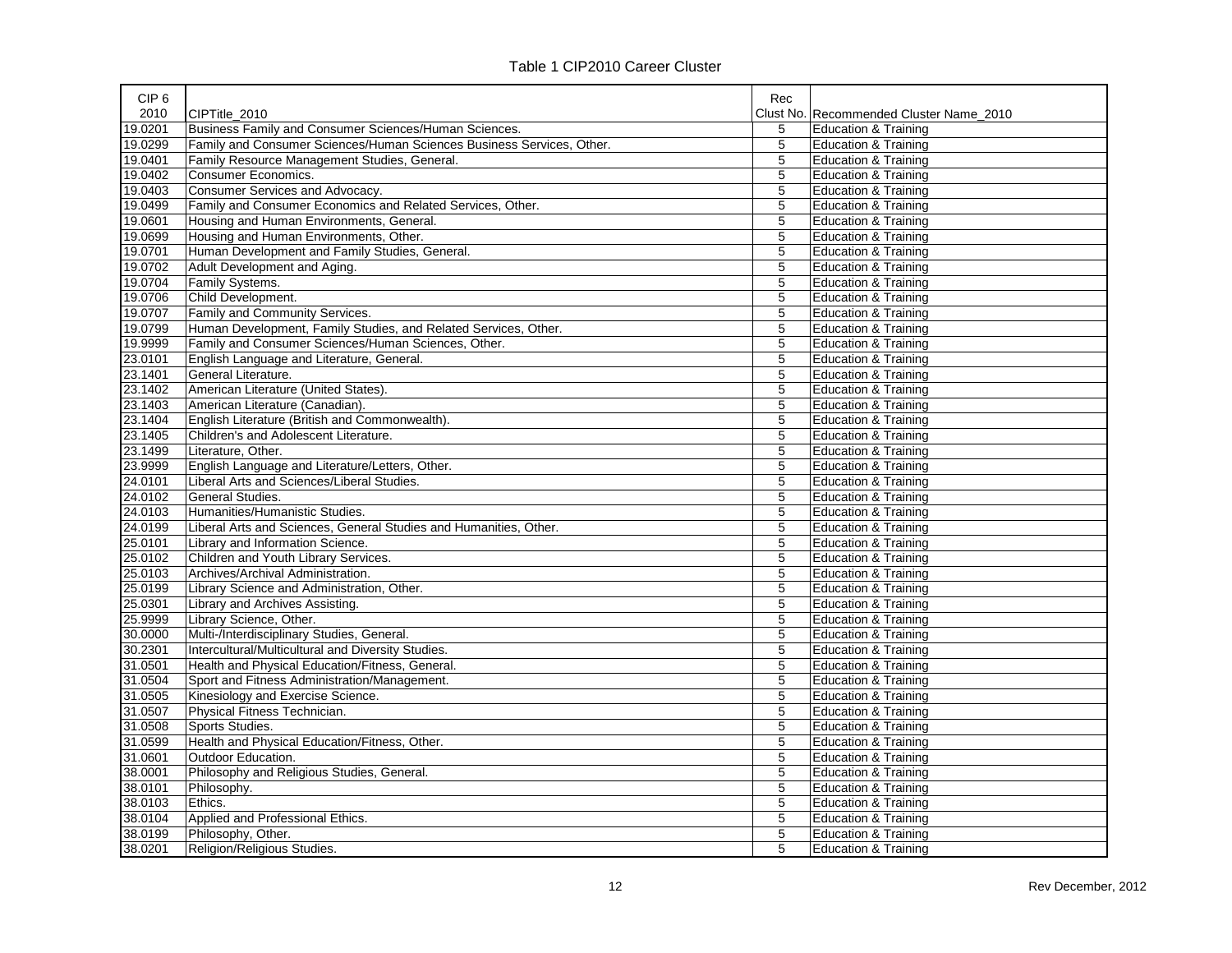| CIP <sub>6</sub> |                                                                | Rec            |                                         |
|------------------|----------------------------------------------------------------|----------------|-----------------------------------------|
| 2010             | CIPTitle_2010                                                  |                | Clust No. Recommended Cluster Name 2010 |
| 38.0202          | <b>Buddhist Studies.</b>                                       | 5              | <b>Education &amp; Training</b>         |
| 38.0203          | <b>Christian Studies.</b>                                      | $\overline{5}$ | <b>Education &amp; Training</b>         |
| 38.0204          | Hindu Studies.                                                 | 5              | <b>Education &amp; Training</b>         |
| 38.0205          | <b>Islamic Studies.</b>                                        | 5              | <b>Education &amp; Training</b>         |
| 38.0206          | Jewish/Judaic Studies.                                         | 5              | <b>Education &amp; Training</b>         |
| 38.0299          | Religion/Religious Studies, Other.                             | $\overline{5}$ | <b>Education &amp; Training</b>         |
| 38.9999          | Philosophy and Religious Studies, Other.                       | 5              | <b>Education &amp; Training</b>         |
| 51.2207          | Public Health Education and Promotion.                         | 5              | <b>Education &amp; Training</b>         |
| 30.1601          | Accounting and Computer Science.                               | 6              | Finance                                 |
| 52.0301          | Accounting.                                                    | 6              | Finance                                 |
| 52.0302          | Accounting Technology/Technician and Bookkeeping.              | 6              | Finance                                 |
| 52.0303          | Auditing.                                                      | 6              | Finance                                 |
| 52.0304          | Accounting and Finance.                                        | 6              | Finance                                 |
| 52.0305          | Accounting and Business/Management.                            | 6              | Finance                                 |
| 52.0399          | Accounting and Related Services, Other.                        | 6              | Finance                                 |
| 52.0801          | Finance, General.                                              | 6              | Finance                                 |
| 52.0803          | Banking and Financial Support Services.                        | 6              | Finance                                 |
| 52.0804          | <b>Financial Planning and Services.</b>                        | 6              | Finance                                 |
| 52.0806          | International Finance.                                         | 6              | Finance                                 |
| 52.0807          | Investments and Securities.                                    | 6              | Finance                                 |
| 52.0808          | Public Finance.                                                | 6              | Finance                                 |
| 52.0809          | Credit Management.                                             | 6              | Finance                                 |
| 52.0899          | Finance and Financial Management Services, Other.              | 6              | Finance                                 |
| 52.1304          | Actuarial Science.                                             | 6              | Finance                                 |
| 52.1601          | Taxation.                                                      | 6              | Finance                                 |
| 52.1701          | Insurance.                                                     | 6              | Finance                                 |
| 52.1908          | Business and Personal/Financial Services Marketing Operations. | 6              | Finance                                 |
| 04.0301          | City/Urban, Community and Regional Planning.                   | $\overline{7}$ | Government & Public Adminstration       |
| 15.0701          | Occupational Safety and Health Technology/Technician.          | 7              | Government & Public Adminstration       |
| 15.0703          | Industrial Safety Technology/Technician.                       | $\overline{7}$ | Government & Public Adminstration       |
| 28.0101          | Air Force JROTC/ROTC.                                          | $\overline{7}$ | Government & Public Adminstration       |
| 28.0199          | Air Force ROTC, Air Science and Operations, Other.             | $\overline{7}$ | Government & Public Adminstration       |
| 28.0301          | Army JROTC/ROTC.                                               | $\overline{7}$ | Government & Public Adminstration       |
| 28.0399          | Army ROTC, Military Science and Operations, Other.             | $\overline{7}$ | Government & Public Adminstration       |
| 28.0401          | Navy/Marine Corps JROTC/ROTC.                                  | $\overline{7}$ | Government & Public Adminstration       |
| 28.0499          | Navy/Marine Corps ROTC, Naval Science and Operations, Other.   | $\overline{7}$ | Government & Public Adminstration       |
| 28.0501          | Air Science/Airpower Studies.                                  | $\overline{7}$ | Government & Public Adminstration       |
| 28.0502          | Air and Space Operational Art and Science.                     | $\overline{7}$ | Government & Public Adminstration       |
| 28.0503          | Military Operational Art and Science/Studies.                  | $\overline{7}$ | Government & Public Adminstration       |
| 28.0504          | Advanced Military and Operational Studies.                     | $\overline{7}$ | Government & Public Adminstration       |
| 28.0505          | Naval Science and Operational Studies.                         | $\overline{7}$ | Government & Public Adminstration       |
| 28.0506          | Special, Irregular and Counterterrorist Operations.            | $\overline{7}$ | Government & Public Adminstration       |
| 28.0599          | Military Science and Operational Studies, Other.               | $\overline{7}$ | Government & Public Adminstration       |
| 28.0601          | Strategic Studies, General.                                    | $\overline{7}$ | Government & Public Adminstration       |
| 28.0602          | Military and Strategic Leadership.                             | $\overline{7}$ | Government & Public Adminstration       |
| 28.0603          | Military and International Operational Law.                    | $\overline{7}$ | Government & Public Adminstration       |
| 28.0604          | Joint Operations Planning and Strategy.                        | $\overline{7}$ | Government & Public Adminstration       |
| 28.0605          | Weapons of Mass Destruction.                                   | $\overline{7}$ | Government & Public Adminstration       |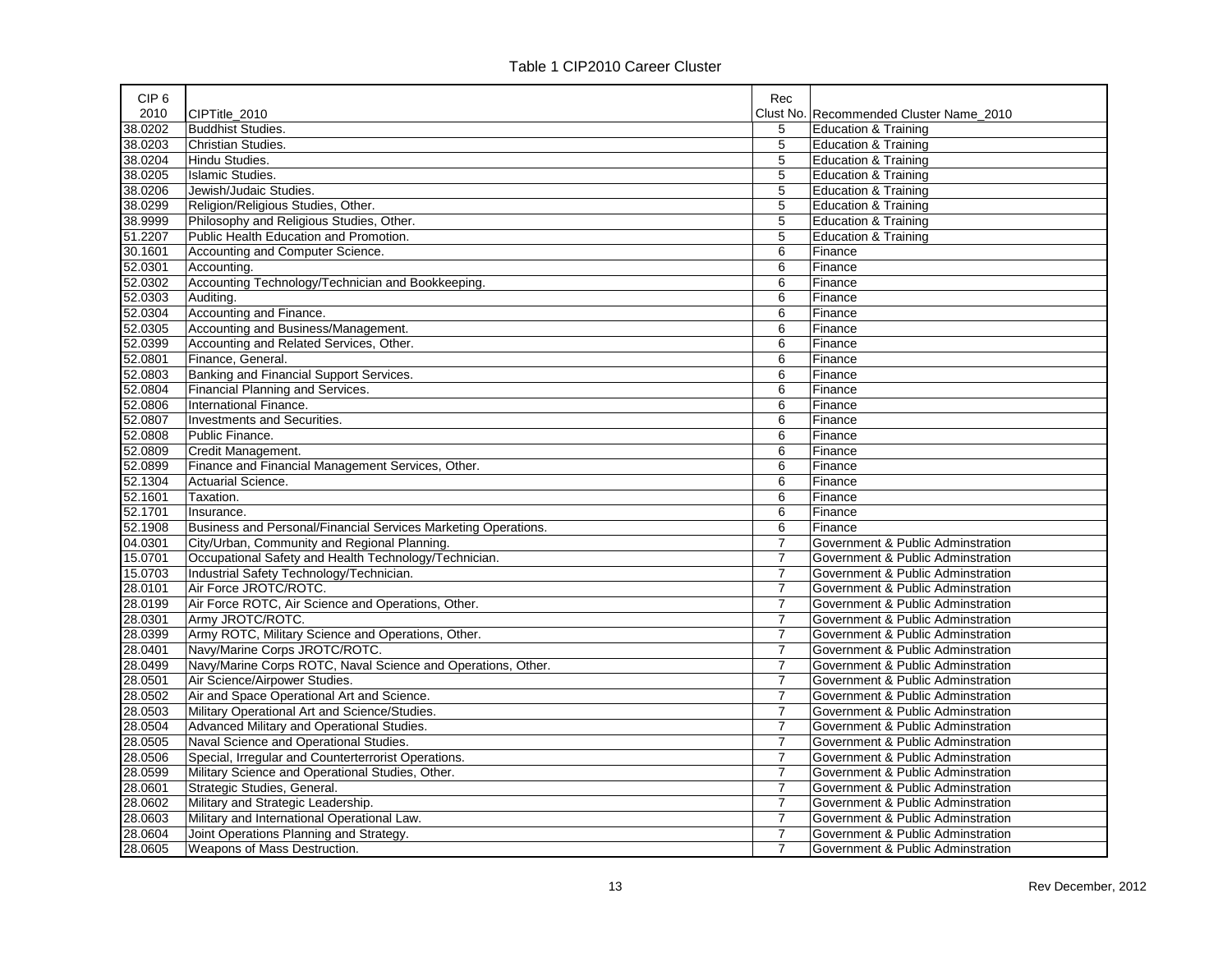| CIP <sub>6</sub> |                                                                  | Rec            |                                         |
|------------------|------------------------------------------------------------------|----------------|-----------------------------------------|
| 2010             | CIPTitle 2010                                                    |                | Clust No. Recommended Cluster Name 2010 |
| 28.0699          | National Security Policy and Strategy, Other.                    | 7              | Government & Public Adminstration       |
| 28.0701          | National Resource Strategy and Policy.                           | $\overline{7}$ | Government & Public Adminstration       |
| 28.0702          | Industry Studies.                                                | 7              | Government & Public Adminstration       |
| 28.0703          | Military Installation Management.                                | $\overline{7}$ | Government & Public Adminstration       |
| 28.0799          | Military Economics and Management, Other.                        | 7              | Government & Public Adminstration       |
| 28.9999          | Military Science, Leadership and Operational Art, Other.         | $\overline{7}$ | Government & Public Adminstration       |
| 29.0201          | Intelligence, General.                                           | $\overline{7}$ | Government & Public Adminstration       |
| 29.0202          | Strategic Intelligence.                                          | $\overline{7}$ | Government & Public Adminstration       |
| 29.0203          | Signal/Geospatial Intelligence.                                  | $\overline{7}$ | Government & Public Adminstration       |
| 29.0204          | Command & Control (C3, C4I) Systems and Operations.              | $\overline{7}$ | Government & Public Adminstration       |
| 29.0205          | Information Operations/Joint Information Operations.             | $\overline{7}$ | Government & Public Adminstration       |
| 29.0206          | Information/Psychological Warfare and Military Media Relations.  | $\overline{7}$ | Government & Public Adminstration       |
| 29.0207          | Cyber/Electronic Operations and Warfare.                         | $\overline{7}$ | Government & Public Adminstration       |
| 29.0299          | Intelligence, Command Control and Information Operations, Other. | $\overline{7}$ | Government & Public Adminstration       |
| 29.0301          | Combat Systems Engineering.                                      | $\overline{7}$ | Government & Public Adminstration       |
| 29.0302          | Directed Energy Systems.                                         | $\overline{7}$ | Government & Public Adminstration       |
| 29.0303          | <b>Engineering Acoustics.</b>                                    | $\overline{7}$ | Government & Public Adminstration       |
| 29.0304          | Low-Observables and Stealth Technology.                          | 7              | Government & Public Adminstration       |
| 29.0305          | Space Systems Operations.                                        | 7              | Government & Public Adminstration       |
| 29.0306          | Operational Oceanography.                                        | 7              | Government & Public Adminstration       |
| 29.0307          | Undersea Warfare.                                                | $\overline{7}$ | Government & Public Adminstration       |
| 29.0399          | Military Applied Sciences, Other.                                | 7              | Government & Public Adminstration       |
| 29.0401          | Aerospace Ground Equipment Technology.                           | $\overline{7}$ | Government & Public Adminstration       |
| 29.0402          | Air and Space Operations Technology.                             | $\overline{7}$ | Government & Public Adminstration       |
| 29.0403          | Aircraft Armament Systems Technology.                            | $\overline{7}$ | Government & Public Adminstration       |
| 29.0404          | Explosive Ordinance/Bomb Disposal.                               | $\overline{7}$ | Government & Public Adminstration       |
| 29.0405          | Joint Command/Task Force (C3, C4I) Systems.                      | $\overline{7}$ | Government & Public Adminstration       |
| 29.0406          | Military Information Systems Technology.                         | $\overline{7}$ | Government & Public Adminstration       |
| 29.0407          | Missile and Space Systems Technology.                            | $\overline{7}$ | Government & Public Adminstration       |
| 29.0408          | Munitions Systems/Ordinance Technology.                          | $\overline{7}$ | Government & Public Adminstration       |
| 29.0409          | Radar Communications and Systems Technology.                     | $\overline{7}$ | Government & Public Adminstration       |
| 29.0499          | Military Systems and Maintenance Technology, Other.              | $\overline{7}$ | Government & Public Adminstration       |
| 29.9999          | Military Technologies and Applied Sciences, Other.               | $\overline{7}$ | Government & Public Adminstration       |
| 44.0401          | Public Administration.                                           | $\overline{7}$ | Government & Public Adminstration       |
| 44.0501          | Public Policy Analysis, General.                                 | $\overline{7}$ | Government & Public Adminstration       |
| 44.0502          | <b>Education Policy Analysis.</b>                                | $\overline{7}$ | Government & Public Adminstration       |
| 44.0503          | Health Policy Analysis.                                          | $\overline{7}$ | Government & Public Adminstration       |
| 44.0504          | International Policy Analysis.                                   | $\overline{7}$ | Government & Public Adminstration       |
| 44.0599          | Public Policy Analysis, Other.                                   | $\overline{7}$ | Government & Public Adminstration       |
| 44.9999          | Public Administration and Social Service Professions, Other.     | $\overline{7}$ | Government & Public Adminstration       |
| 45.0901          | International Relations and Affairs.                             | $\overline{7}$ | Government & Public Adminstration       |
| 45.1001          | Political Science and Government, General.                       | $\overline{7}$ | Government & Public Adminstration       |
| 45.1002          | American Government and Politics (United States).                | $\overline{7}$ | Government & Public Adminstration       |
| 45.1003          | Canadian Government and Politics.                                | $\overline{7}$ | Government & Public Adminstration       |
| 45.1099          | Political Science and Government, Other.                         | $\overline{7}$ | Government & Public Adminstration       |
| 45.1201          | Urban Studies/Affairs.                                           | $\overline{7}$ | Government & Public Adminstration       |
| 19.0501          | Foods, Nutrition, and Wellness Studies, General.                 | 8              | <b>Health Science</b>                   |
| 19.0504          | Human Nutrition.                                                 | 8              | <b>Health Science</b>                   |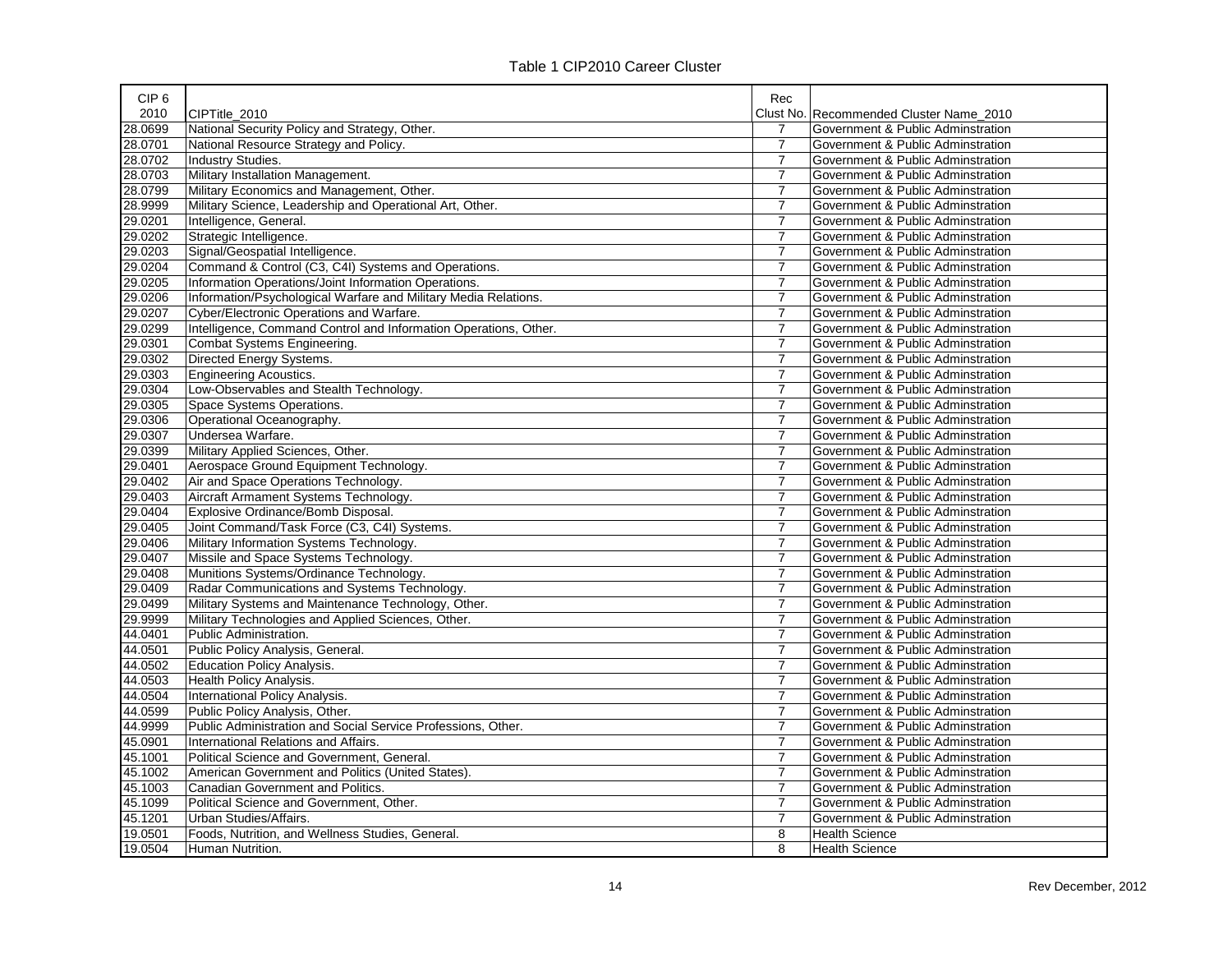| CIP <sub>6</sub> |                                                                   | Rec |                                         |
|------------------|-------------------------------------------------------------------|-----|-----------------------------------------|
| 2010             | CIPTitle 2010                                                     |     | Clust No. Recommended Cluster Name 2010 |
| 19.0599          | Foods, Nutrition, and Related Services, Other.                    | 8   | <b>Health Science</b>                   |
| 26.1103          | Bioinformatics.                                                   | 8   | <b>Health Science</b>                   |
| 26.1199          | Biomathematics, Bioinformatics, and Computational Biology, Other. | 8   | <b>Health Science</b>                   |
| 26.1201          | Biotechnology.                                                    | 8   | <b>Health Science</b>                   |
| 41.0101          | Biology Technician/Biotechnology Laboratory Technician.           | 8   | <b>Health Science</b>                   |
| 51.0000          | Health Services/Allied Health/Health Sciences, General.           | 8   | <b>Health Science</b>                   |
| 51.0001          | Health and Wellness, General.                                     | 8   | <b>Health Science</b>                   |
| 51.0101          | Chiropractic.                                                     | 8   | <b>Health Science</b>                   |
| 51.0201          | Communication Sciences and Disorders, General.                    | 8   | <b>Health Science</b>                   |
| 51.0202          | Audiology/Audiologist.                                            | 8   | <b>Health Science</b>                   |
| 51.0203          | Speech-Language Pathology/Pathologist.                            | 8   | <b>Health Science</b>                   |
| 51.0204          | Audiology/Audiologist and Speech-Language Pathology/Pathologist.  | 8   | <b>Health Science</b>                   |
| 51.0299          | Communication Disorders Sciences and Services, Other.             | 8   | <b>Health Science</b>                   |
| 51.0401          | Dentistry.                                                        | 8   | <b>Health Science</b>                   |
| 51.0501          | Dental Clinical Sciences, General.                                | 8   | <b>Health Science</b>                   |
| 51.0502          | <b>Advanced General Dentistry.</b>                                | 8   | <b>Health Science</b>                   |
| 51.0503          | Oral Biology and Oral and Maxillofacial Pathology.                | 8   | <b>Health Science</b>                   |
| 51.0504          | Dental Public Health and Education.                               | 8   | <b>Health Science</b>                   |
| 51.0505          | Dental Materials.                                                 | 8   | <b>Health Science</b>                   |
| 51.0506          | Endodontics/Endodontology.                                        | 8   | <b>Health Science</b>                   |
| 51.0507          | Oral/Maxillofacial Surgery.                                       | 8   | <b>Health Science</b>                   |
| 51.0508          | Orthodontics/Orthodontology.                                      | 8   | <b>Health Science</b>                   |
| 51.0509          | Pediatric Dentistry/Pedodontics.                                  | 8   | <b>Health Science</b>                   |
| 51.0510          | Periodontics/Periodontology.                                      | 8   | <b>Health Science</b>                   |
| 51.0511          | Prosthodontics/Prosthodontology.                                  | 8   | <b>Health Science</b>                   |
| 51.0599          | Advanced/Graduate Dentistry and Oral Sciences, Other.             | 8   | <b>Health Science</b>                   |
| 51.0601          | Dental Assisting/Assistant.                                       | 8   | <b>Health Science</b>                   |
| 51.0602          | Dental Hygiene/Hygienist.                                         | 8   | <b>Health Science</b>                   |
| 51.0699          | Dental Services and Allied Professions, Other.                    | 8   | <b>Health Science</b>                   |
| 51.0701          | Health/Health Care Administration/Management.                     | 8   | <b>Health Science</b>                   |
| 51.0702          | Hospital and Health Care Facilities Administration/Management.    | 8   | <b>Health Science</b>                   |
| 51.0703          | Health Unit Coordinator/Ward Clerk.                               | 8   | <b>Health Science</b>                   |
| 51.0704          | Health Unit Manager/Ward Supervisor.                              | 8   | <b>Health Science</b>                   |
| 51.0705          | Medical Office Management/Administration.                         | 8   | <b>Health Science</b>                   |
| 51.0706          | Health Information/Medical Records Administration/Administrator.  | 8   | Health Science                          |
| 51.0707          | Health Information/Medical Records Technology/Technician.         | 8   | <b>Health Science</b>                   |
| 51.0708          | Medical Transcription/Transcriptionist.                           | 8   | <b>Health Science</b>                   |
| 51.0709          | Medical Office Computer Specialist/Assistant.                     | 8   | <b>Health Science</b>                   |
| 51.0710          | Medical Office Assistant/Specialist.                              | 8   | <b>Health Science</b>                   |
| 51.0711          | Medical/Health Management and Clinical Assistant/Specialist.      | 8   | <b>Health Science</b>                   |
| 51.0712          | Medical Reception/Receptionist.                                   | 8   | <b>Health Science</b>                   |
| 51.0713          | Medical Insurance Coding Specialist/Coder.                        | 8   | <b>Health Science</b>                   |
| 51.0714          | Medical Insurance Specialist/Medical Biller.                      | 8   | <b>Health Science</b>                   |
| 51.0715          | Health/Medical Claims Examiner.                                   | 8   | <b>Health Science</b>                   |
| 51.0716          | Medical Administrative/Executive Assistant and Medical Secretary. | 8   | Health Science                          |
| 51.0717          | Medical Staff Services Technology/Technician.                     | 8   | <b>Health Science</b>                   |
| 51.0718          | Long Term Care Administration/Management.                         | 8   | <b>Health Science</b>                   |
| 51.0719          | Clinical Research Coordinator.                                    | 8   | <b>Health Science</b>                   |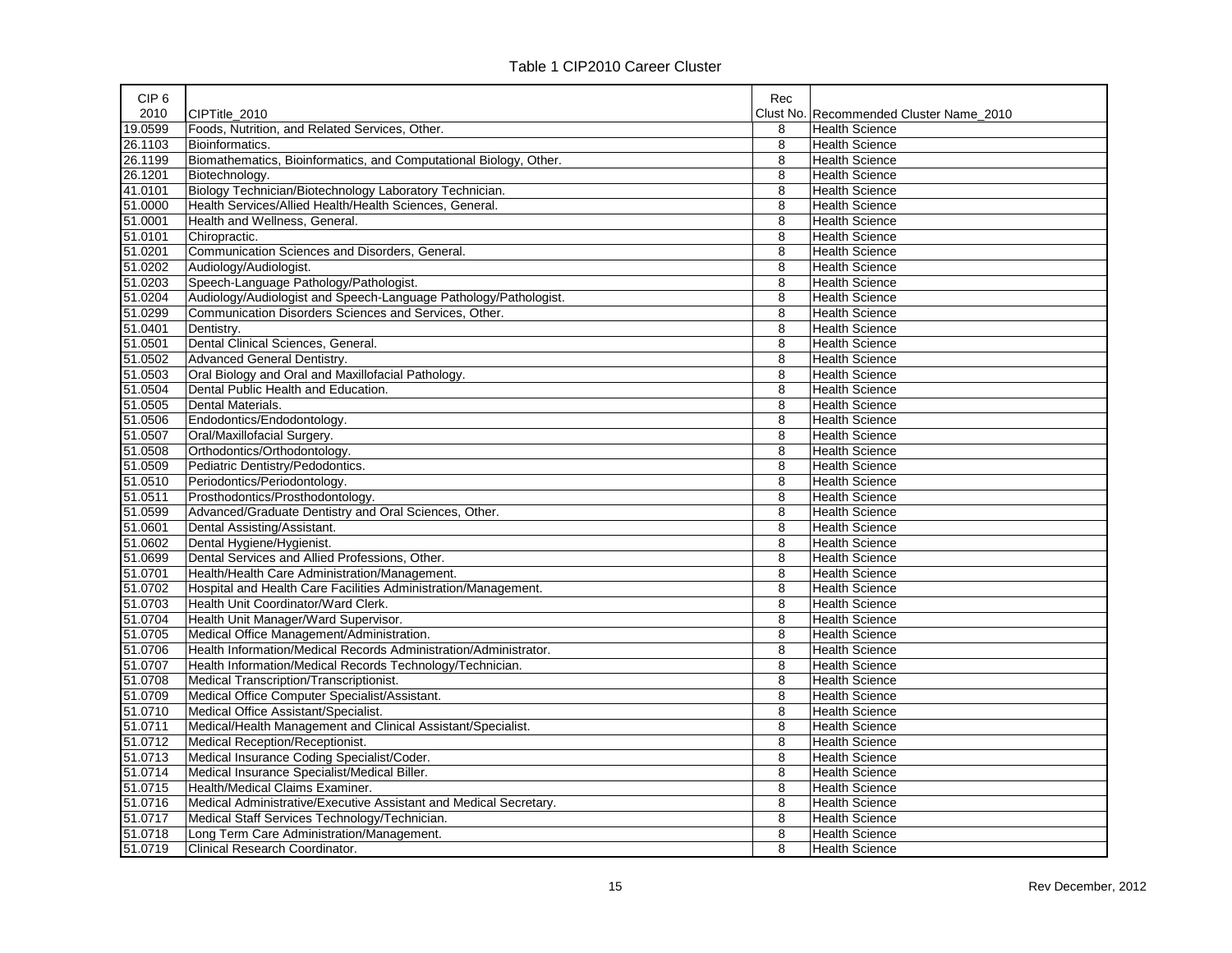| CIP <sub>6</sub> |                                                                           | Rec |                                         |
|------------------|---------------------------------------------------------------------------|-----|-----------------------------------------|
| 2010             | CIPTitle 2010                                                             |     | Clust No. Recommended Cluster Name 2010 |
| 51.0799          | Health and Medical Administrative Services, Other.                        | 8   | <b>Health Science</b>                   |
| 51.0801          | Medical/Clinical Assistant.                                               | 8   | <b>Health Science</b>                   |
| 51.0802          | Clinical/Medical Laboratory Assistant.                                    | 8   | <b>Health Science</b>                   |
| 51.0803          | Occupational Therapist Assistant.                                         | 8   | <b>Health Science</b>                   |
| 51.0805          | Pharmacy Technician/Assistant.                                            | 8   | <b>Health Science</b>                   |
| 51.0806          | Physical Therapy Technician/Assistant.                                    | 8   | <b>Health Science</b>                   |
| 51.0808          | Veterinary/Animal Health Technology/Technician and Veterinary Assistant.  | 8   | <b>Health Science</b>                   |
| 51.0809          | Anesthesiologist Assistant.                                               | 8   | <b>Health Science</b>                   |
| 51.0810          | Emergency Care Attendant (EMT Ambulance).                                 | 8   | <b>Health Science</b>                   |
| 51.0811          | Pathology/Pathologist Assistant.                                          | 8   | <b>Health Science</b>                   |
| 51.0812          | Respiratory Therapy Technician/Assistant.                                 | 8   | <b>Health Science</b>                   |
| 51.0813          | Chiropractic Assistant/Technician.                                        | 8   | <b>Health Science</b>                   |
| 51.0814          | Radiologist Assistant.                                                    | 8   | <b>Health Science</b>                   |
| 51.0815          | Lactation Consultant.                                                     | 8   | <b>Health Science</b>                   |
| 51.0816          | Speech-Language Pathology Assistant.                                      | 8   | <b>Health Science</b>                   |
| 51.0899          | Allied Health and Medical Assisting Services, Other.                      | 8   | <b>Health Science</b>                   |
| 51.0901          | Cardiovascular Technology/Technologist.                                   | 8   | <b>Health Science</b>                   |
| 51.0902          | Electrocardiograph Technology/Technician.                                 | 8   | <b>Health Science</b>                   |
| 51.0903          | Electroneurodiagnostic/Electroencephalographic Technology/Technologist.   | 8   | <b>Health Science</b>                   |
| 51.0904          | Emergency Medical Technology/Technician (EMT Paramedic).                  | 8   | <b>Health Science</b>                   |
| 51.0905          | Nuclear Medical Technology/Technologist.                                  | 8   | <b>Health Science</b>                   |
| 51.0906          | Perfusion Technology/Perfusionist.                                        | 8   | <b>Health Science</b>                   |
| 51.0907          | Medical Radiologic Technology/Science - Radiation Therapist.              | 8   | <b>Health Science</b>                   |
| 51.0908          | Respiratory Care Therapy/Therapist.                                       | 8   | <b>Health Science</b>                   |
| 51.0909          | Surgical Technology/Technologist.                                         | 8   | <b>Health Science</b>                   |
| 51.0910          | Diagnostic Medical Sonography/Sonographer and Ultrasound Technician.      | 8   | <b>Health Science</b>                   |
| 51.0911          | Radiologic Technology/Science - Radiographer.                             | 8   | <b>Health Science</b>                   |
| 51.0912          | Physician Assistant.                                                      | 8   | <b>Health Science</b>                   |
| 51.0913          | Athletic Training/Trainer.                                                | 8   | <b>Health Science</b>                   |
| 51.0914          | Gene/Genetic Therapy.                                                     | 8   | <b>Health Science</b>                   |
| 51.0915          | Cardiopulmonary Technology/Technologist.                                  | 8   | <b>Health Science</b>                   |
| 51.0916          | Radiation Protection/Health Physics Technician.                           | 8   | <b>Health Science</b>                   |
| 51.0917          | Polysomnography.                                                          | 8   | <b>Health Science</b>                   |
| 51.0918          | Hearing Instrument Specialist.                                            | 8   | <b>Health Science</b>                   |
| 51.0919          | Mammography Technician/Technology.                                        | 8   | <b>Health Science</b>                   |
| 51.0920          | Magnetic Resonance Imaging (MRI) Technology/Technician.                   | 8   | <b>Health Science</b>                   |
| 51.0999          | Allied Health Diagnostic, Intervention, and Treatment Professions, Other. | 8   | <b>Health Science</b>                   |
| 51.1001          | Blood Bank Technology Specialist.                                         | 8   | <b>Health Science</b>                   |
| 51.1002          | Cytotechnology/Cytotechnologist.                                          | 8   | <b>Health Science</b>                   |
| 51.1003          | Hematology Technology/Technician.                                         | 8   | <b>Health Science</b>                   |
| 51.1004          | Clinical/Medical Laboratory Technician.                                   | 8   | <b>Health Science</b>                   |
| 51.1005          | Clinical Laboratory Science/Medical Technology/Technologist.              | 8   | <b>Health Science</b>                   |
| 51.1007          | Histologic Technology/Histotechnologist.                                  | 8   | <b>Health Science</b>                   |
| 51.1008          | Histologic Technician.                                                    | 8   | <b>Health Science</b>                   |
| 51.1009          | Phlebotomy Technician/Phlebotomist.                                       | 8   | <b>Health Science</b>                   |
| 51.1010          | Cytogenetics/Genetics/Clinical Genetics Technology/Technologist.          | 8   | <b>Health Science</b>                   |
| 51.1011          | Renal/Dialysis Technologist/Technician.                                   | 8   | <b>Health Science</b>                   |
| 51.1012          | Sterile Processing Technology/Technician.                                 | 8   | <b>Health Science</b>                   |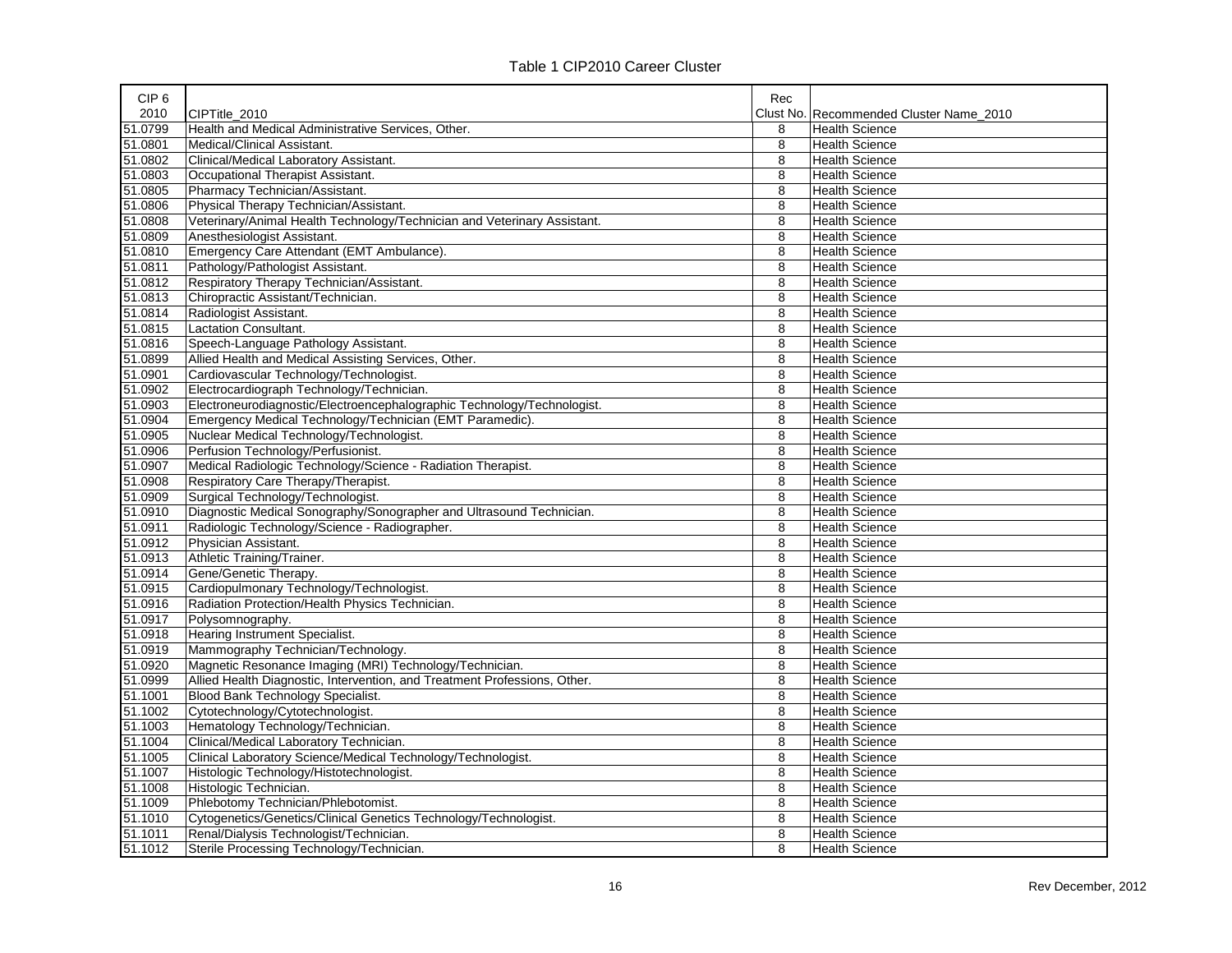| 2010<br>CIPTitle 2010<br>Clust No. Recommended Cluster Name 2010<br>Clinical/Medical Laboratory Science and Allied Professions, Other.<br>8<br><b>Health Science</b><br>8<br>Pre-Dentistry Studies.<br><b>Health Science</b><br>Pre-Medicine/Pre-Medical Studies.<br>8<br><b>Health Science</b><br>Pre-Pharmacy Studies.<br>8<br><b>Health Science</b><br>Pre-Veterinary Studies.<br>8<br><b>Health Science</b><br><b>Pre-Nursing Studies.</b><br><b>Health Science</b><br>8<br>Pre-Chiropractic Studies.<br>8<br><b>Health Science</b><br>Pre-Occupational Therapy Studies.<br>8<br><b>Health Science</b><br>Pre-Optometry Studies.<br>8<br><b>Health Science</b><br>Pre-Physical Therapy Studies.<br>8<br><b>Health Science</b><br>51.1199<br>Health/Medical Preparatory Programs, Other.<br>8<br><b>Health Science</b><br>Medicine.<br>8<br><b>Health Science</b><br>51.1502<br>Psychiatric/Mental Health Services Technician.<br>8<br><b>Health Science</b><br>Psychoanalysis and Psychotherapy.<br>8<br><b>Health Science</b><br>8<br>Optometry.<br><b>Health Science</b><br>Opticianry/Ophthalmic Dispensing Optician.<br>8<br><b>Health Science</b><br>Optometric Technician/Assistant.<br>8<br><b>Health Science</b><br>Ophthalmic Technician/Technologist.<br>8<br><b>Health Science</b><br>Orthoptics/Orthoptist.<br>8<br><b>Health Science</b><br>Ophthalmic and Optometric Support Services and Allied Professions, Other.<br>8<br><b>Health Science</b><br>Osteopathic Medicine/Osteopathy.<br>8<br><b>Health Science</b><br>8<br><b>Health Science</b><br>Pharmacy.<br>Pharmacy Administration and Pharmacy Policy and Regulatory Affairs.<br>8<br><b>Health Science</b><br>Pharmaceutics and Drug Design.<br>8<br><b>Health Science</b><br>Medicinal and Pharmaceutical Chemistry.<br>8<br><b>Health Science</b><br>Natural Products Chemistry and Pharmacognosy.<br>8<br><b>Health Science</b><br>Clinical and Industrial Drug Development.<br><b>Health Science</b><br>8<br>Pharmacoeconomics/Pharmaceutical Economics.<br>8<br><b>Health Science</b><br>Clinical, Hospital, and Managed Care Pharmacy.<br>8<br><b>Health Science</b><br>Industrial and Physical Pharmacy and Cosmetic Sciences.<br>8<br><b>Health Science</b><br><b>Pharmaceutical Sciences.</b><br>8<br><b>Health Science</b><br>Pharmaceutical Marketing and Management.<br>8<br><b>Health Science</b><br>Pharmacy, Pharmaceutical Sciences, and Administration, Other.<br>8<br><b>Health Science</b><br>Podiatric Medicine/Podiatry.<br>8<br><b>Health Science</b><br>Public Health, General.<br>8<br><b>Health Science</b><br>Environmental Health.<br>8<br><b>Health Science</b><br>Health/Medical Physics.<br>8<br><b>Health Science</b><br>Occupational Health and Industrial Hygiene.<br>8<br><b>Health Science</b><br>Community Health and Preventive Medicine.<br>8<br><b>Health Science</b><br>Maternal and Child Health.<br>8<br><b>Health Science</b><br>International Public Health/International Health.<br>8<br><b>Health Science</b><br>Health Services Administration.<br>8<br><b>Health Science</b><br>Behavioral Aspects of Health.<br>8<br><b>Health Science</b><br>8<br>Public Health, Other.<br><b>Health Science</b> | CIP <sub>6</sub> |                        | Rec |                       |
|--------------------------------------------------------------------------------------------------------------------------------------------------------------------------------------------------------------------------------------------------------------------------------------------------------------------------------------------------------------------------------------------------------------------------------------------------------------------------------------------------------------------------------------------------------------------------------------------------------------------------------------------------------------------------------------------------------------------------------------------------------------------------------------------------------------------------------------------------------------------------------------------------------------------------------------------------------------------------------------------------------------------------------------------------------------------------------------------------------------------------------------------------------------------------------------------------------------------------------------------------------------------------------------------------------------------------------------------------------------------------------------------------------------------------------------------------------------------------------------------------------------------------------------------------------------------------------------------------------------------------------------------------------------------------------------------------------------------------------------------------------------------------------------------------------------------------------------------------------------------------------------------------------------------------------------------------------------------------------------------------------------------------------------------------------------------------------------------------------------------------------------------------------------------------------------------------------------------------------------------------------------------------------------------------------------------------------------------------------------------------------------------------------------------------------------------------------------------------------------------------------------------------------------------------------------------------------------------------------------------------------------------------------------------------------------------------------------------------------------------------------------------------------------------------------------------------------------------------------------------------------------------------------------------------------------------------------------------------------------------------------------------------------------------------------------------------------------------------------------------------------------------------------------------------------------------------------------------------------|------------------|------------------------|-----|-----------------------|
|                                                                                                                                                                                                                                                                                                                                                                                                                                                                                                                                                                                                                                                                                                                                                                                                                                                                                                                                                                                                                                                                                                                                                                                                                                                                                                                                                                                                                                                                                                                                                                                                                                                                                                                                                                                                                                                                                                                                                                                                                                                                                                                                                                                                                                                                                                                                                                                                                                                                                                                                                                                                                                                                                                                                                                                                                                                                                                                                                                                                                                                                                                                                                                                                                                |                  |                        |     |                       |
|                                                                                                                                                                                                                                                                                                                                                                                                                                                                                                                                                                                                                                                                                                                                                                                                                                                                                                                                                                                                                                                                                                                                                                                                                                                                                                                                                                                                                                                                                                                                                                                                                                                                                                                                                                                                                                                                                                                                                                                                                                                                                                                                                                                                                                                                                                                                                                                                                                                                                                                                                                                                                                                                                                                                                                                                                                                                                                                                                                                                                                                                                                                                                                                                                                | 51.1099          |                        |     |                       |
|                                                                                                                                                                                                                                                                                                                                                                                                                                                                                                                                                                                                                                                                                                                                                                                                                                                                                                                                                                                                                                                                                                                                                                                                                                                                                                                                                                                                                                                                                                                                                                                                                                                                                                                                                                                                                                                                                                                                                                                                                                                                                                                                                                                                                                                                                                                                                                                                                                                                                                                                                                                                                                                                                                                                                                                                                                                                                                                                                                                                                                                                                                                                                                                                                                | 51.1101          |                        |     |                       |
|                                                                                                                                                                                                                                                                                                                                                                                                                                                                                                                                                                                                                                                                                                                                                                                                                                                                                                                                                                                                                                                                                                                                                                                                                                                                                                                                                                                                                                                                                                                                                                                                                                                                                                                                                                                                                                                                                                                                                                                                                                                                                                                                                                                                                                                                                                                                                                                                                                                                                                                                                                                                                                                                                                                                                                                                                                                                                                                                                                                                                                                                                                                                                                                                                                | 51.1102          |                        |     |                       |
|                                                                                                                                                                                                                                                                                                                                                                                                                                                                                                                                                                                                                                                                                                                                                                                                                                                                                                                                                                                                                                                                                                                                                                                                                                                                                                                                                                                                                                                                                                                                                                                                                                                                                                                                                                                                                                                                                                                                                                                                                                                                                                                                                                                                                                                                                                                                                                                                                                                                                                                                                                                                                                                                                                                                                                                                                                                                                                                                                                                                                                                                                                                                                                                                                                | 51.1103          |                        |     |                       |
|                                                                                                                                                                                                                                                                                                                                                                                                                                                                                                                                                                                                                                                                                                                                                                                                                                                                                                                                                                                                                                                                                                                                                                                                                                                                                                                                                                                                                                                                                                                                                                                                                                                                                                                                                                                                                                                                                                                                                                                                                                                                                                                                                                                                                                                                                                                                                                                                                                                                                                                                                                                                                                                                                                                                                                                                                                                                                                                                                                                                                                                                                                                                                                                                                                | 51.1104          |                        |     |                       |
|                                                                                                                                                                                                                                                                                                                                                                                                                                                                                                                                                                                                                                                                                                                                                                                                                                                                                                                                                                                                                                                                                                                                                                                                                                                                                                                                                                                                                                                                                                                                                                                                                                                                                                                                                                                                                                                                                                                                                                                                                                                                                                                                                                                                                                                                                                                                                                                                                                                                                                                                                                                                                                                                                                                                                                                                                                                                                                                                                                                                                                                                                                                                                                                                                                | 51.1105          |                        |     |                       |
|                                                                                                                                                                                                                                                                                                                                                                                                                                                                                                                                                                                                                                                                                                                                                                                                                                                                                                                                                                                                                                                                                                                                                                                                                                                                                                                                                                                                                                                                                                                                                                                                                                                                                                                                                                                                                                                                                                                                                                                                                                                                                                                                                                                                                                                                                                                                                                                                                                                                                                                                                                                                                                                                                                                                                                                                                                                                                                                                                                                                                                                                                                                                                                                                                                | 51.1106          |                        |     |                       |
|                                                                                                                                                                                                                                                                                                                                                                                                                                                                                                                                                                                                                                                                                                                                                                                                                                                                                                                                                                                                                                                                                                                                                                                                                                                                                                                                                                                                                                                                                                                                                                                                                                                                                                                                                                                                                                                                                                                                                                                                                                                                                                                                                                                                                                                                                                                                                                                                                                                                                                                                                                                                                                                                                                                                                                                                                                                                                                                                                                                                                                                                                                                                                                                                                                | 51.1107          |                        |     |                       |
|                                                                                                                                                                                                                                                                                                                                                                                                                                                                                                                                                                                                                                                                                                                                                                                                                                                                                                                                                                                                                                                                                                                                                                                                                                                                                                                                                                                                                                                                                                                                                                                                                                                                                                                                                                                                                                                                                                                                                                                                                                                                                                                                                                                                                                                                                                                                                                                                                                                                                                                                                                                                                                                                                                                                                                                                                                                                                                                                                                                                                                                                                                                                                                                                                                | 51.1108          |                        |     |                       |
|                                                                                                                                                                                                                                                                                                                                                                                                                                                                                                                                                                                                                                                                                                                                                                                                                                                                                                                                                                                                                                                                                                                                                                                                                                                                                                                                                                                                                                                                                                                                                                                                                                                                                                                                                                                                                                                                                                                                                                                                                                                                                                                                                                                                                                                                                                                                                                                                                                                                                                                                                                                                                                                                                                                                                                                                                                                                                                                                                                                                                                                                                                                                                                                                                                | 51.1109          |                        |     |                       |
|                                                                                                                                                                                                                                                                                                                                                                                                                                                                                                                                                                                                                                                                                                                                                                                                                                                                                                                                                                                                                                                                                                                                                                                                                                                                                                                                                                                                                                                                                                                                                                                                                                                                                                                                                                                                                                                                                                                                                                                                                                                                                                                                                                                                                                                                                                                                                                                                                                                                                                                                                                                                                                                                                                                                                                                                                                                                                                                                                                                                                                                                                                                                                                                                                                |                  |                        |     |                       |
|                                                                                                                                                                                                                                                                                                                                                                                                                                                                                                                                                                                                                                                                                                                                                                                                                                                                                                                                                                                                                                                                                                                                                                                                                                                                                                                                                                                                                                                                                                                                                                                                                                                                                                                                                                                                                                                                                                                                                                                                                                                                                                                                                                                                                                                                                                                                                                                                                                                                                                                                                                                                                                                                                                                                                                                                                                                                                                                                                                                                                                                                                                                                                                                                                                | 51.1201          |                        |     |                       |
|                                                                                                                                                                                                                                                                                                                                                                                                                                                                                                                                                                                                                                                                                                                                                                                                                                                                                                                                                                                                                                                                                                                                                                                                                                                                                                                                                                                                                                                                                                                                                                                                                                                                                                                                                                                                                                                                                                                                                                                                                                                                                                                                                                                                                                                                                                                                                                                                                                                                                                                                                                                                                                                                                                                                                                                                                                                                                                                                                                                                                                                                                                                                                                                                                                |                  |                        |     |                       |
|                                                                                                                                                                                                                                                                                                                                                                                                                                                                                                                                                                                                                                                                                                                                                                                                                                                                                                                                                                                                                                                                                                                                                                                                                                                                                                                                                                                                                                                                                                                                                                                                                                                                                                                                                                                                                                                                                                                                                                                                                                                                                                                                                                                                                                                                                                                                                                                                                                                                                                                                                                                                                                                                                                                                                                                                                                                                                                                                                                                                                                                                                                                                                                                                                                | 51.1507          |                        |     |                       |
|                                                                                                                                                                                                                                                                                                                                                                                                                                                                                                                                                                                                                                                                                                                                                                                                                                                                                                                                                                                                                                                                                                                                                                                                                                                                                                                                                                                                                                                                                                                                                                                                                                                                                                                                                                                                                                                                                                                                                                                                                                                                                                                                                                                                                                                                                                                                                                                                                                                                                                                                                                                                                                                                                                                                                                                                                                                                                                                                                                                                                                                                                                                                                                                                                                | 51.1701          |                        |     |                       |
|                                                                                                                                                                                                                                                                                                                                                                                                                                                                                                                                                                                                                                                                                                                                                                                                                                                                                                                                                                                                                                                                                                                                                                                                                                                                                                                                                                                                                                                                                                                                                                                                                                                                                                                                                                                                                                                                                                                                                                                                                                                                                                                                                                                                                                                                                                                                                                                                                                                                                                                                                                                                                                                                                                                                                                                                                                                                                                                                                                                                                                                                                                                                                                                                                                | 51.1801          |                        |     |                       |
|                                                                                                                                                                                                                                                                                                                                                                                                                                                                                                                                                                                                                                                                                                                                                                                                                                                                                                                                                                                                                                                                                                                                                                                                                                                                                                                                                                                                                                                                                                                                                                                                                                                                                                                                                                                                                                                                                                                                                                                                                                                                                                                                                                                                                                                                                                                                                                                                                                                                                                                                                                                                                                                                                                                                                                                                                                                                                                                                                                                                                                                                                                                                                                                                                                | 51.1802          |                        |     |                       |
|                                                                                                                                                                                                                                                                                                                                                                                                                                                                                                                                                                                                                                                                                                                                                                                                                                                                                                                                                                                                                                                                                                                                                                                                                                                                                                                                                                                                                                                                                                                                                                                                                                                                                                                                                                                                                                                                                                                                                                                                                                                                                                                                                                                                                                                                                                                                                                                                                                                                                                                                                                                                                                                                                                                                                                                                                                                                                                                                                                                                                                                                                                                                                                                                                                | 51.1803          |                        |     |                       |
|                                                                                                                                                                                                                                                                                                                                                                                                                                                                                                                                                                                                                                                                                                                                                                                                                                                                                                                                                                                                                                                                                                                                                                                                                                                                                                                                                                                                                                                                                                                                                                                                                                                                                                                                                                                                                                                                                                                                                                                                                                                                                                                                                                                                                                                                                                                                                                                                                                                                                                                                                                                                                                                                                                                                                                                                                                                                                                                                                                                                                                                                                                                                                                                                                                | 51.1804          |                        |     |                       |
|                                                                                                                                                                                                                                                                                                                                                                                                                                                                                                                                                                                                                                                                                                                                                                                                                                                                                                                                                                                                                                                                                                                                                                                                                                                                                                                                                                                                                                                                                                                                                                                                                                                                                                                                                                                                                                                                                                                                                                                                                                                                                                                                                                                                                                                                                                                                                                                                                                                                                                                                                                                                                                                                                                                                                                                                                                                                                                                                                                                                                                                                                                                                                                                                                                | 51.1899          |                        |     |                       |
|                                                                                                                                                                                                                                                                                                                                                                                                                                                                                                                                                                                                                                                                                                                                                                                                                                                                                                                                                                                                                                                                                                                                                                                                                                                                                                                                                                                                                                                                                                                                                                                                                                                                                                                                                                                                                                                                                                                                                                                                                                                                                                                                                                                                                                                                                                                                                                                                                                                                                                                                                                                                                                                                                                                                                                                                                                                                                                                                                                                                                                                                                                                                                                                                                                | 51.1901          |                        |     |                       |
|                                                                                                                                                                                                                                                                                                                                                                                                                                                                                                                                                                                                                                                                                                                                                                                                                                                                                                                                                                                                                                                                                                                                                                                                                                                                                                                                                                                                                                                                                                                                                                                                                                                                                                                                                                                                                                                                                                                                                                                                                                                                                                                                                                                                                                                                                                                                                                                                                                                                                                                                                                                                                                                                                                                                                                                                                                                                                                                                                                                                                                                                                                                                                                                                                                | 51.2001          |                        |     |                       |
|                                                                                                                                                                                                                                                                                                                                                                                                                                                                                                                                                                                                                                                                                                                                                                                                                                                                                                                                                                                                                                                                                                                                                                                                                                                                                                                                                                                                                                                                                                                                                                                                                                                                                                                                                                                                                                                                                                                                                                                                                                                                                                                                                                                                                                                                                                                                                                                                                                                                                                                                                                                                                                                                                                                                                                                                                                                                                                                                                                                                                                                                                                                                                                                                                                | 51.2002          |                        |     |                       |
|                                                                                                                                                                                                                                                                                                                                                                                                                                                                                                                                                                                                                                                                                                                                                                                                                                                                                                                                                                                                                                                                                                                                                                                                                                                                                                                                                                                                                                                                                                                                                                                                                                                                                                                                                                                                                                                                                                                                                                                                                                                                                                                                                                                                                                                                                                                                                                                                                                                                                                                                                                                                                                                                                                                                                                                                                                                                                                                                                                                                                                                                                                                                                                                                                                | 51.2003          |                        |     |                       |
|                                                                                                                                                                                                                                                                                                                                                                                                                                                                                                                                                                                                                                                                                                                                                                                                                                                                                                                                                                                                                                                                                                                                                                                                                                                                                                                                                                                                                                                                                                                                                                                                                                                                                                                                                                                                                                                                                                                                                                                                                                                                                                                                                                                                                                                                                                                                                                                                                                                                                                                                                                                                                                                                                                                                                                                                                                                                                                                                                                                                                                                                                                                                                                                                                                | 51.2004          |                        |     |                       |
|                                                                                                                                                                                                                                                                                                                                                                                                                                                                                                                                                                                                                                                                                                                                                                                                                                                                                                                                                                                                                                                                                                                                                                                                                                                                                                                                                                                                                                                                                                                                                                                                                                                                                                                                                                                                                                                                                                                                                                                                                                                                                                                                                                                                                                                                                                                                                                                                                                                                                                                                                                                                                                                                                                                                                                                                                                                                                                                                                                                                                                                                                                                                                                                                                                | 51.2005          |                        |     |                       |
|                                                                                                                                                                                                                                                                                                                                                                                                                                                                                                                                                                                                                                                                                                                                                                                                                                                                                                                                                                                                                                                                                                                                                                                                                                                                                                                                                                                                                                                                                                                                                                                                                                                                                                                                                                                                                                                                                                                                                                                                                                                                                                                                                                                                                                                                                                                                                                                                                                                                                                                                                                                                                                                                                                                                                                                                                                                                                                                                                                                                                                                                                                                                                                                                                                | 51.2006          |                        |     |                       |
|                                                                                                                                                                                                                                                                                                                                                                                                                                                                                                                                                                                                                                                                                                                                                                                                                                                                                                                                                                                                                                                                                                                                                                                                                                                                                                                                                                                                                                                                                                                                                                                                                                                                                                                                                                                                                                                                                                                                                                                                                                                                                                                                                                                                                                                                                                                                                                                                                                                                                                                                                                                                                                                                                                                                                                                                                                                                                                                                                                                                                                                                                                                                                                                                                                | 51.2007          |                        |     |                       |
|                                                                                                                                                                                                                                                                                                                                                                                                                                                                                                                                                                                                                                                                                                                                                                                                                                                                                                                                                                                                                                                                                                                                                                                                                                                                                                                                                                                                                                                                                                                                                                                                                                                                                                                                                                                                                                                                                                                                                                                                                                                                                                                                                                                                                                                                                                                                                                                                                                                                                                                                                                                                                                                                                                                                                                                                                                                                                                                                                                                                                                                                                                                                                                                                                                | 51.2008          |                        |     |                       |
|                                                                                                                                                                                                                                                                                                                                                                                                                                                                                                                                                                                                                                                                                                                                                                                                                                                                                                                                                                                                                                                                                                                                                                                                                                                                                                                                                                                                                                                                                                                                                                                                                                                                                                                                                                                                                                                                                                                                                                                                                                                                                                                                                                                                                                                                                                                                                                                                                                                                                                                                                                                                                                                                                                                                                                                                                                                                                                                                                                                                                                                                                                                                                                                                                                | 51.2009          |                        |     |                       |
|                                                                                                                                                                                                                                                                                                                                                                                                                                                                                                                                                                                                                                                                                                                                                                                                                                                                                                                                                                                                                                                                                                                                                                                                                                                                                                                                                                                                                                                                                                                                                                                                                                                                                                                                                                                                                                                                                                                                                                                                                                                                                                                                                                                                                                                                                                                                                                                                                                                                                                                                                                                                                                                                                                                                                                                                                                                                                                                                                                                                                                                                                                                                                                                                                                | 51.2010          |                        |     |                       |
|                                                                                                                                                                                                                                                                                                                                                                                                                                                                                                                                                                                                                                                                                                                                                                                                                                                                                                                                                                                                                                                                                                                                                                                                                                                                                                                                                                                                                                                                                                                                                                                                                                                                                                                                                                                                                                                                                                                                                                                                                                                                                                                                                                                                                                                                                                                                                                                                                                                                                                                                                                                                                                                                                                                                                                                                                                                                                                                                                                                                                                                                                                                                                                                                                                | 51.2011          |                        |     |                       |
|                                                                                                                                                                                                                                                                                                                                                                                                                                                                                                                                                                                                                                                                                                                                                                                                                                                                                                                                                                                                                                                                                                                                                                                                                                                                                                                                                                                                                                                                                                                                                                                                                                                                                                                                                                                                                                                                                                                                                                                                                                                                                                                                                                                                                                                                                                                                                                                                                                                                                                                                                                                                                                                                                                                                                                                                                                                                                                                                                                                                                                                                                                                                                                                                                                | 51.2099          |                        |     |                       |
|                                                                                                                                                                                                                                                                                                                                                                                                                                                                                                                                                                                                                                                                                                                                                                                                                                                                                                                                                                                                                                                                                                                                                                                                                                                                                                                                                                                                                                                                                                                                                                                                                                                                                                                                                                                                                                                                                                                                                                                                                                                                                                                                                                                                                                                                                                                                                                                                                                                                                                                                                                                                                                                                                                                                                                                                                                                                                                                                                                                                                                                                                                                                                                                                                                | 51.2101          |                        |     |                       |
|                                                                                                                                                                                                                                                                                                                                                                                                                                                                                                                                                                                                                                                                                                                                                                                                                                                                                                                                                                                                                                                                                                                                                                                                                                                                                                                                                                                                                                                                                                                                                                                                                                                                                                                                                                                                                                                                                                                                                                                                                                                                                                                                                                                                                                                                                                                                                                                                                                                                                                                                                                                                                                                                                                                                                                                                                                                                                                                                                                                                                                                                                                                                                                                                                                | 51.2201          |                        |     |                       |
|                                                                                                                                                                                                                                                                                                                                                                                                                                                                                                                                                                                                                                                                                                                                                                                                                                                                                                                                                                                                                                                                                                                                                                                                                                                                                                                                                                                                                                                                                                                                                                                                                                                                                                                                                                                                                                                                                                                                                                                                                                                                                                                                                                                                                                                                                                                                                                                                                                                                                                                                                                                                                                                                                                                                                                                                                                                                                                                                                                                                                                                                                                                                                                                                                                | 51.2202          |                        |     |                       |
|                                                                                                                                                                                                                                                                                                                                                                                                                                                                                                                                                                                                                                                                                                                                                                                                                                                                                                                                                                                                                                                                                                                                                                                                                                                                                                                                                                                                                                                                                                                                                                                                                                                                                                                                                                                                                                                                                                                                                                                                                                                                                                                                                                                                                                                                                                                                                                                                                                                                                                                                                                                                                                                                                                                                                                                                                                                                                                                                                                                                                                                                                                                                                                                                                                | 51.2205          |                        |     |                       |
|                                                                                                                                                                                                                                                                                                                                                                                                                                                                                                                                                                                                                                                                                                                                                                                                                                                                                                                                                                                                                                                                                                                                                                                                                                                                                                                                                                                                                                                                                                                                                                                                                                                                                                                                                                                                                                                                                                                                                                                                                                                                                                                                                                                                                                                                                                                                                                                                                                                                                                                                                                                                                                                                                                                                                                                                                                                                                                                                                                                                                                                                                                                                                                                                                                | 51.2206          |                        |     |                       |
|                                                                                                                                                                                                                                                                                                                                                                                                                                                                                                                                                                                                                                                                                                                                                                                                                                                                                                                                                                                                                                                                                                                                                                                                                                                                                                                                                                                                                                                                                                                                                                                                                                                                                                                                                                                                                                                                                                                                                                                                                                                                                                                                                                                                                                                                                                                                                                                                                                                                                                                                                                                                                                                                                                                                                                                                                                                                                                                                                                                                                                                                                                                                                                                                                                | 51.2208          |                        |     |                       |
|                                                                                                                                                                                                                                                                                                                                                                                                                                                                                                                                                                                                                                                                                                                                                                                                                                                                                                                                                                                                                                                                                                                                                                                                                                                                                                                                                                                                                                                                                                                                                                                                                                                                                                                                                                                                                                                                                                                                                                                                                                                                                                                                                                                                                                                                                                                                                                                                                                                                                                                                                                                                                                                                                                                                                                                                                                                                                                                                                                                                                                                                                                                                                                                                                                | 51.2209          |                        |     |                       |
|                                                                                                                                                                                                                                                                                                                                                                                                                                                                                                                                                                                                                                                                                                                                                                                                                                                                                                                                                                                                                                                                                                                                                                                                                                                                                                                                                                                                                                                                                                                                                                                                                                                                                                                                                                                                                                                                                                                                                                                                                                                                                                                                                                                                                                                                                                                                                                                                                                                                                                                                                                                                                                                                                                                                                                                                                                                                                                                                                                                                                                                                                                                                                                                                                                | 51.2210          |                        |     |                       |
|                                                                                                                                                                                                                                                                                                                                                                                                                                                                                                                                                                                                                                                                                                                                                                                                                                                                                                                                                                                                                                                                                                                                                                                                                                                                                                                                                                                                                                                                                                                                                                                                                                                                                                                                                                                                                                                                                                                                                                                                                                                                                                                                                                                                                                                                                                                                                                                                                                                                                                                                                                                                                                                                                                                                                                                                                                                                                                                                                                                                                                                                                                                                                                                                                                | 51.2211          |                        |     |                       |
|                                                                                                                                                                                                                                                                                                                                                                                                                                                                                                                                                                                                                                                                                                                                                                                                                                                                                                                                                                                                                                                                                                                                                                                                                                                                                                                                                                                                                                                                                                                                                                                                                                                                                                                                                                                                                                                                                                                                                                                                                                                                                                                                                                                                                                                                                                                                                                                                                                                                                                                                                                                                                                                                                                                                                                                                                                                                                                                                                                                                                                                                                                                                                                                                                                | 51.2212          |                        |     |                       |
|                                                                                                                                                                                                                                                                                                                                                                                                                                                                                                                                                                                                                                                                                                                                                                                                                                                                                                                                                                                                                                                                                                                                                                                                                                                                                                                                                                                                                                                                                                                                                                                                                                                                                                                                                                                                                                                                                                                                                                                                                                                                                                                                                                                                                                                                                                                                                                                                                                                                                                                                                                                                                                                                                                                                                                                                                                                                                                                                                                                                                                                                                                                                                                                                                                | 51.2299          |                        |     |                       |
|                                                                                                                                                                                                                                                                                                                                                                                                                                                                                                                                                                                                                                                                                                                                                                                                                                                                                                                                                                                                                                                                                                                                                                                                                                                                                                                                                                                                                                                                                                                                                                                                                                                                                                                                                                                                                                                                                                                                                                                                                                                                                                                                                                                                                                                                                                                                                                                                                                                                                                                                                                                                                                                                                                                                                                                                                                                                                                                                                                                                                                                                                                                                                                                                                                | 51.2301          | Art Therapy/Therapist. | 8   | <b>Health Science</b> |
| Dance Therapy/Therapist.<br>8<br><b>Health Science</b>                                                                                                                                                                                                                                                                                                                                                                                                                                                                                                                                                                                                                                                                                                                                                                                                                                                                                                                                                                                                                                                                                                                                                                                                                                                                                                                                                                                                                                                                                                                                                                                                                                                                                                                                                                                                                                                                                                                                                                                                                                                                                                                                                                                                                                                                                                                                                                                                                                                                                                                                                                                                                                                                                                                                                                                                                                                                                                                                                                                                                                                                                                                                                                         | 51.2302          |                        |     |                       |
| Music Therapy/Therapist.<br>8<br><b>Health Science</b>                                                                                                                                                                                                                                                                                                                                                                                                                                                                                                                                                                                                                                                                                                                                                                                                                                                                                                                                                                                                                                                                                                                                                                                                                                                                                                                                                                                                                                                                                                                                                                                                                                                                                                                                                                                                                                                                                                                                                                                                                                                                                                                                                                                                                                                                                                                                                                                                                                                                                                                                                                                                                                                                                                                                                                                                                                                                                                                                                                                                                                                                                                                                                                         | 51.2305          |                        |     |                       |
| Occupational Therapy/Therapist.<br>8<br><b>Health Science</b>                                                                                                                                                                                                                                                                                                                                                                                                                                                                                                                                                                                                                                                                                                                                                                                                                                                                                                                                                                                                                                                                                                                                                                                                                                                                                                                                                                                                                                                                                                                                                                                                                                                                                                                                                                                                                                                                                                                                                                                                                                                                                                                                                                                                                                                                                                                                                                                                                                                                                                                                                                                                                                                                                                                                                                                                                                                                                                                                                                                                                                                                                                                                                                  | 51.2306          |                        |     |                       |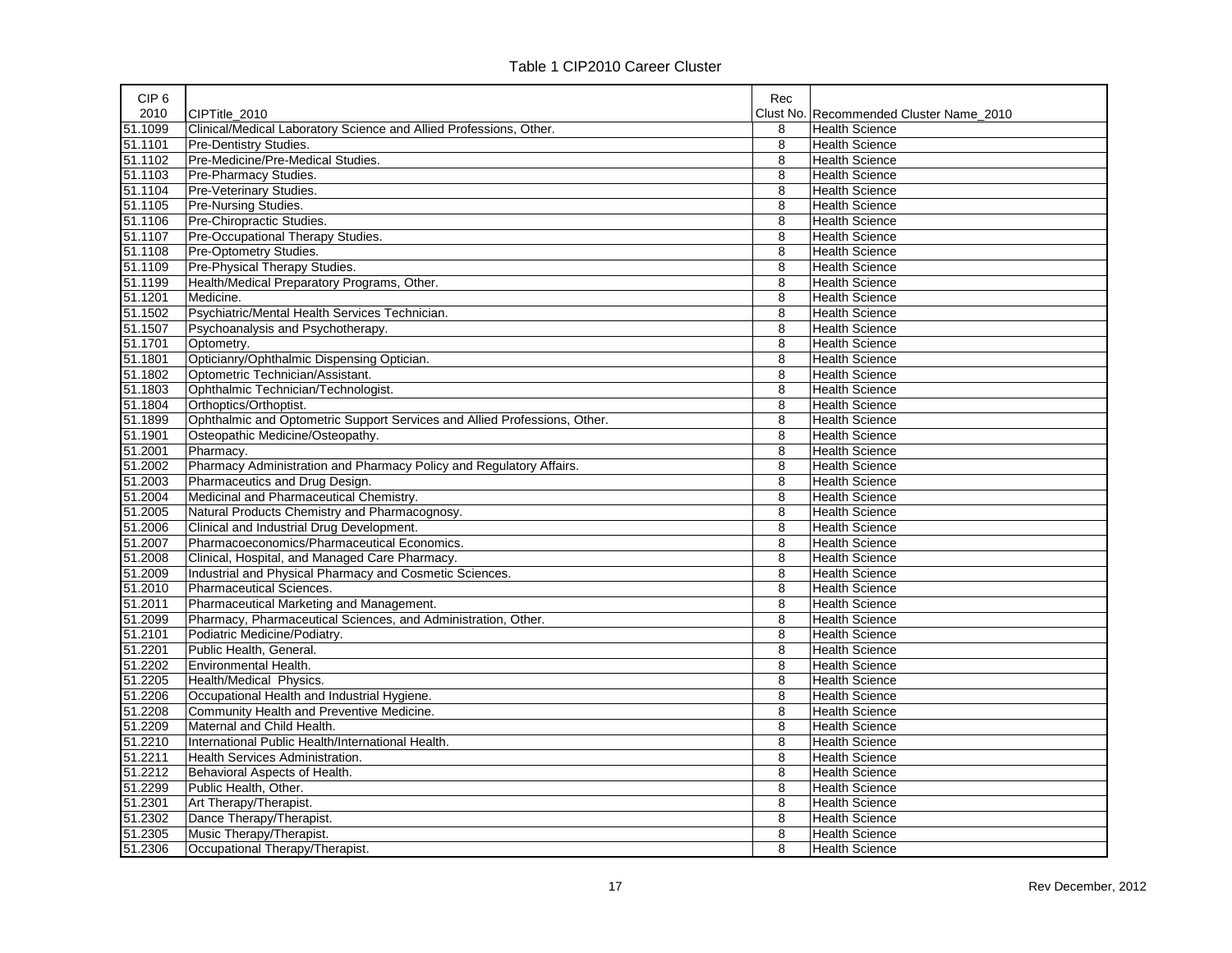|  | Table 1 CIP2010 Career Cluster |  |
|--|--------------------------------|--|
|--|--------------------------------|--|

| CIP <sub>6</sub> |                                                                      | Rec |                                         |
|------------------|----------------------------------------------------------------------|-----|-----------------------------------------|
| 2010             | CIPTitle_2010                                                        |     | Clust No. Recommended Cluster Name 2010 |
| 51.2307          | Orthotist/Prosthetist.                                               | 8   | <b>Health Science</b>                   |
| 51.2308          | Physical Therapy/Therapist.                                          | 8   | <b>Health Science</b>                   |
| 51.2309          | Therapeutic Recreation/Recreational Therapy.                         | 8   | <b>Health Science</b>                   |
| 51.2311          | Kinesiotherapy/Kinesiotherapist.                                     | 8   | <b>Health Science</b>                   |
| 51.2312          | Assistive/Augmentative Technology and Rehabilitation Engineering.    | 8   | <b>Health Science</b>                   |
| 51.2313          | Animal-Assisted Therapy.                                             | 8   | <b>Health Science</b>                   |
| 51.2314          | Rehabilitation Science.                                              | 8   | <b>Health Science</b>                   |
| 51.2399          | Rehabilitation and Therapeutic Professions, Other.                   | 8   | <b>Health Science</b>                   |
| 51.2401          | Veterinary Medicine.                                                 | 8   | <b>Health Science</b>                   |
| 51.2501          | Veterinary Sciences/Veterinary Clinical Sciences, General.           | 8   | <b>Health Science</b>                   |
| 51.2502          | Veterinary Anatomy.                                                  | 8   | Health Science                          |
| 51.2503          | Veterinary Physiology.                                               | 8   | <b>Health Science</b>                   |
| 51.2504          | Veterinary Microbiology and Immunobiology.                           | 8   | <b>Health Science</b>                   |
| 51.2505          | Veterinary Pathology and Pathobiology.                               | 8   | <b>Health Science</b>                   |
| 51.2506          | Veterinary Toxicology and Pharmacology.                              | 8   | <b>Health Science</b>                   |
| 51.2507          | Large Animal/Food Animal and Equine Surgery and Medicine.            | 8   | <b>Health Science</b>                   |
| 51.2508          | Small/Companion Animal Surgery and Medicine.                         | 8   | <b>Health Science</b>                   |
| 51.2509          | Comparative and Laboratory Animal Medicine.                          | 8   | <b>Health Science</b>                   |
| 51.2510          | Veterinary Preventive Medicine, Epidemiology, and Public Health.     | 8   | <b>Health Science</b>                   |
| 51.2511          | Veterinary Infectious Diseases.                                      | 8   | <b>Health Science</b>                   |
| 51.2599          | Veterinary Biomedical and Clinical Sciences, Other.                  | 8   | <b>Health Science</b>                   |
| 51.2601          | Health Aide.                                                         | 8   | <b>Health Science</b>                   |
| 51.2602          | Home Health Aide/Home Attendant.                                     | 8   | <b>Health Science</b>                   |
| 51.2603          | Medication Aide.                                                     | 8   | <b>Health Science</b>                   |
| 51.2604          | Rehabilitation Aide.                                                 | 8   | <b>Health Science</b>                   |
| 51.2699          | Health Aides/Attendants/Orderlies, Other.                            | 8   | <b>Health Science</b>                   |
| 51.2706          | Medical Informatics.                                                 | 8   | <b>Health Science</b>                   |
| 51.2799          | Medical Illustration and Informatics, Other.                         | 8   | <b>Health Science</b>                   |
| 51.3101          | Dietetics/Dietitian.                                                 | 8   | <b>Health Science</b>                   |
| 51.3102          | <b>Clinical Nutrition/Nutritionist.</b>                              | 8   | <b>Health Science</b>                   |
| 51.3103          | Dietetic Technician.                                                 | 8   | <b>Health Science</b>                   |
| 51.3104          | Dietitian Assistant.                                                 | 8   | <b>Health Science</b>                   |
| 51.3199          | Dietetics and Clinical Nutrition Services, Other.                    | 8   | <b>Health Science</b>                   |
| 51.3201          | Bioethics/Medical Ethics.                                            | 8   | <b>Health Science</b>                   |
| 51.3300          | Alternative and Complementary Medicine and Medical Systems, General. | 8   | <b>Health Science</b>                   |
| 51.3301          | Acupuncture and Oriental Medicine.                                   | 8   | <b>Health Science</b>                   |
| 51.3302          | Traditional Chinese Medicine and Chinese Herbology.                  | 8   | <b>Health Science</b>                   |
| 51.3303          | Naturopathic Medicine/Naturopathy.                                   | 8   | <b>Health Science</b>                   |
| 51.3304          | Homeopathic Medicine/Homeopathy.                                     | 8   | <b>Health Science</b>                   |
| 51.3305          | Ayurvedic Medicine/Ayurveda.                                         | 8   | <b>Health Science</b>                   |
| 51.3306          | Holistic Health.                                                     | 8   | <b>Health Science</b>                   |
| 51.3399          | Alternative and Complementary Medicine and Medical Systems, Other.   | 8   | <b>Health Science</b>                   |
| 51.3401          | Direct Entry Midwifery.                                              | 8   | <b>Health Science</b>                   |
| 51.3499          | Alternative and Complementary Medical Support Services, Other.       | 8   | <b>Health Science</b>                   |
| 51.3501          | Massage Therapy/Therapeutic Massage.                                 | 8   | <b>Health Science</b>                   |
| 51.3502          | Asian Bodywork Therapy.                                              | 8   | <b>Health Science</b>                   |
| 51.3503          | Somatic Bodywork.                                                    | 8   | <b>Health Science</b>                   |
| 51.3599          | Somatic Bodywork and Related Therapeutic Services, Other.            | 8   | <b>Health Science</b>                   |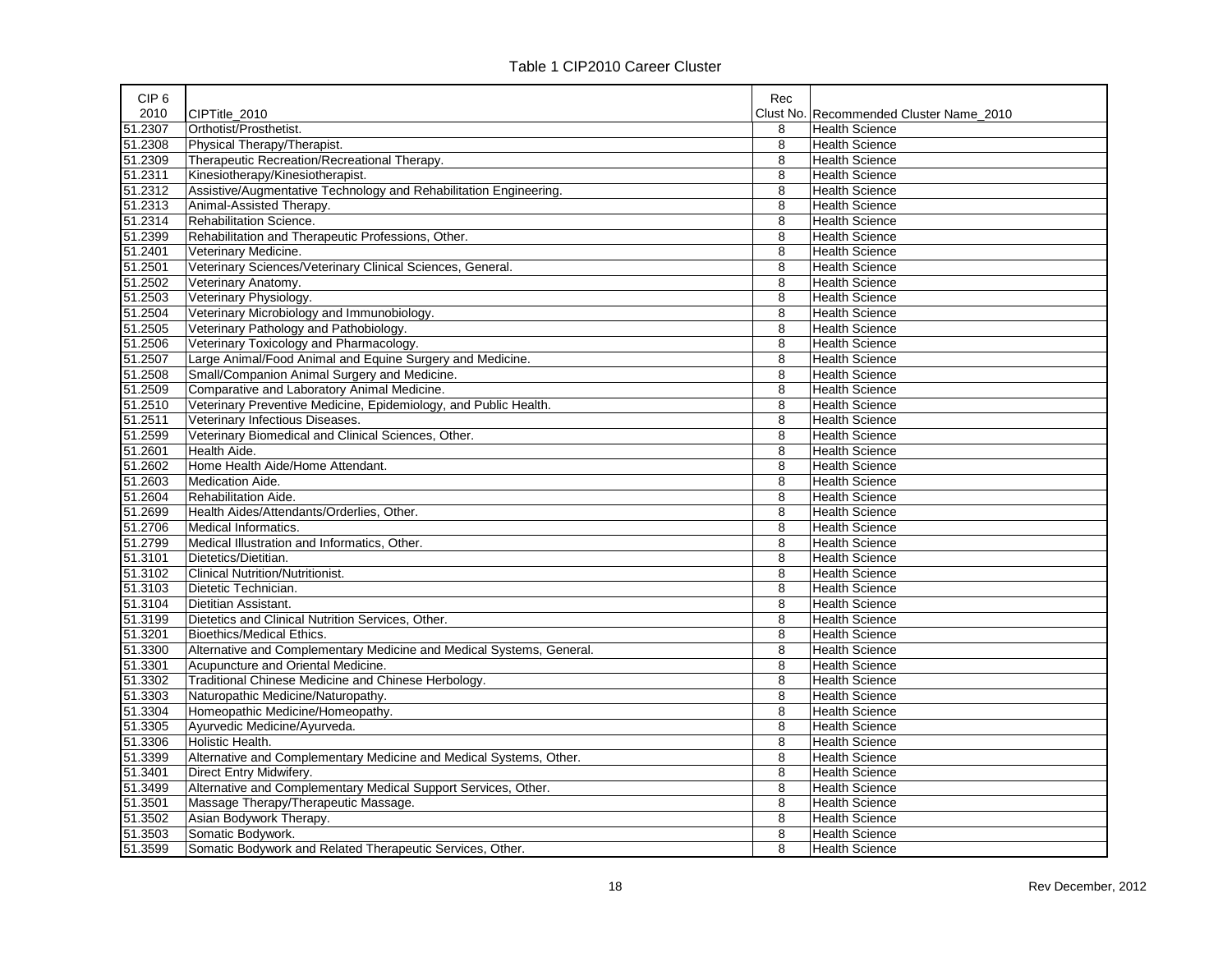| CIP <sub>6</sub> |                                                                                           | Rec |                                         |
|------------------|-------------------------------------------------------------------------------------------|-----|-----------------------------------------|
| 2010             | CIPTitle 2010                                                                             |     | Clust No. Recommended Cluster Name 2010 |
| 51.3601          | Movement Therapy and Movement Education.                                                  | 8   | <b>Health Science</b>                   |
| 51.3602          | Yoga Teacher Training/Yoga Therapy.                                                       | 8   | <b>Health Science</b>                   |
| 51.3603          | Hypnotherapy/Hypnotherapist.                                                              | 8   | <b>Health Science</b>                   |
| 51.3699          | Movement and Mind-Body Therapies and Education, Other.                                    | 8   | <b>Health Science</b>                   |
| 51.3701          | Aromatherapy.                                                                             | 8   | <b>Health Science</b>                   |
| 51.3702          | Herbalism/Herbalist.                                                                      | 8   | <b>Health Science</b>                   |
| 51.3703          | Polarity Therapy.                                                                         | 8   | <b>Health Science</b>                   |
| 51.3704          | Reiki.                                                                                    | 8   | Health Science                          |
| 51.3799          | Energy and Biologically Based Therapies, Other.                                           | 8   | <b>Health Science</b>                   |
| 51.3801          | Registered Nursing/Registered Nurse.                                                      | 8   | <b>Health Science</b>                   |
| 51.3802          | Nursing Administration.                                                                   | 8   | <b>Health Science</b>                   |
| 51.3803          | Adult Health Nurse/Nursing.                                                               | 8   | <b>Health Science</b>                   |
| 51.3804          | Nurse Anesthetist.                                                                        | 8   | <b>Health Science</b>                   |
| 51.3805          | Family Practice Nurse/Nursing.                                                            | 8   | <b>Health Science</b>                   |
| 51.3806          | Maternal/Child Health and Neonatal Nurse/Nursing.                                         | 8   | <b>Health Science</b>                   |
| 51.3807          | Nurse Midwife/Nursing Midwifery.                                                          | 8   | <b>Health Science</b>                   |
| 51.3808          | Nursing Science.                                                                          | 8   | <b>Health Science</b>                   |
| 51.3809          | Pediatric Nurse/Nursing.                                                                  | 8   | <b>Health Science</b>                   |
| 51.3810          | Psychiatric/Mental Health Nurse/Nursing.                                                  | 8   | <b>Health Science</b>                   |
| 51.3811          | Public Health/Community Nurse/Nursing.                                                    | 8   | <b>Health Science</b>                   |
| 51.3812          | Perioperative/Operating Room and Surgical Nurse/Nursing.                                  | 8   | Health Science                          |
| 51.3813          | <b>Clinical Nurse Specialist.</b>                                                         | 8   | <b>Health Science</b>                   |
| 51.3814          | <b>Critical Care Nursing.</b>                                                             | 8   | <b>Health Science</b>                   |
| 51.3815          | Occupational and Environmental Health Nursing                                             | 8   | <b>Health Science</b>                   |
| 51.3816          | Emergency Room/Trauma Nursing.                                                            | 8   | <b>Health Science</b>                   |
| 51.3817          | Nursing Education.                                                                        | 8   | <b>Health Science</b>                   |
| 51.3818          | Nursing Practice.                                                                         | 8   | <b>Health Science</b>                   |
| 51.3819          | Palliative Care Nursing.                                                                  | 8   | <b>Health Science</b>                   |
| 51.3820          | Clinical Nurse Leader.                                                                    | 8   | <b>Health Science</b>                   |
| 51.3821          | Geriatric Nurse/Nursing.                                                                  | 8   | <b>Health Science</b>                   |
| 51.3822          | Women's Health Nurse/Nursing.                                                             | 8   | <b>Health Science</b>                   |
| 51.3899          | Registered Nursing, Nursing Administration, Nursing Research and Clinical Nursing, Other. | 8   | <b>Health Science</b>                   |
| 51.3901          | Licensed Practical/Vocational Nurse Training.                                             | 8   | <b>Health Science</b>                   |
| 51.3902          | Nursing Assistant/Aide and Patient Care Assistant/Aide.                                   | 8   | <b>Health Science</b>                   |
| 51.3999          | Practical Nursing, Vocational Nursing and Nursing Assistants, Other.                      | 8   | <b>Health Science</b>                   |
| 51.9999          | Health Professions and Related Clinical Sciences, Other.                                  | 8   | <b>Health Science</b>                   |
| 60.0101          | Oral and Maxillofacial Surgery Residency Program.                                         | 8   | <b>Health Science</b>                   |
| 60.0102          | Dental Public Health Residency Program.                                                   | 8   | <b>Health Science</b>                   |
| 60.0103          | Endodontics Residency Program.                                                            | 8   | <b>Health Science</b>                   |
| 60.0104          | Oral and Maxillofacial Pathology Residency Program.                                       | 8   | <b>Health Science</b>                   |
| 60.0105          | Orthodontics Residency Program.                                                           | 8   | <b>Health Science</b>                   |
| 60.0106          | Pediatric Dentistry Residency Program.                                                    | 8   | <b>Health Science</b>                   |
| 60.0107          | Periodontology Residency Program.                                                         | 8   | <b>Health Science</b>                   |
| 60.0108          | Prosthodontics Residency Program.                                                         | 8   | <b>Health Science</b>                   |
| 60.0109          | Oral and Maxillofacial Radiology Residency Program.                                       | 8   | <b>Health Science</b>                   |
| 60.0199          | Dental Residency Program, Other.                                                          | 8   | <b>Health Science</b>                   |
| 60.0301          | Veterinary Anesthesiology Residency Program.                                              | 8   | Health Science                          |
| 60.0302          | Veterinary Dentistry Residency Program.                                                   | 8   | <b>Health Science</b>                   |
|                  |                                                                                           |     |                                         |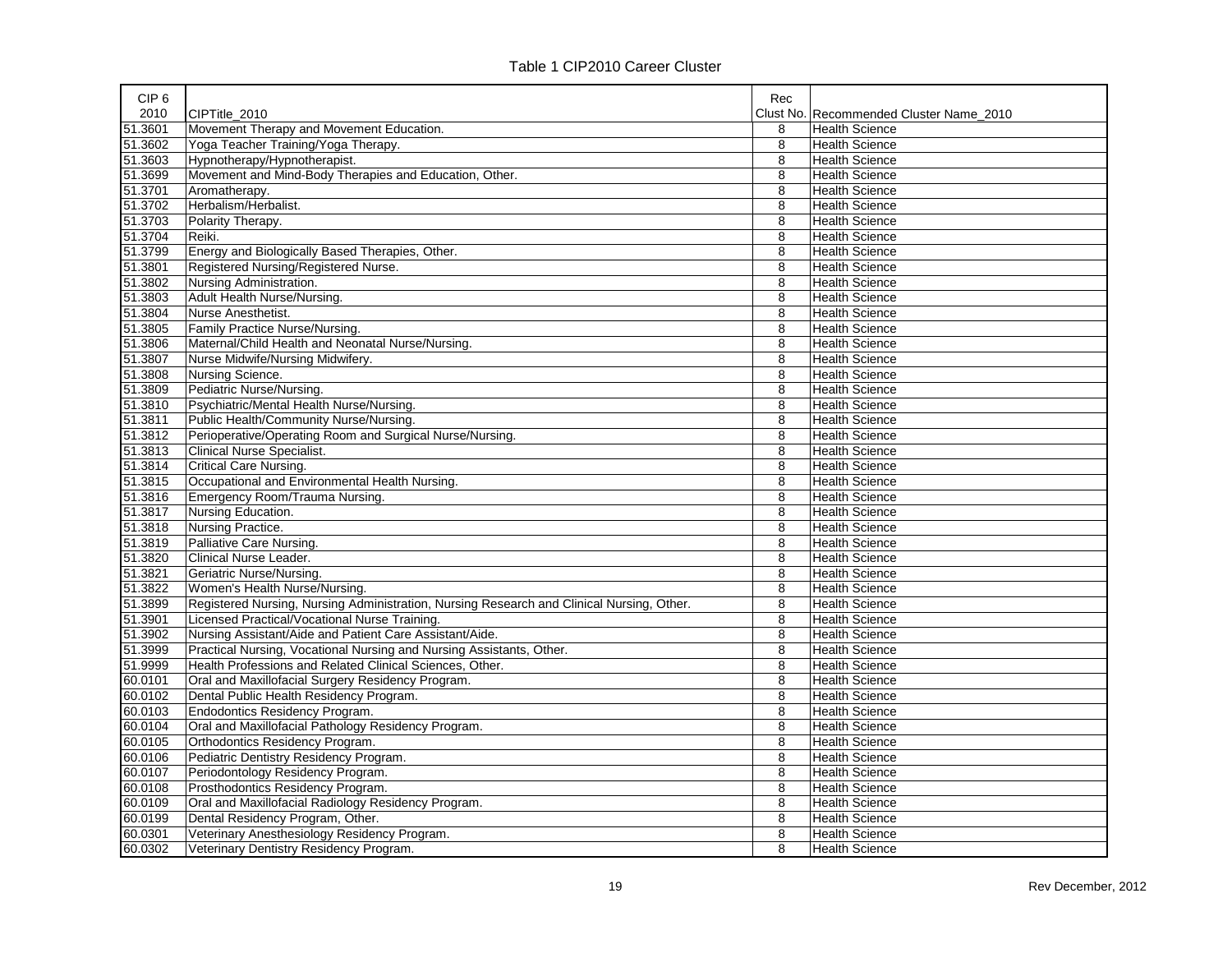| CIP <sub>6</sub> |                                                                    | Rec |                                         |
|------------------|--------------------------------------------------------------------|-----|-----------------------------------------|
| 2010             | CIPTitle 2010                                                      |     | Clust No. Recommended Cluster Name 2010 |
| 60.0303          | Veterinary Dermatology Residency Program.                          | 8   | <b>Health Science</b>                   |
| 60.0304          | Veterinary Emergency and Critical Care Medicine Residency Program. | 8   | <b>Health Science</b>                   |
| 60.0305          | Veterinary Internal Medicine Residency Program.                    | 8   | <b>Health Science</b>                   |
| 60.0306          | Laboratory Animal Medicine Residency Program.                      | 8   | <b>Health Science</b>                   |
| 60.0307          | Veterinary Microbiology Residency Program.                         | 8   | <b>Health Science</b>                   |
| 60.0308          | Veterinary Nutrition Residency Program.                            | 8   | <b>Health Science</b>                   |
| 60.0309          | Veterinary Ophthalmology Residency Program.                        | 8   | <b>Health Science</b>                   |
| 60.0310          | Veterinary Pathology Residency Program.                            | 8   | <b>Health Science</b>                   |
| 60.0311          | Veterinary Practice Residency Program.                             | 8   | <b>Health Science</b>                   |
| 60.0312          | Veterinary Preventive Medicine Residency Program.                  | 8   | <b>Health Science</b>                   |
| 60.0313          | Veterinary Radiology Residency Program.                            | 8   | <b>Health Science</b>                   |
| 60.0314          | Veterinary Surgery Residency Program.                              | 8   | <b>Health Science</b>                   |
| 60.0315          | Theriogenology Residency Program.                                  | 8   | <b>Health Science</b>                   |
| 60.0316          | Veterinary Toxicology Residency Program.                           | 8   | <b>Health Science</b>                   |
| 60.0317          | Zoological Medicine Residency Program.                             | 8   | <b>Health Science</b>                   |
| 60.0318          | Poultry Veterinarian Residency Program.                            | 8   | Health Science                          |
| 60.0319          | Veterinary Behaviorist Residency Program.                          | 8   | <b>Health Science</b>                   |
| 60.0320          | Veterinary Clinical Pharmacology Residency Program.                | 8   | <b>Health Science</b>                   |
| 60.0399          | Veterinary Residency Programs, Other.                              | 8   | <b>Health Science</b>                   |
| 60.0401          | Aerospace Medicine Residency Program.                              | 8   | <b>Health Science</b>                   |
| 60.0402          | Allergy and Immunology Residency Program.                          | 8   | <b>Health Science</b>                   |
| 60.0403          | Anesthesiology Residency Program.                                  | 8   | <b>Health Science</b>                   |
| 60.0404          | Child Neurology Residency Program.                                 | 8   | <b>Health Science</b>                   |
| 60.0405          | Clinical Biochemical Genetics Residency Program.                   | 8   | <b>Health Science</b>                   |
| 60.0406          | Clinical Cytogenetics Residency Program.                           | 8   | Health Science                          |
| 60.0407          | Clinical Genetics Residency Program.                               | 8   | <b>Health Science</b>                   |
| 60.0408          | Clinical Molecular Genetics Residency Program.                     | 8   | <b>Health Science</b>                   |
| 60.0409          | Colon and Rectal Surgery Residency Program.                        | 8   | <b>Health Science</b>                   |
| 60.0410          | Dermatology Residency Program.                                     | 8   | <b>Health Science</b>                   |
| 60.0411          | Diagnostic Radiology Residency Program.                            | 8   | <b>Health Science</b>                   |
| 60.0412          | Emergency Medicine Residency Program.                              | 8   | Health Science                          |
| 60.0413          | Family Medicine Residency Program.                                 | 8   | <b>Health Science</b>                   |
| 60.0414          | General Surgery Residency Program.                                 | 8   | <b>Health Science</b>                   |
| 60.0415          | Internal Medicine Residency Program.                               | 8   | <b>Health Science</b>                   |
| 60.0416          | Neurological Surgery Residency Program.                            | 8   | <b>Health Science</b>                   |
| 60.0417          | Neurology Residency Program.                                       | 8   | <b>Health Science</b>                   |
| 60.0418          | Nuclear Medicine Residency Program.                                | 8   |                                         |
|                  |                                                                    |     | <b>Health Science</b>                   |
| 60.0419          | Obstetrics and Gynecology Residency Program.                       | 8   | <b>Health Science</b>                   |
| 60.0420          | Occupational Medicine Residency Program.                           | 8   | <b>Health Science</b>                   |
| 60.0421          | Ophthalmology Residency Program.                                   | 8   | <b>Health Science</b>                   |
| 60.0422          | Orthopedic Surgery Residency Program.                              | 8   | <b>Health Science</b>                   |
| 60.0423          | Otolaryngology Residency Program.                                  | 8   | <b>Health Science</b>                   |
| 60.0424          | Pathology Residency Program.                                       | 8   | <b>Health Science</b>                   |
| 60.0425          | Pediatrics Residency Program.                                      | 8   | <b>Health Science</b>                   |
| 60.0426          | Physical Medicine and Rehabilitation Residency Program.            | 8   | <b>Health Science</b>                   |
| 60.0427          | Plastic Surgery Residency Program.                                 | 8   | <b>Health Science</b>                   |
| 60.0428          | Psychiatry Residency Program.                                      | 8   | <b>Health Science</b>                   |
| 60.0429          | Public Health and General Preventive Medicine Residency Program.   | 8   | <b>Health Science</b>                   |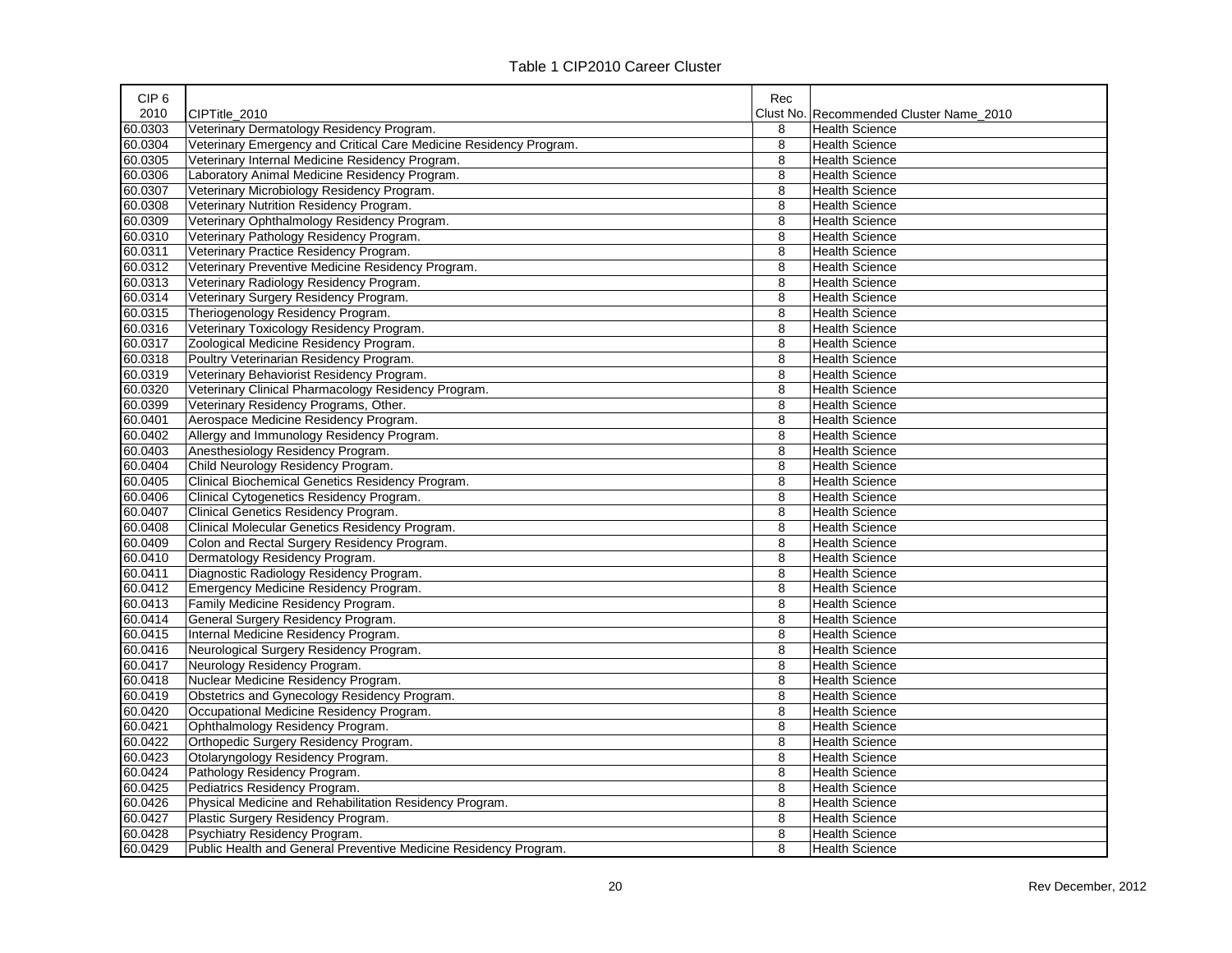| CIP <sub>6</sub> |                                                           | Rec |                                         |
|------------------|-----------------------------------------------------------|-----|-----------------------------------------|
| 2010             | CIPTitle 2010                                             |     | Clust No. Recommended Cluster Name 2010 |
| 60.0430          | Radiation Oncology Residency Program.                     | 8   | <b>Health Science</b>                   |
| 60.0431          | Radiologic Physics Residency Program.                     | 8   | <b>Health Science</b>                   |
| 60.0432          | Thoracic Surgery Residency Program.                       | 8   | <b>Health Science</b>                   |
| 60.0433          | Urology Residency Program.                                | 8   | <b>Health Science</b>                   |
| 60.0434          | Vascular Surgery Residency Program.                       | 8   | <b>Health Science</b>                   |
| 60.0499          | Medical Residency Programs - General Certificates, Other. | 8   | <b>Health Science</b>                   |
| 60.0501          | Addiction Psychiatry Residency Program.                   | 8   | <b>Health Science</b>                   |
| 60.0502          | Adolescent Medicine Residency Program.                    | 8   | <b>Health Science</b>                   |
| 60.0503          | Blood Banking/Transfusion Medicine Residency Program.     | 8   | <b>Health Science</b>                   |
| 60.0504          | Cardiovascular Disease Residency Program.                 | 8   | <b>Health Science</b>                   |
| 60.0505          | Chemical Pathology Residency Program.                     | 8   | <b>Health Science</b>                   |
| 60.0506          | Child Abuse Pediatrics Residency Program.                 | 8   | <b>Health Science</b>                   |
| 60.0507          | Child and Adolescent Psychiatry Residency Program.        | 8   | <b>Health Science</b>                   |
| 60.0508          | Clinical Cardiac Electrophysiology Residency Program.     | 8   | <b>Health Science</b>                   |
| 60.0509          | Clinical Neurophysiology Residency Program.               | 8   | Health Science                          |
| 60.0510          | Congenital Cardiac Surgery Residency Program.             | 8   | <b>Health Science</b>                   |
| 60.0511          | Critical Care Medicine Residency Program.                 | 8   | <b>Health Science</b>                   |
| 60.0512          | Cytopathology Residency Program.                          | 8   | <b>Health Science</b>                   |
| 60.0513          | Dermatopathology Residency Program.                       | 8   | Health Science                          |
| 60.0514          | Developmental-Behavioral Pediatrics Residency Program.    | 8   | <b>Health Science</b>                   |
| 60.0515          | Diagnostic Radiologic Physics Residency Program.          | 8   | <b>Health Science</b>                   |
| 60.0516          | Endocrinology, Diabetes and Metabolism Residency Program. | 8   | <b>Health Science</b>                   |
| 60.0517          | Forensic Pathology Residency Program.                     | 8   | <b>Health Science</b>                   |
| 60.0518          | Forensic Psychiatry Residency Program.                    | 8   | <b>Health Science</b>                   |
| 60.0519          | Gastroenterology Residency Program.                       | 8   | <b>Health Science</b>                   |
| 60.0520          | Geriatric Medicine Residency Program.                     | 8   | <b>Health Science</b>                   |
| 60.0521          | Geriatric Psychiatry Residency Program.                   | 8   | <b>Health Science</b>                   |
| 60.0522          | Gynecologic Oncology Residency Program.                   | 8   | <b>Health Science</b>                   |
| 60.0523          | Hematological Pathology Residency Program.                | 8   | <b>Health Science</b>                   |
| 60.0524          | Hematology Residency Program.                             | 8   | <b>Health Science</b>                   |
| 60.0525          | Hospice and Palliative Medicine Residency Program.        | 8   | <b>Health Science</b>                   |
| 60.0526          | Immunopathology Residency Program.                        | 8   | <b>Health Science</b>                   |
| 60.0527          | Infectious Disease Residency Program.                     | 8   | <b>Health Science</b>                   |
| 60.0528          | Interventional Cardiology Residency Program.              | 8   | <b>Health Science</b>                   |
| 60.0529          | Laboratory Medicine Residency Program.                    | 8   | <b>Health Science</b>                   |
| 60.0530          | Maternal and Fetal Medicine Residency Program.            | 8   | <b>Health Science</b>                   |
| 60.0531          | Medical Biochemical Genetics Residency Program.           | 8   | <b>Health Science</b>                   |
| 60.0532          | Medical Microbiology Residency Program.                   | 8   | <b>Health Science</b>                   |
| 60.0533          | Medical Nuclear Physics Residency Program.                | 8   | <b>Health Science</b>                   |
| 60.0534          | Medical Oncology Residency Program.                       | 8   | <b>Health Science</b>                   |
| 60.0535          | Medical Toxicology Residency Program.                     | 8   | <b>Health Science</b>                   |
| 60.0536          | Molecular Genetic Pathology Residency Program.            | 8   | <b>Health Science</b>                   |
| 60.0537          | Musculoskeletal Oncology Residency Program.               | 8   | <b>Health Science</b>                   |
| 60.0538          | Neonatal-Perinatal Medicine Residency Program.            | 8   | <b>Health Science</b>                   |
| 60.0539          | Nephrology Residency Program.                             | 8   | <b>Health Science</b>                   |
| 60.0540          | Neurodevelopmental Disabilities Residency Program.        | 8   | <b>Health Science</b>                   |
| 60.0541          | Neuromuscular Medicine Residency Program.                 | 8   | <b>Health Science</b>                   |
| 60.0542          | Neuropathology Residency Program.                         | 8   | <b>Health Science</b>                   |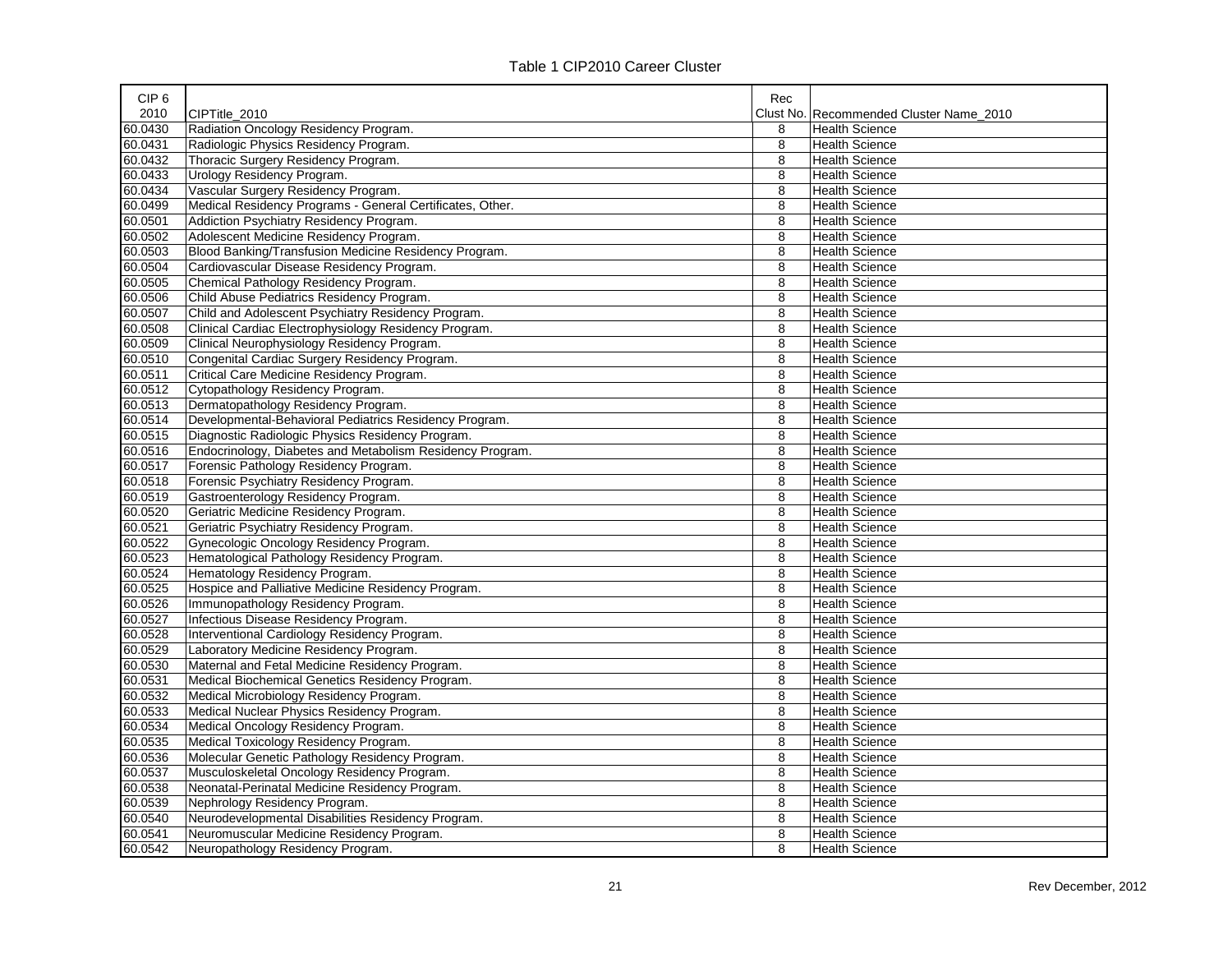| CIP <sub>6</sub> |                                                                    | Rec       |                                  |
|------------------|--------------------------------------------------------------------|-----------|----------------------------------|
| 2010             | CIPTitle 2010                                                      | Clust No. | Recommended Cluster Name 2010    |
| 60.0543          | Neuroradiology Residency Program.                                  | 8         | <b>Health Science</b>            |
| 60.0544          | Neurotology Residency Program.                                     | 8         | <b>Health Science</b>            |
| 60.0545          | Nuclear Radiology Residency Program.                               | 8         | <b>Health Science</b>            |
| 60.0546          | Orthopedic Sports Medicine Residency Program.                      | 8         | <b>Health Science</b>            |
| 60.0547          | Orthopedic Surgery of the Spine Residency Program.                 | 8         | <b>Health Science</b>            |
| 60.0548          | Pain Medicine Residency Program.                                   | 8         | <b>Health Science</b>            |
| 60.0549          | Pediatric Cardiology Residency Program.                            | 8         | <b>Health Science</b>            |
| 60.0550          | Pediatric Critical Care Medicine Residency Program.                | 8         | <b>Health Science</b>            |
| 60.0551          | Pediatric Dermatology Residency Program.                           | 8         | <b>Health Science</b>            |
| 60.0552          | Pediatric Emergency Medicine Residency Program.                    | 8         | <b>Health Science</b>            |
| 60.0553          | Pediatric Endocrinology Residency Program.                         | 8         | <b>Health Science</b>            |
| 60.0554          | Pediatric Gastroenterology Residency Program.                      | 8         | <b>Health Science</b>            |
| 60.0555          | Pediatric Hematology-Oncology Residency Program.                   | 8         | <b>Health Science</b>            |
| 60.0556          | Pediatric Infectious Diseases Residency Program.                   | 8         | <b>Health Science</b>            |
| 60.0557          | Pediatric Nephrology Residency Program.                            | 8         | <b>Health Science</b>            |
| 60.0558          | Pediatric Orthopedics Residency Program.                           | 8         | <b>Health Science</b>            |
| 60.0559          | Pediatric Otolaryngology Residency Program.                        | 8         | <b>Health Science</b>            |
| 60.0560          | Pediatric Pathology Residency Program.                             | 8         | <b>Health Science</b>            |
| 60.0561          | Pediatric Pulmonology Residency Program.                           | 8         | <b>Health Science</b>            |
| 60.0562          | Pediatric Radiology Residency Program.                             | 8         | <b>Health Science</b>            |
| 60.0563          | Pediatric Rehabilitation Medicine Residency Program.               | 8         | <b>Health Science</b>            |
| 60.0564          | Pediatric Rheumatology Residency Program.                          | 8         | <b>Health Science</b>            |
| 60.0565          | Pediatric Surgery Residency Program.                               | 8         | <b>Health Science</b>            |
| 60.0566          | Pediatric Transplant Hepatology Residency Program.                 | 8         | <b>Health Science</b>            |
| 60.0567          | Pediatric Urology Residency Program.                               | 8         | <b>Health Science</b>            |
| 60.0568          | Physical Medicine and Rehabilitation/Psychiatry Residency Program. | 8         | <b>Health Science</b>            |
| 60.0569          | Plastic Surgery Within the Head and Neck Residency Program.        | 8         | <b>Health Science</b>            |
| 60.0570          | Psychosomatic Medicine Residency Program.                          | 8         | <b>Health Science</b>            |
| 60.0571          | Pulmonary Disease Residency Program.                               | 8         | <b>Health Science</b>            |
| 60.0572          | Radioisotopic Pathology Residency Program.                         | 8         | <b>Health Science</b>            |
| 60.0573          | Reproductive Endocrinology/Infertility Residency Program.          | 8         | <b>Health Science</b>            |
| 60.0574          | Rheumatology Residency Program.                                    | 8         | <b>Health Science</b>            |
| 60.0575          | Sleep Medicine Residency Program.                                  | 8         | <b>Health Science</b>            |
| 60.0576          | Spinal Cord Injury Medicine Residency Program.                     | 8         | <b>Health Science</b>            |
| 60.0577          | Sports Medicine Residency Program.                                 | 8         | <b>Health Science</b>            |
| 60.0578          | Surgery of the Hand Residency Program.                             | 8         | <b>Health Science</b>            |
| 60.0579          | Surgical Critical Care Residency Program.                          | 8         | <b>Health Science</b>            |
| 60.0580          | Therapeutic Radiologic Physics Residency Program.                  | 8         | <b>Health Science</b>            |
| 60.0581          | Transplant Hepatology Residency Program.                           | 8         | Health Science                   |
| 60.0582          | Undersea and Hyperbaric Medicine Residency Program.                | 8         | <b>Health Science</b>            |
| 60.0583          | Vascular and Interventional Radiology Residency Program.           | 8         | <b>Health Science</b>            |
| 60.0584          | Vascular Neurology Residency Program.                              | 8         | <b>Health Science</b>            |
| 60.0599          | Medical Residency Programs - Subspecialty Certificates, Other.     | 8         | <b>Health Science</b>            |
| 60.0601          | Podiatric Medicine and Surgery - 24 Residency Program.             | 8         | <b>Health Science</b>            |
| 60.0602          | Podiatric Medicine and Surgery - 36 Residency Program.             | 8         | <b>Health Science</b>            |
| 12.0414          | Master Aesthetician/Esthetician.                                   | 9         | Hospitality & Tourism            |
| 12.0500          | Cooking and Related Culinary Arts, General.                        | 9         | <b>Hospitality &amp; Tourism</b> |
| 12.0501          | Baking and Pastry Arts/Baker/Pastry Chef.                          | 9         | Hospitality & Tourism            |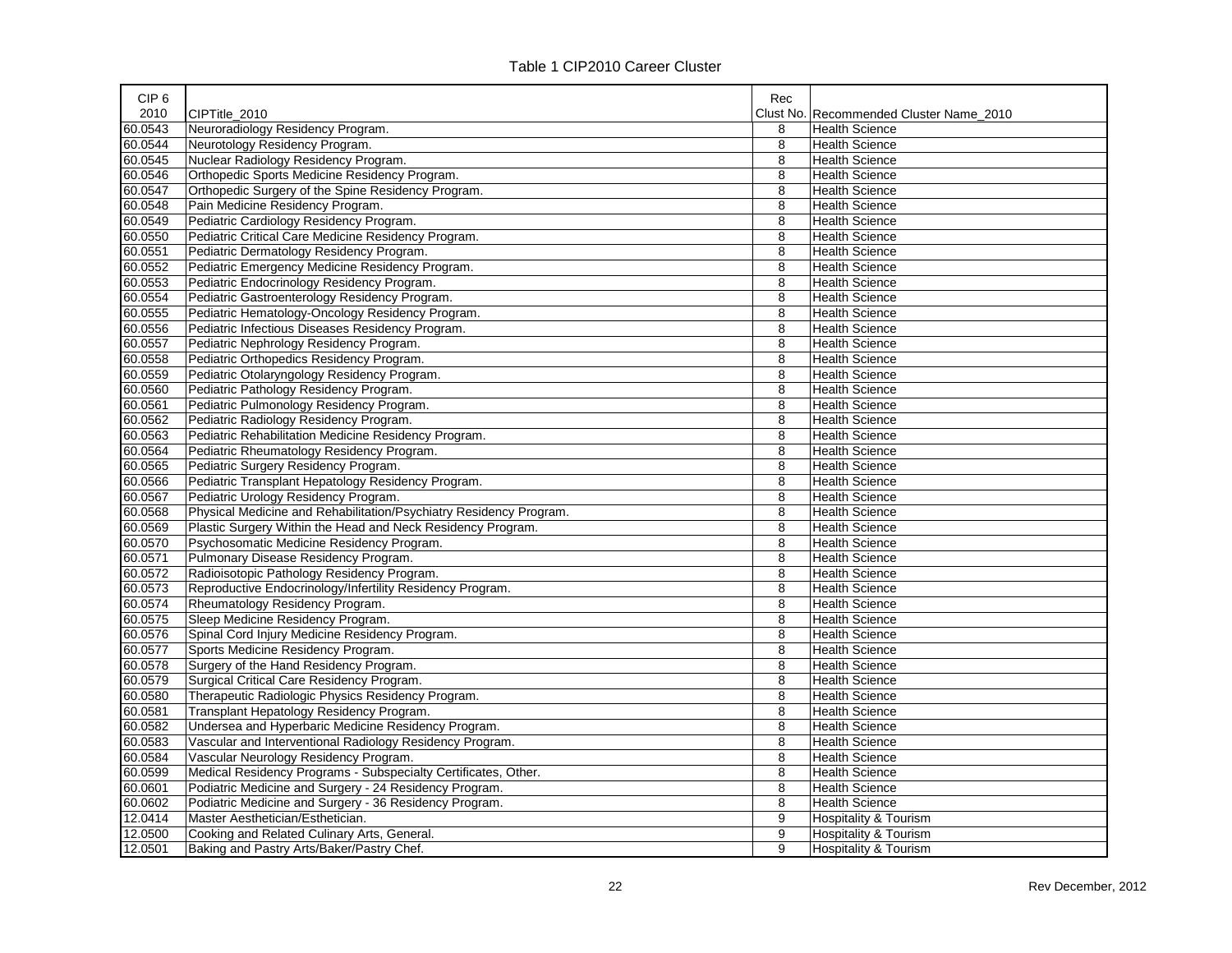| CIP <sub>6</sub> |                                                                    | Rec |                                         |
|------------------|--------------------------------------------------------------------|-----|-----------------------------------------|
| 2010             | CIPTitle 2010                                                      |     | Clust No. Recommended Cluster Name 2010 |
| 12.0502          | Bartending/Bartender.                                              | 9   | Hospitality & Tourism                   |
| 12.0503          | Culinary Arts/Chef Training.                                       | 9   | Hospitality & Tourism                   |
| 12.0504          | Restaurant, Culinary, and Catering Management/Manager.             | 9   | Hospitality & Tourism                   |
| 12.0505          | Food Preparation/Professional Cooking/Kitchen Assistant.           | 9   | Hospitality & Tourism                   |
| 12.0506          | Meat Cutting/Meat Cutter.                                          | 9   | <b>Hospitality &amp; Tourism</b>        |
| 12.0507          | Food Service, Waiter/Waitress, and Dining Room Management/Manager. | 9   | <b>Hospitality &amp; Tourism</b>        |
| 12.0508          | Institutional Food Workers.                                        | 9   | Hospitality & Tourism                   |
| 12.0510          | Wine Steward/Sommelier.                                            | 9   | Hospitality & Tourism                   |
| 12.0599          | Culinary Arts and Related Services, Other.                         | 9   | <b>Hospitality &amp; Tourism</b>        |
| 12.9999          | Personal and Culinary Services, Other.                             | 9   | Hospitality & Tourism                   |
| 19.0505          | Foodservice Systems Administration/Management.                     | 9   | Hospitality & Tourism                   |
| 19.0710          | Developmental Services Worker.                                     | 9   | Hospitality & Tourism                   |
| 31.0101          | Parks, Recreation and Leisure Studies.                             | 9   | Hospitality & Tourism                   |
| 31.0301          | Parks, Recreation and Leisure Facilities Management, General.      | 9   | Hospitality & Tourism                   |
| 31.0399          | Parks, Recreation and Leisure Facilities Management, Other.        | 9   | <b>Hospitality &amp; Tourism</b>        |
| 31.9999          | Parks, Recreation, Leisure, and Fitness Studies, Other.            | 9   | <b>Hospitality &amp; Tourism</b>        |
| 52.0901          | Hospitality Administration/Management, General.                    | 9   | <b>Hospitality &amp; Tourism</b>        |
| 52.0903          | Tourism and Travel Services Management.                            | 9   | Hospitality & Tourism                   |
| 52.0904          | Hotel/Motel Administration/Management.                             | 9   | <b>Hospitality &amp; Tourism</b>        |
| 52.0905          | Restaurant/Food Services Management.                               | 9   | Hospitality & Tourism                   |
| 52.0906          | Resort Management.                                                 | 9   | <b>Hospitality &amp; Tourism</b>        |
| 52.0999          | Hospitality Administration/Management, Other.                      | 9   | <b>Hospitality &amp; Tourism</b>        |
| 52.1905          | Tourism and Travel Services Marketing Operations.                  | 9   | <b>Hospitality &amp; Tourism</b>        |
| 52.1906          | <b>Tourism Promotion Operations.</b>                               | 9   | Hospitality & Tourism                   |
| 52.1910          | Hospitality and Recreation Marketing Operations.                   | 9   | Hospitality & Tourism                   |
| 12.0301          | Funeral Service and Mortuary Science, General.                     | 10  | <b>Human Services</b>                   |
| 12.0302          | Funeral Direction/Service.                                         | 10  | <b>Human Services</b>                   |
| 12.0303          | Mortuary Science and Embalming/Embalmer.                           | 10  | <b>Human Services</b>                   |
| 12.0399          | Funeral Service and Mortuary Science, Other.                       | 10  | <b>Human Services</b>                   |
| 12.0401          | Cosmetology/Cosmetologist, General.                                | 10  | <b>Human Services</b>                   |
| 12.0402          | Barbering/Barber.                                                  | 10  | <b>Human Services</b>                   |
| 12.0404          | Electrolysis/Electrology and Electrolysis Technician.              | 10  | <b>Human Services</b>                   |
| 12.0407          | Hair Styling/Stylist and Hair Design.                              | 10  | <b>Human Services</b>                   |
| 12.0408          | Facial Treatment Specialist/Facialist.                             | 10  | <b>Human Services</b>                   |
| 12.0409          | Aesthetician/Esthetician and Skin Care Specialist.                 | 10  | <b>Human Services</b>                   |
| 12.0410          | Nail Technician/Specialist and Manicurist.                         | 10  | <b>Human Services</b>                   |
| 12.0411          | Permanent Cosmetics/Makeup and Tattooing.                          | 10  | <b>Human Services</b>                   |
| 12.0412          | Salon/Beauty Salon Management/Manager.                             | 10  | <b>Human Services</b>                   |
| 12.0413          | Cosmetology, Barber/Styling, and Nail Instructor.                  | 10  | <b>Human Services</b>                   |
| 12.0499          | Cosmetology and Related Personal Grooming Arts, Other.             | 10  | <b>Human Services</b>                   |
| 19.0708          | Child Care and Support Services Management.                        | 10  | <b>Human Services</b>                   |
| 19.0709          | Child Care Provider/Assistant.                                     | 10  | <b>Human Services</b>                   |
| 39.0201          | <b>Bible/Biblical Studies.</b>                                     | 10  | <b>Human Services</b>                   |
| 39.0301          | Missions/Missionary Studies and Missiology.                        | 10  | <b>Human Services</b>                   |
| 39.0401          | Religious Education.                                               | 10  | <b>Human Services</b>                   |
| 39.0601          | Theology/Theological Studies.                                      | 10  | <b>Human Services</b>                   |
| 39.0602          | Divinity/Ministry.                                                 | 10  | <b>Human Services</b>                   |
| 39.0604          | Pre-Theology/Pre-Ministerial Studies.                              | 10  | <b>Human Services</b>                   |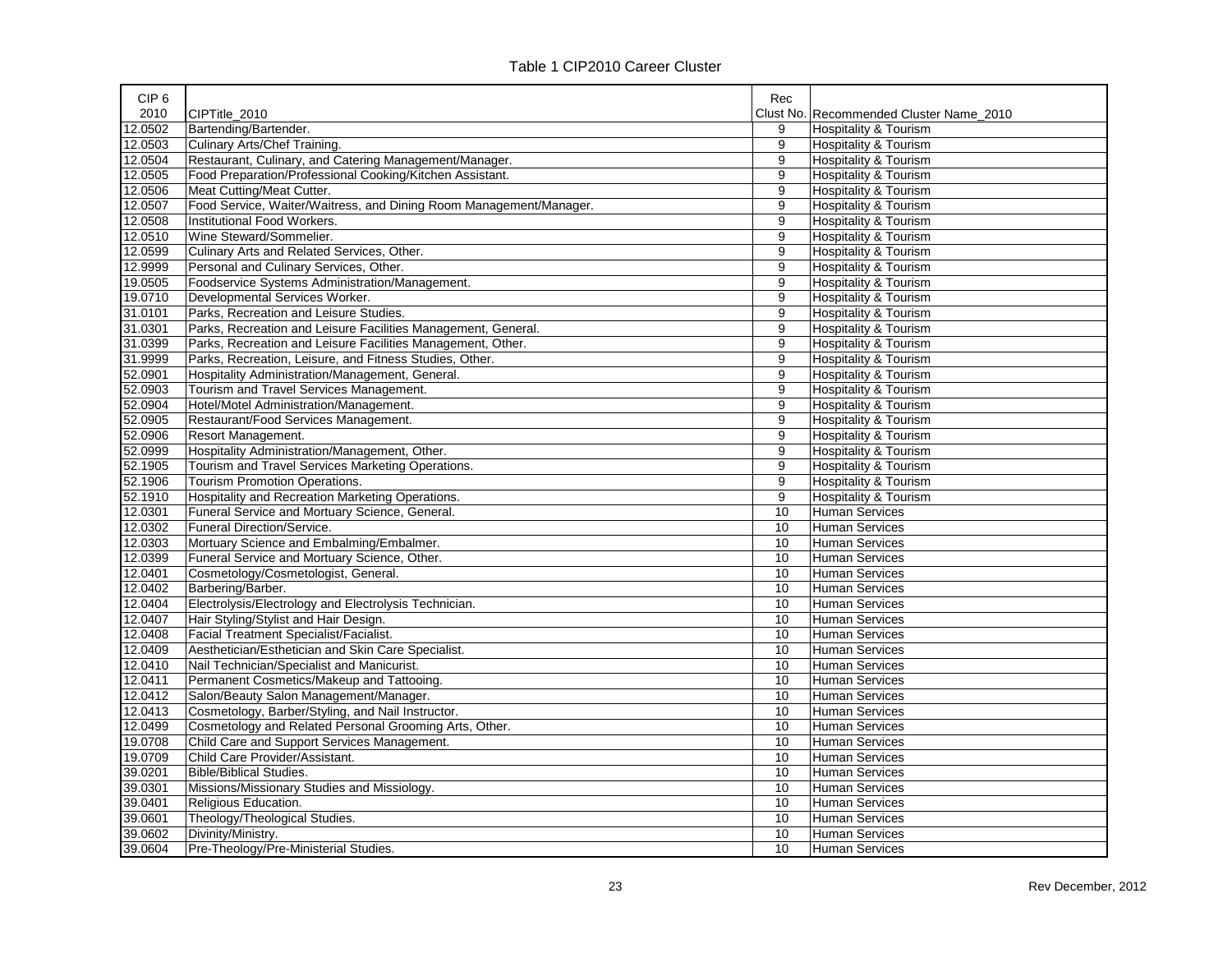| 2010<br>CIPTitle 2010<br>Clust No. Recommended Cluster Name 2010<br>39.0605<br><b>Rabbinical Studies</b><br><b>Human Services</b><br>10<br>39.0606<br>Talmudic Studies.<br>10<br>Human Services<br>39.0699<br>Theological and Ministerial Studies, Other.<br>10<br><b>Human Services</b><br>39.0701<br>Pastoral Studies/Counseling.<br>10<br><b>Human Services</b><br>39.0702<br>Youth Ministry.<br>10<br><b>Human Services</b><br>39.0703<br>Urban Ministry.<br>10<br><b>Human Services</b><br>39.0704<br>Women's Ministry.<br>10<br><b>Human Services</b><br>39.0705<br>Lay Ministry.<br>10<br>Human Services<br>39.0799<br>Pastoral Counseling and Specialized Ministries, Other.<br>10<br>Human Services<br>39.9999<br>Theology and Religious Vocations, Other.<br>10<br>Human Services<br>Psychology, General.<br>42.0101<br>10<br>Human Services<br>42.2701<br>Cognitive Psychology and Psycholinguistics.<br>10<br><b>Human Services</b><br>42.2702<br>Comparative Psychology.<br>10<br><b>Human Services</b><br>42.2703<br>Developmental and Child Psychology.<br>10<br>Human Services<br>42.2704<br>Experimental Psychology.<br>10<br>Human Services<br>42.2705<br>Personality Psychology.<br>10<br>Human Services<br>42.2706<br>Physiological Psychology/Psychobiology.<br>10<br><b>Human Services</b><br>42.2707<br>Social Psychology.<br>10<br><b>Human Services</b><br>Psychometrics and Quantitative Psychology.<br>42.2708<br>10<br><b>Human Services</b><br>42.2709<br>Psychopharmacology.<br>10<br><b>Human Services</b><br>42.2799<br>Research and Experimental Psychology, Other.<br><b>Human Services</b><br>10<br>42.2801<br>Clinical Psychology.<br>10<br><b>Human Services</b><br>42.2802<br>Community Psychology.<br>10<br><b>Human Services</b><br>42.2803<br>Counseling Psychology.<br>10<br><b>Human Services</b><br>42.2804<br>Industrial and Organizational Psychology.<br>10<br>Human Services<br>42.2805<br>School Psychology.<br>10<br><b>Human Services</b><br>42.2806<br>Educational Psychology.<br>10<br>Human Services<br>42.2807<br>Clinical Child Psychology.<br>10<br><b>Human Services</b><br>42.2808<br>Environmental Psychology.<br>10<br>Human Services<br>42.2809<br>Geropsychology.<br>10<br><b>Human Services</b><br>42.2810<br>Health/Medical Psychology.<br>10<br><b>Human Services</b><br>42.2811<br>Family Psychology.<br>10<br><b>Human Services</b><br>42.2812<br>Forensic Psychology.<br>10<br><b>Human Services</b><br>42.2813<br>Applied Psychology.<br>10<br><b>Human Services</b><br>42.2814<br>Applied Behavior Analysis.<br>10<br><b>Human Services</b><br>42.2899<br>Clinical, Counseling and Applied Psychology, Other.<br>10<br><b>Human Services</b><br>42.9999<br>Psychology, Other.<br>10<br><b>Human Services</b><br>44.0000<br>Human Services, General.<br>10<br><b>Human Services</b><br>44.0201<br>Community Organization and Advocacy.<br>10<br><b>Human Services</b> | CIP <sub>6</sub> | Rec |  |
|---------------------------------------------------------------------------------------------------------------------------------------------------------------------------------------------------------------------------------------------------------------------------------------------------------------------------------------------------------------------------------------------------------------------------------------------------------------------------------------------------------------------------------------------------------------------------------------------------------------------------------------------------------------------------------------------------------------------------------------------------------------------------------------------------------------------------------------------------------------------------------------------------------------------------------------------------------------------------------------------------------------------------------------------------------------------------------------------------------------------------------------------------------------------------------------------------------------------------------------------------------------------------------------------------------------------------------------------------------------------------------------------------------------------------------------------------------------------------------------------------------------------------------------------------------------------------------------------------------------------------------------------------------------------------------------------------------------------------------------------------------------------------------------------------------------------------------------------------------------------------------------------------------------------------------------------------------------------------------------------------------------------------------------------------------------------------------------------------------------------------------------------------------------------------------------------------------------------------------------------------------------------------------------------------------------------------------------------------------------------------------------------------------------------------------------------------------------------------------------------------------------------------------------------------------------------------------------------------------------------------------------------------------------------------------------------------------------------------------------------------------------------------------------------------------------------------------------------------------------------------------------------------------------------------------------------|------------------|-----|--|
|                                                                                                                                                                                                                                                                                                                                                                                                                                                                                                                                                                                                                                                                                                                                                                                                                                                                                                                                                                                                                                                                                                                                                                                                                                                                                                                                                                                                                                                                                                                                                                                                                                                                                                                                                                                                                                                                                                                                                                                                                                                                                                                                                                                                                                                                                                                                                                                                                                                                                                                                                                                                                                                                                                                                                                                                                                                                                                                                             |                  |     |  |
|                                                                                                                                                                                                                                                                                                                                                                                                                                                                                                                                                                                                                                                                                                                                                                                                                                                                                                                                                                                                                                                                                                                                                                                                                                                                                                                                                                                                                                                                                                                                                                                                                                                                                                                                                                                                                                                                                                                                                                                                                                                                                                                                                                                                                                                                                                                                                                                                                                                                                                                                                                                                                                                                                                                                                                                                                                                                                                                                             |                  |     |  |
|                                                                                                                                                                                                                                                                                                                                                                                                                                                                                                                                                                                                                                                                                                                                                                                                                                                                                                                                                                                                                                                                                                                                                                                                                                                                                                                                                                                                                                                                                                                                                                                                                                                                                                                                                                                                                                                                                                                                                                                                                                                                                                                                                                                                                                                                                                                                                                                                                                                                                                                                                                                                                                                                                                                                                                                                                                                                                                                                             |                  |     |  |
|                                                                                                                                                                                                                                                                                                                                                                                                                                                                                                                                                                                                                                                                                                                                                                                                                                                                                                                                                                                                                                                                                                                                                                                                                                                                                                                                                                                                                                                                                                                                                                                                                                                                                                                                                                                                                                                                                                                                                                                                                                                                                                                                                                                                                                                                                                                                                                                                                                                                                                                                                                                                                                                                                                                                                                                                                                                                                                                                             |                  |     |  |
|                                                                                                                                                                                                                                                                                                                                                                                                                                                                                                                                                                                                                                                                                                                                                                                                                                                                                                                                                                                                                                                                                                                                                                                                                                                                                                                                                                                                                                                                                                                                                                                                                                                                                                                                                                                                                                                                                                                                                                                                                                                                                                                                                                                                                                                                                                                                                                                                                                                                                                                                                                                                                                                                                                                                                                                                                                                                                                                                             |                  |     |  |
|                                                                                                                                                                                                                                                                                                                                                                                                                                                                                                                                                                                                                                                                                                                                                                                                                                                                                                                                                                                                                                                                                                                                                                                                                                                                                                                                                                                                                                                                                                                                                                                                                                                                                                                                                                                                                                                                                                                                                                                                                                                                                                                                                                                                                                                                                                                                                                                                                                                                                                                                                                                                                                                                                                                                                                                                                                                                                                                                             |                  |     |  |
|                                                                                                                                                                                                                                                                                                                                                                                                                                                                                                                                                                                                                                                                                                                                                                                                                                                                                                                                                                                                                                                                                                                                                                                                                                                                                                                                                                                                                                                                                                                                                                                                                                                                                                                                                                                                                                                                                                                                                                                                                                                                                                                                                                                                                                                                                                                                                                                                                                                                                                                                                                                                                                                                                                                                                                                                                                                                                                                                             |                  |     |  |
|                                                                                                                                                                                                                                                                                                                                                                                                                                                                                                                                                                                                                                                                                                                                                                                                                                                                                                                                                                                                                                                                                                                                                                                                                                                                                                                                                                                                                                                                                                                                                                                                                                                                                                                                                                                                                                                                                                                                                                                                                                                                                                                                                                                                                                                                                                                                                                                                                                                                                                                                                                                                                                                                                                                                                                                                                                                                                                                                             |                  |     |  |
|                                                                                                                                                                                                                                                                                                                                                                                                                                                                                                                                                                                                                                                                                                                                                                                                                                                                                                                                                                                                                                                                                                                                                                                                                                                                                                                                                                                                                                                                                                                                                                                                                                                                                                                                                                                                                                                                                                                                                                                                                                                                                                                                                                                                                                                                                                                                                                                                                                                                                                                                                                                                                                                                                                                                                                                                                                                                                                                                             |                  |     |  |
|                                                                                                                                                                                                                                                                                                                                                                                                                                                                                                                                                                                                                                                                                                                                                                                                                                                                                                                                                                                                                                                                                                                                                                                                                                                                                                                                                                                                                                                                                                                                                                                                                                                                                                                                                                                                                                                                                                                                                                                                                                                                                                                                                                                                                                                                                                                                                                                                                                                                                                                                                                                                                                                                                                                                                                                                                                                                                                                                             |                  |     |  |
|                                                                                                                                                                                                                                                                                                                                                                                                                                                                                                                                                                                                                                                                                                                                                                                                                                                                                                                                                                                                                                                                                                                                                                                                                                                                                                                                                                                                                                                                                                                                                                                                                                                                                                                                                                                                                                                                                                                                                                                                                                                                                                                                                                                                                                                                                                                                                                                                                                                                                                                                                                                                                                                                                                                                                                                                                                                                                                                                             |                  |     |  |
|                                                                                                                                                                                                                                                                                                                                                                                                                                                                                                                                                                                                                                                                                                                                                                                                                                                                                                                                                                                                                                                                                                                                                                                                                                                                                                                                                                                                                                                                                                                                                                                                                                                                                                                                                                                                                                                                                                                                                                                                                                                                                                                                                                                                                                                                                                                                                                                                                                                                                                                                                                                                                                                                                                                                                                                                                                                                                                                                             |                  |     |  |
|                                                                                                                                                                                                                                                                                                                                                                                                                                                                                                                                                                                                                                                                                                                                                                                                                                                                                                                                                                                                                                                                                                                                                                                                                                                                                                                                                                                                                                                                                                                                                                                                                                                                                                                                                                                                                                                                                                                                                                                                                                                                                                                                                                                                                                                                                                                                                                                                                                                                                                                                                                                                                                                                                                                                                                                                                                                                                                                                             |                  |     |  |
|                                                                                                                                                                                                                                                                                                                                                                                                                                                                                                                                                                                                                                                                                                                                                                                                                                                                                                                                                                                                                                                                                                                                                                                                                                                                                                                                                                                                                                                                                                                                                                                                                                                                                                                                                                                                                                                                                                                                                                                                                                                                                                                                                                                                                                                                                                                                                                                                                                                                                                                                                                                                                                                                                                                                                                                                                                                                                                                                             |                  |     |  |
|                                                                                                                                                                                                                                                                                                                                                                                                                                                                                                                                                                                                                                                                                                                                                                                                                                                                                                                                                                                                                                                                                                                                                                                                                                                                                                                                                                                                                                                                                                                                                                                                                                                                                                                                                                                                                                                                                                                                                                                                                                                                                                                                                                                                                                                                                                                                                                                                                                                                                                                                                                                                                                                                                                                                                                                                                                                                                                                                             |                  |     |  |
|                                                                                                                                                                                                                                                                                                                                                                                                                                                                                                                                                                                                                                                                                                                                                                                                                                                                                                                                                                                                                                                                                                                                                                                                                                                                                                                                                                                                                                                                                                                                                                                                                                                                                                                                                                                                                                                                                                                                                                                                                                                                                                                                                                                                                                                                                                                                                                                                                                                                                                                                                                                                                                                                                                                                                                                                                                                                                                                                             |                  |     |  |
|                                                                                                                                                                                                                                                                                                                                                                                                                                                                                                                                                                                                                                                                                                                                                                                                                                                                                                                                                                                                                                                                                                                                                                                                                                                                                                                                                                                                                                                                                                                                                                                                                                                                                                                                                                                                                                                                                                                                                                                                                                                                                                                                                                                                                                                                                                                                                                                                                                                                                                                                                                                                                                                                                                                                                                                                                                                                                                                                             |                  |     |  |
|                                                                                                                                                                                                                                                                                                                                                                                                                                                                                                                                                                                                                                                                                                                                                                                                                                                                                                                                                                                                                                                                                                                                                                                                                                                                                                                                                                                                                                                                                                                                                                                                                                                                                                                                                                                                                                                                                                                                                                                                                                                                                                                                                                                                                                                                                                                                                                                                                                                                                                                                                                                                                                                                                                                                                                                                                                                                                                                                             |                  |     |  |
|                                                                                                                                                                                                                                                                                                                                                                                                                                                                                                                                                                                                                                                                                                                                                                                                                                                                                                                                                                                                                                                                                                                                                                                                                                                                                                                                                                                                                                                                                                                                                                                                                                                                                                                                                                                                                                                                                                                                                                                                                                                                                                                                                                                                                                                                                                                                                                                                                                                                                                                                                                                                                                                                                                                                                                                                                                                                                                                                             |                  |     |  |
|                                                                                                                                                                                                                                                                                                                                                                                                                                                                                                                                                                                                                                                                                                                                                                                                                                                                                                                                                                                                                                                                                                                                                                                                                                                                                                                                                                                                                                                                                                                                                                                                                                                                                                                                                                                                                                                                                                                                                                                                                                                                                                                                                                                                                                                                                                                                                                                                                                                                                                                                                                                                                                                                                                                                                                                                                                                                                                                                             |                  |     |  |
|                                                                                                                                                                                                                                                                                                                                                                                                                                                                                                                                                                                                                                                                                                                                                                                                                                                                                                                                                                                                                                                                                                                                                                                                                                                                                                                                                                                                                                                                                                                                                                                                                                                                                                                                                                                                                                                                                                                                                                                                                                                                                                                                                                                                                                                                                                                                                                                                                                                                                                                                                                                                                                                                                                                                                                                                                                                                                                                                             |                  |     |  |
|                                                                                                                                                                                                                                                                                                                                                                                                                                                                                                                                                                                                                                                                                                                                                                                                                                                                                                                                                                                                                                                                                                                                                                                                                                                                                                                                                                                                                                                                                                                                                                                                                                                                                                                                                                                                                                                                                                                                                                                                                                                                                                                                                                                                                                                                                                                                                                                                                                                                                                                                                                                                                                                                                                                                                                                                                                                                                                                                             |                  |     |  |
|                                                                                                                                                                                                                                                                                                                                                                                                                                                                                                                                                                                                                                                                                                                                                                                                                                                                                                                                                                                                                                                                                                                                                                                                                                                                                                                                                                                                                                                                                                                                                                                                                                                                                                                                                                                                                                                                                                                                                                                                                                                                                                                                                                                                                                                                                                                                                                                                                                                                                                                                                                                                                                                                                                                                                                                                                                                                                                                                             |                  |     |  |
|                                                                                                                                                                                                                                                                                                                                                                                                                                                                                                                                                                                                                                                                                                                                                                                                                                                                                                                                                                                                                                                                                                                                                                                                                                                                                                                                                                                                                                                                                                                                                                                                                                                                                                                                                                                                                                                                                                                                                                                                                                                                                                                                                                                                                                                                                                                                                                                                                                                                                                                                                                                                                                                                                                                                                                                                                                                                                                                                             |                  |     |  |
|                                                                                                                                                                                                                                                                                                                                                                                                                                                                                                                                                                                                                                                                                                                                                                                                                                                                                                                                                                                                                                                                                                                                                                                                                                                                                                                                                                                                                                                                                                                                                                                                                                                                                                                                                                                                                                                                                                                                                                                                                                                                                                                                                                                                                                                                                                                                                                                                                                                                                                                                                                                                                                                                                                                                                                                                                                                                                                                                             |                  |     |  |
|                                                                                                                                                                                                                                                                                                                                                                                                                                                                                                                                                                                                                                                                                                                                                                                                                                                                                                                                                                                                                                                                                                                                                                                                                                                                                                                                                                                                                                                                                                                                                                                                                                                                                                                                                                                                                                                                                                                                                                                                                                                                                                                                                                                                                                                                                                                                                                                                                                                                                                                                                                                                                                                                                                                                                                                                                                                                                                                                             |                  |     |  |
|                                                                                                                                                                                                                                                                                                                                                                                                                                                                                                                                                                                                                                                                                                                                                                                                                                                                                                                                                                                                                                                                                                                                                                                                                                                                                                                                                                                                                                                                                                                                                                                                                                                                                                                                                                                                                                                                                                                                                                                                                                                                                                                                                                                                                                                                                                                                                                                                                                                                                                                                                                                                                                                                                                                                                                                                                                                                                                                                             |                  |     |  |
|                                                                                                                                                                                                                                                                                                                                                                                                                                                                                                                                                                                                                                                                                                                                                                                                                                                                                                                                                                                                                                                                                                                                                                                                                                                                                                                                                                                                                                                                                                                                                                                                                                                                                                                                                                                                                                                                                                                                                                                                                                                                                                                                                                                                                                                                                                                                                                                                                                                                                                                                                                                                                                                                                                                                                                                                                                                                                                                                             |                  |     |  |
|                                                                                                                                                                                                                                                                                                                                                                                                                                                                                                                                                                                                                                                                                                                                                                                                                                                                                                                                                                                                                                                                                                                                                                                                                                                                                                                                                                                                                                                                                                                                                                                                                                                                                                                                                                                                                                                                                                                                                                                                                                                                                                                                                                                                                                                                                                                                                                                                                                                                                                                                                                                                                                                                                                                                                                                                                                                                                                                                             |                  |     |  |
|                                                                                                                                                                                                                                                                                                                                                                                                                                                                                                                                                                                                                                                                                                                                                                                                                                                                                                                                                                                                                                                                                                                                                                                                                                                                                                                                                                                                                                                                                                                                                                                                                                                                                                                                                                                                                                                                                                                                                                                                                                                                                                                                                                                                                                                                                                                                                                                                                                                                                                                                                                                                                                                                                                                                                                                                                                                                                                                                             |                  |     |  |
|                                                                                                                                                                                                                                                                                                                                                                                                                                                                                                                                                                                                                                                                                                                                                                                                                                                                                                                                                                                                                                                                                                                                                                                                                                                                                                                                                                                                                                                                                                                                                                                                                                                                                                                                                                                                                                                                                                                                                                                                                                                                                                                                                                                                                                                                                                                                                                                                                                                                                                                                                                                                                                                                                                                                                                                                                                                                                                                                             |                  |     |  |
|                                                                                                                                                                                                                                                                                                                                                                                                                                                                                                                                                                                                                                                                                                                                                                                                                                                                                                                                                                                                                                                                                                                                                                                                                                                                                                                                                                                                                                                                                                                                                                                                                                                                                                                                                                                                                                                                                                                                                                                                                                                                                                                                                                                                                                                                                                                                                                                                                                                                                                                                                                                                                                                                                                                                                                                                                                                                                                                                             |                  |     |  |
|                                                                                                                                                                                                                                                                                                                                                                                                                                                                                                                                                                                                                                                                                                                                                                                                                                                                                                                                                                                                                                                                                                                                                                                                                                                                                                                                                                                                                                                                                                                                                                                                                                                                                                                                                                                                                                                                                                                                                                                                                                                                                                                                                                                                                                                                                                                                                                                                                                                                                                                                                                                                                                                                                                                                                                                                                                                                                                                                             |                  |     |  |
|                                                                                                                                                                                                                                                                                                                                                                                                                                                                                                                                                                                                                                                                                                                                                                                                                                                                                                                                                                                                                                                                                                                                                                                                                                                                                                                                                                                                                                                                                                                                                                                                                                                                                                                                                                                                                                                                                                                                                                                                                                                                                                                                                                                                                                                                                                                                                                                                                                                                                                                                                                                                                                                                                                                                                                                                                                                                                                                                             |                  |     |  |
|                                                                                                                                                                                                                                                                                                                                                                                                                                                                                                                                                                                                                                                                                                                                                                                                                                                                                                                                                                                                                                                                                                                                                                                                                                                                                                                                                                                                                                                                                                                                                                                                                                                                                                                                                                                                                                                                                                                                                                                                                                                                                                                                                                                                                                                                                                                                                                                                                                                                                                                                                                                                                                                                                                                                                                                                                                                                                                                                             |                  |     |  |
|                                                                                                                                                                                                                                                                                                                                                                                                                                                                                                                                                                                                                                                                                                                                                                                                                                                                                                                                                                                                                                                                                                                                                                                                                                                                                                                                                                                                                                                                                                                                                                                                                                                                                                                                                                                                                                                                                                                                                                                                                                                                                                                                                                                                                                                                                                                                                                                                                                                                                                                                                                                                                                                                                                                                                                                                                                                                                                                                             |                  |     |  |
|                                                                                                                                                                                                                                                                                                                                                                                                                                                                                                                                                                                                                                                                                                                                                                                                                                                                                                                                                                                                                                                                                                                                                                                                                                                                                                                                                                                                                                                                                                                                                                                                                                                                                                                                                                                                                                                                                                                                                                                                                                                                                                                                                                                                                                                                                                                                                                                                                                                                                                                                                                                                                                                                                                                                                                                                                                                                                                                                             |                  |     |  |
|                                                                                                                                                                                                                                                                                                                                                                                                                                                                                                                                                                                                                                                                                                                                                                                                                                                                                                                                                                                                                                                                                                                                                                                                                                                                                                                                                                                                                                                                                                                                                                                                                                                                                                                                                                                                                                                                                                                                                                                                                                                                                                                                                                                                                                                                                                                                                                                                                                                                                                                                                                                                                                                                                                                                                                                                                                                                                                                                             |                  |     |  |
|                                                                                                                                                                                                                                                                                                                                                                                                                                                                                                                                                                                                                                                                                                                                                                                                                                                                                                                                                                                                                                                                                                                                                                                                                                                                                                                                                                                                                                                                                                                                                                                                                                                                                                                                                                                                                                                                                                                                                                                                                                                                                                                                                                                                                                                                                                                                                                                                                                                                                                                                                                                                                                                                                                                                                                                                                                                                                                                                             |                  |     |  |
|                                                                                                                                                                                                                                                                                                                                                                                                                                                                                                                                                                                                                                                                                                                                                                                                                                                                                                                                                                                                                                                                                                                                                                                                                                                                                                                                                                                                                                                                                                                                                                                                                                                                                                                                                                                                                                                                                                                                                                                                                                                                                                                                                                                                                                                                                                                                                                                                                                                                                                                                                                                                                                                                                                                                                                                                                                                                                                                                             |                  |     |  |
| 44.0701<br>Social Work.<br>10<br><b>Human Services</b>                                                                                                                                                                                                                                                                                                                                                                                                                                                                                                                                                                                                                                                                                                                                                                                                                                                                                                                                                                                                                                                                                                                                                                                                                                                                                                                                                                                                                                                                                                                                                                                                                                                                                                                                                                                                                                                                                                                                                                                                                                                                                                                                                                                                                                                                                                                                                                                                                                                                                                                                                                                                                                                                                                                                                                                                                                                                                      |                  |     |  |
| 44.0702<br>Youth Services/Administration.<br>10<br>Human Services                                                                                                                                                                                                                                                                                                                                                                                                                                                                                                                                                                                                                                                                                                                                                                                                                                                                                                                                                                                                                                                                                                                                                                                                                                                                                                                                                                                                                                                                                                                                                                                                                                                                                                                                                                                                                                                                                                                                                                                                                                                                                                                                                                                                                                                                                                                                                                                                                                                                                                                                                                                                                                                                                                                                                                                                                                                                           |                  |     |  |
| 44.0799<br>Social Work, Other.<br>10<br>Human Services                                                                                                                                                                                                                                                                                                                                                                                                                                                                                                                                                                                                                                                                                                                                                                                                                                                                                                                                                                                                                                                                                                                                                                                                                                                                                                                                                                                                                                                                                                                                                                                                                                                                                                                                                                                                                                                                                                                                                                                                                                                                                                                                                                                                                                                                                                                                                                                                                                                                                                                                                                                                                                                                                                                                                                                                                                                                                      |                  |     |  |
| 51.1501<br>Substance Abuse/Addiction Counseling.<br>10<br>Human Services                                                                                                                                                                                                                                                                                                                                                                                                                                                                                                                                                                                                                                                                                                                                                                                                                                                                                                                                                                                                                                                                                                                                                                                                                                                                                                                                                                                                                                                                                                                                                                                                                                                                                                                                                                                                                                                                                                                                                                                                                                                                                                                                                                                                                                                                                                                                                                                                                                                                                                                                                                                                                                                                                                                                                                                                                                                                    |                  |     |  |
| 51.1503<br>Clinical/Medical Social Work.<br>10<br><b>Human Services</b>                                                                                                                                                                                                                                                                                                                                                                                                                                                                                                                                                                                                                                                                                                                                                                                                                                                                                                                                                                                                                                                                                                                                                                                                                                                                                                                                                                                                                                                                                                                                                                                                                                                                                                                                                                                                                                                                                                                                                                                                                                                                                                                                                                                                                                                                                                                                                                                                                                                                                                                                                                                                                                                                                                                                                                                                                                                                     |                  |     |  |
| 51.1504<br>Community Health Services/Liaison/Counseling.<br>10<br>Human Services                                                                                                                                                                                                                                                                                                                                                                                                                                                                                                                                                                                                                                                                                                                                                                                                                                                                                                                                                                                                                                                                                                                                                                                                                                                                                                                                                                                                                                                                                                                                                                                                                                                                                                                                                                                                                                                                                                                                                                                                                                                                                                                                                                                                                                                                                                                                                                                                                                                                                                                                                                                                                                                                                                                                                                                                                                                            |                  |     |  |
| 51.1505<br>Marriage and Family Therapy/Counseling.<br>10<br><b>Human Services</b>                                                                                                                                                                                                                                                                                                                                                                                                                                                                                                                                                                                                                                                                                                                                                                                                                                                                                                                                                                                                                                                                                                                                                                                                                                                                                                                                                                                                                                                                                                                                                                                                                                                                                                                                                                                                                                                                                                                                                                                                                                                                                                                                                                                                                                                                                                                                                                                                                                                                                                                                                                                                                                                                                                                                                                                                                                                           |                  |     |  |
| 51.1506<br>Clinical Pastoral Counseling/Patient Counseling.<br>10<br><b>Human Services</b>                                                                                                                                                                                                                                                                                                                                                                                                                                                                                                                                                                                                                                                                                                                                                                                                                                                                                                                                                                                                                                                                                                                                                                                                                                                                                                                                                                                                                                                                                                                                                                                                                                                                                                                                                                                                                                                                                                                                                                                                                                                                                                                                                                                                                                                                                                                                                                                                                                                                                                                                                                                                                                                                                                                                                                                                                                                  |                  |     |  |
| 51.1508<br>Mental Health Counseling/Counselor.<br>10<br>Human Services                                                                                                                                                                                                                                                                                                                                                                                                                                                                                                                                                                                                                                                                                                                                                                                                                                                                                                                                                                                                                                                                                                                                                                                                                                                                                                                                                                                                                                                                                                                                                                                                                                                                                                                                                                                                                                                                                                                                                                                                                                                                                                                                                                                                                                                                                                                                                                                                                                                                                                                                                                                                                                                                                                                                                                                                                                                                      |                  |     |  |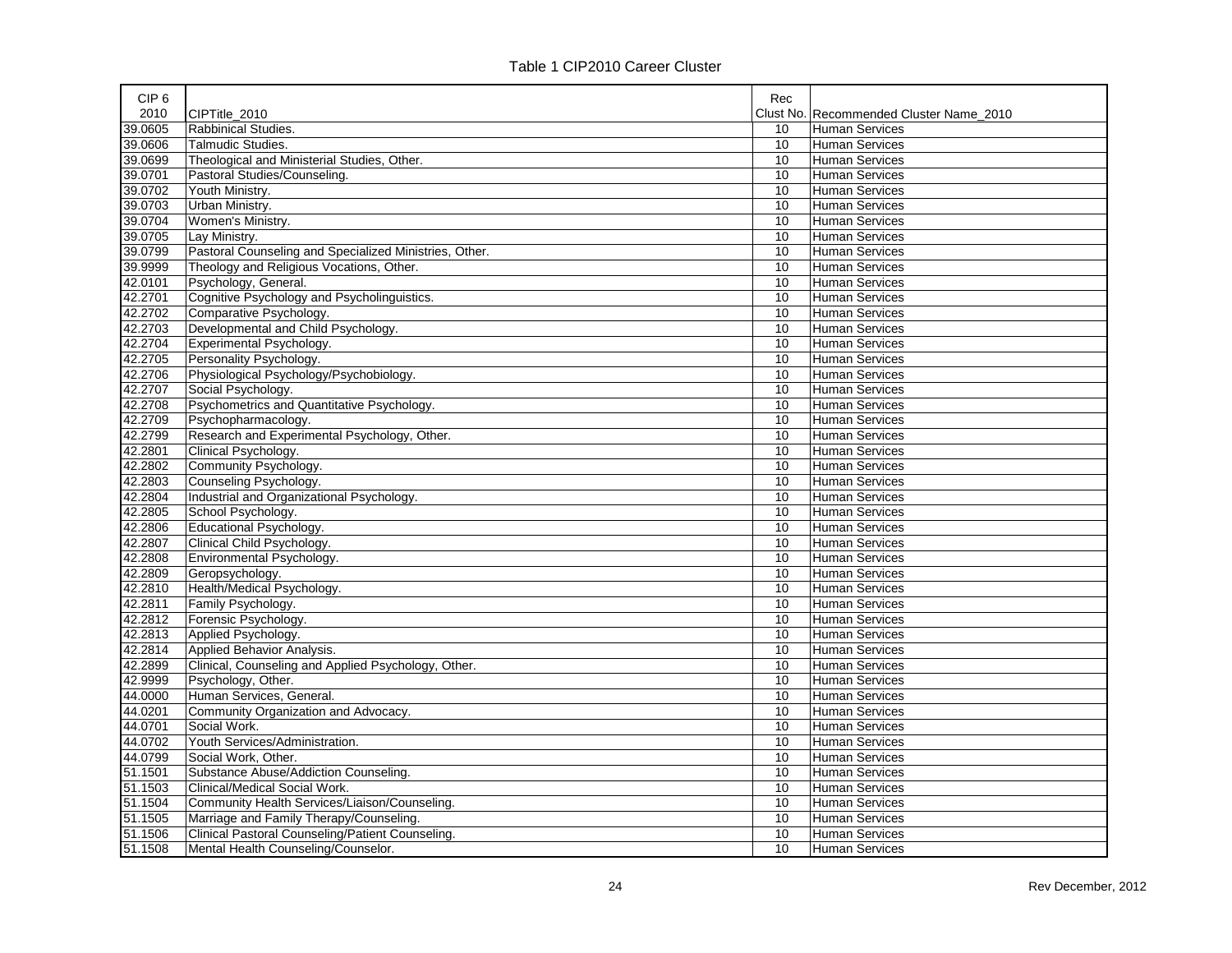| CIP <sub>6</sub> |                                                                                | Rec |                                            |
|------------------|--------------------------------------------------------------------------------|-----|--------------------------------------------|
| 2010             | CIPTitle 2010                                                                  |     | Clust No. Recommended Cluster Name 2010    |
| 51.1509          | Genetic Counseling/Counselor.                                                  | 10  | <b>Human Services</b>                      |
| 51.1599          | Mental and Social Health Services and Allied Professions, Other.               | 10  | <b>Human Services</b>                      |
| 51.2310          | Vocational Rehabilitation Counseling/Counselor.                                | 10  | <b>Human Services</b>                      |
| 11.0101          | Computer and Information Sciences, General.                                    | 11  | Information Technology                     |
| 11.0102          | Artificial Intelligence.                                                       | 11  | Information Technology                     |
| 11.0103          | Information Technology.                                                        | 11  | Information Technology                     |
| 11.0104          | Informatics.                                                                   | 11  | Information Technology                     |
| 11.0199          | Computer and Information Sciences, Other.                                      | 11  | Information Technology                     |
| 11.0201          | Computer Programming/Programmer, General.                                      | 11  | Information Technology                     |
| 11.0202          | Computer Programming, Specific Applications.                                   | 11  | Information Technology                     |
| 11.0203          | Computer Programming, Vendor/Product Certification.                            | 11  | Information Technology                     |
| 11.0299          | Computer Programming, Other.                                                   | 11  | Information Technology                     |
| 11.0301          | Data Processing and Data Processing Technology/Technician.                     | 11  | Information Technology                     |
| 11.0401          | Information Science/Studies.                                                   | 11  | Information Technology                     |
| 11.0501          | Computer Systems Analysis/Analyst.                                             | 11  | Information Technology                     |
| 11.0701          | Computer Science.                                                              | 11  | Information Technology                     |
| 11.0801          | Web Page, Digital/Multimedia and Information Resources Design.                 | 11  | Information Technology                     |
| 11.0802          | Data Modeling/Warehousing and Database Administration.                         | 11  | Information Technology                     |
| 11.0803          | Computer Graphics.                                                             | 11  | Information Technology                     |
| 11.0804          | Modeling, Virtual Environments and Simulation.                                 | 11  | Information Technology                     |
| 11.0899          | Computer Software and Media Applications, Other.                               | 11  | Information Technology                     |
| 11.0901          | Computer Systems Networking and Telecommunications.                            | 11  | Information Technology                     |
| 11.1001          | Network and System Administration/Administrator.                               | 11  | Information Technology                     |
| 11.1002          | System, Networking, and LAN/WAN Management/Manager.                            | 11  | Information Technology                     |
| 11.1003          | Computer and Information Systems Security/Information Assurance.               | 11  | Information Technology                     |
| 11.1004          | Web/Multimedia Management and Webmaster.                                       | 11  | Information Technology                     |
| 11.1005          | Information Technology Project Management.                                     | 11  | Information Technology                     |
| 11.1006          | <b>Computer Support Specialist.</b>                                            | 11  | Information Technology                     |
| 11.1099          | Computer/Information Technology Services Administration and Management, Other. | 11  | Information Technology                     |
| 11.9999          | Computer and Information Sciences and Support Services, Other.                 | 11  | Information Technology                     |
| 14.0901          | Computer Engineering, General.                                                 | 11  | Information Technology                     |
| 14.0903          | Computer Software Engineering.                                                 | 11  | Information Technology                     |
| 14.0999          | Computer Engineering, Other.                                                   | 11  | <b>Information Technology</b>              |
| 52.1206          | Information Resources Management.                                              | 11  | Information Technology                     |
| 52.1207          | Knowledge Management.                                                          | 11  | Information Technology                     |
| 52.1299          | Management Information Systems and Services, Other.                            | 11  | Information Technology                     |
| 22.0000          | Legal Studies, General.                                                        | 12  | Law, Public Safety, Corrections & Security |
| 22.0001          | Pre-Law Studies.                                                               | 12  | Law, Public Safety, Corrections & Security |
| 22.0101          | Law.                                                                           | 12  | Law, Public Safety, Corrections & Security |
| 22.0201          | Advanced Legal Research/Studies, General.                                      | 12  | Law, Public Safety, Corrections & Security |
| 22.0202          | Programs for Foreign Lawyers.                                                  | 12  | Law, Public Safety, Corrections & Security |
| 22.0203          | American/U.S. Law/Legal Studies/Jurisprudence.                                 | 12  | Law, Public Safety, Corrections & Security |
| 22.0204          | Canadian Law/Legal Studies/Jurisprudence.                                      | 12  | Law, Public Safety, Corrections & Security |
| 22.0205          | Banking, Corporate, Finance, and Securities Law.                               | 12  | Law, Public Safety, Corrections & Security |
| 22.0206          | Comparative Law.                                                               | 12  | Law, Public Safety, Corrections & Security |
| 22.0207          | Energy, Environment, and Natural Resources Law.                                | 12  | Law, Public Safety, Corrections & Security |
| 22.0208          | Health Law.                                                                    | 12  | Law, Public Safety, Corrections & Security |
| 22.0209          | International Law and Legal Studies.                                           | 12  | Law, Public Safety, Corrections & Security |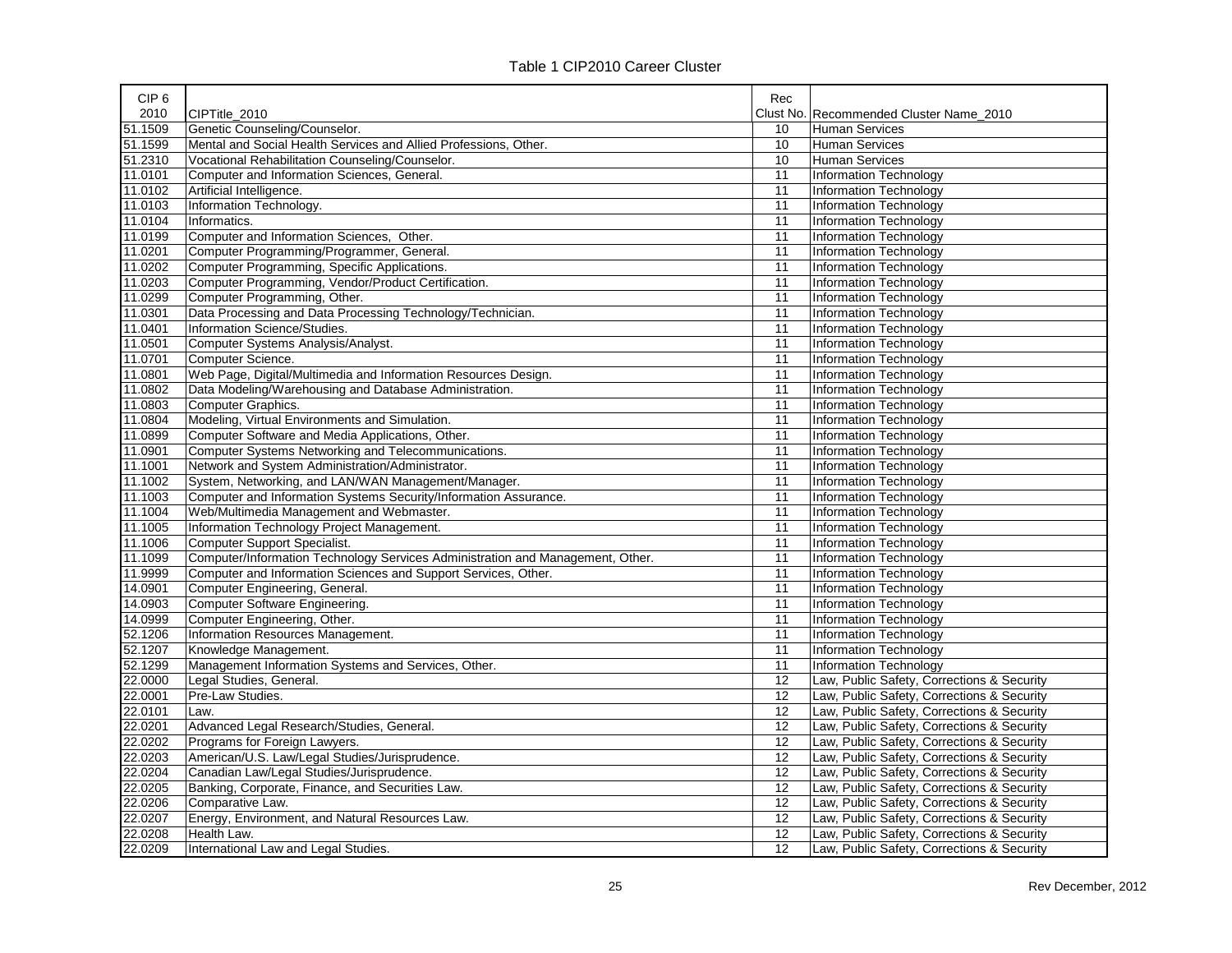| CIP <sub>6</sub> |                                                                                          | Rec       |                                            |
|------------------|------------------------------------------------------------------------------------------|-----------|--------------------------------------------|
| 2010             | CIPTitle 2010                                                                            | Clust No. | Recommended Cluster Name 2010              |
| 22.0210          | International Business, Trade, and Tax Law.                                              | 12        | Law, Public Safety, Corrections & Security |
| 22.0211          | Tax Law/Taxation.                                                                        | 12        | Law, Public Safety, Corrections & Security |
| 22.0212          | Intellectual Property Law.                                                               | 12        | Law, Public Safety, Corrections & Security |
| 22.0299          | Legal Research and Advanced Professional Studies, Other.                                 | 12        | Law, Public Safety, Corrections & Security |
| 22.0301          | Legal Administrative Assistant/Secretary.                                                | 12        | Law, Public Safety, Corrections & Security |
| 22.0302          | Legal Assistant/Paralegal.                                                               | 12        | Law, Public Safety, Corrections & Security |
| 22.0303          | Court Reporting/Court Reporter.                                                          | 12        | Law, Public Safety, Corrections & Security |
| 22.0399          | Legal Support Services, Other.                                                           | 12        | Law, Public Safety, Corrections & Security |
| 22.9999          | Legal Professions and Studies, Other.                                                    | 12        | Law, Public Safety, Corrections & Security |
| 43.0102          | Corrections.                                                                             | 12        | Law, Public Safety, Corrections & Security |
| 43.0103          | Criminal Justice/Law Enforcement Administration.                                         | 12        | Law, Public Safety, Corrections & Security |
| 43.0104          | Criminal Justice/Safety Studies.                                                         | 12        | Law, Public Safety, Corrections & Security |
| 43.0106          | Forensic Science and Technology.                                                         | 12        | Law, Public Safety, Corrections & Security |
| 43.0107          | Criminal Justice/Police Science.                                                         | 12        | Law, Public Safety, Corrections & Security |
| 43.0109          | Security and Loss Prevention Services.                                                   | 12        | Law, Public Safety, Corrections & Security |
| 43.0110          | Juvenile Corrections.                                                                    | 12        | Law, Public Safety, Corrections & Security |
| 43.0111          | Criminalistics and Criminal Science.                                                     | 12        | Law, Public Safety, Corrections & Security |
| 43.0112          | Securities Services Administration/Management.                                           | 12        | Law, Public Safety, Corrections & Security |
| 43.0113          | Corrections Administration.                                                              | 12        | Law, Public Safety, Corrections & Security |
| 43.0114          | Law Enforcement Investigation and Interviewing.                                          | 12        | Law, Public Safety, Corrections & Security |
| 43.0115          | Law Enforcement Record-Keeping and Evidence Management.                                  | 12        | Law, Public Safety, Corrections & Security |
| 43.0116          | Cyber/Computer Forensics and Counterterrorism.                                           | 12        | Law, Public Safety, Corrections & Security |
| 43.0117          | Financial Forensics and Fraud Investigation.                                             | 12        | Law, Public Safety, Corrections & Security |
| 43.0118          | Law Enforcement Intelligence Analysis.                                                   | 12        | Law, Public Safety, Corrections & Security |
| 43.0119          | Critical Incident Response/Special Police Operations.                                    | 12        | Law, Public Safety, Corrections & Security |
| 43.0120          | Protective Services Operations.                                                          | 12        | Law, Public Safety, Corrections & Security |
| 43.0121          | Suspension and Debarment Investigation.                                                  | 12        | Law, Public Safety, Corrections & Security |
| 43.0122          | Maritime Law Enforcement.                                                                | 12        | Law, Public Safety, Corrections & Security |
| 43.0123          | Cultural/Archaelogical Resources Protection.                                             | 12        | Law, Public Safety, Corrections & Security |
| 43.0199          | Corrections and Criminal Justice, Other.                                                 | 12        | Law, Public Safety, Corrections & Security |
| 43.0201          | Fire Prevention and Safety Technology/Technician.                                        | 12        | Law, Public Safety, Corrections & Security |
| 43.0202          | Fire Services Administration.                                                            | 12        | Law, Public Safety, Corrections & Security |
| 43.0203          | Fire Science/Fire-fighting.                                                              | 12        | Law, Public Safety, Corrections & Security |
| 43.0204          | Fire Systems Technology.                                                                 | 12        | Law, Public Safety, Corrections & Security |
| 43.0205          | Fire/Arson Investigation and Prevention.                                                 | 12        | Law, Public Safety, Corrections & Security |
| 43.0206          | Wildland/Forest Firefighting and Investigation.                                          | 12        | Law, Public Safety, Corrections & Security |
| 43.0299          | Fire Protection, Other.                                                                  | 12        | Law, Public Safety, Corrections & Security |
| 43.0301          | Homeland Security.                                                                       | 12        | Law, Public Safety, Corrections & Security |
| 43.0302          | Crisis/Emergency/Disaster Management.                                                    | 12        | Law, Public Safety, Corrections & Security |
| 43.0303          | Critical Infrastructure Protection.                                                      | 12        | Law, Public Safety, Corrections & Security |
| 43.0304          | Terrorism and Counterterrorism Operations.                                               | 12        | Law, Public Safety, Corrections & Security |
| 43.0399          | Homeland Security, Other.                                                                | 12        | Law, Public Safety, Corrections & Security |
| 43.9999          | Homeland Security, Law Enforcement, Firefighting and Related Protective Services, Other. | 12        | Law, Public Safety, Corrections & Security |
| 15.0303          | Electrical, Electronic and Communications Engineering Technology/Technician.             | 13        | Manufacturing                              |
| 15.0304          | Laser and Optical Technology/Technician.                                                 | 13        | Manufacturing                              |
| 15.0305          | Telecommunications Technology/Technician.                                                | 13        | Manufacturing                              |
| 15.0399          | Electrical and Electronic Engineering Technologies/Technicians, Other.                   | 13        | Manufacturing                              |
| 15.0401          | Biomedical Technology/Technician.                                                        | 13        | Manufacturing                              |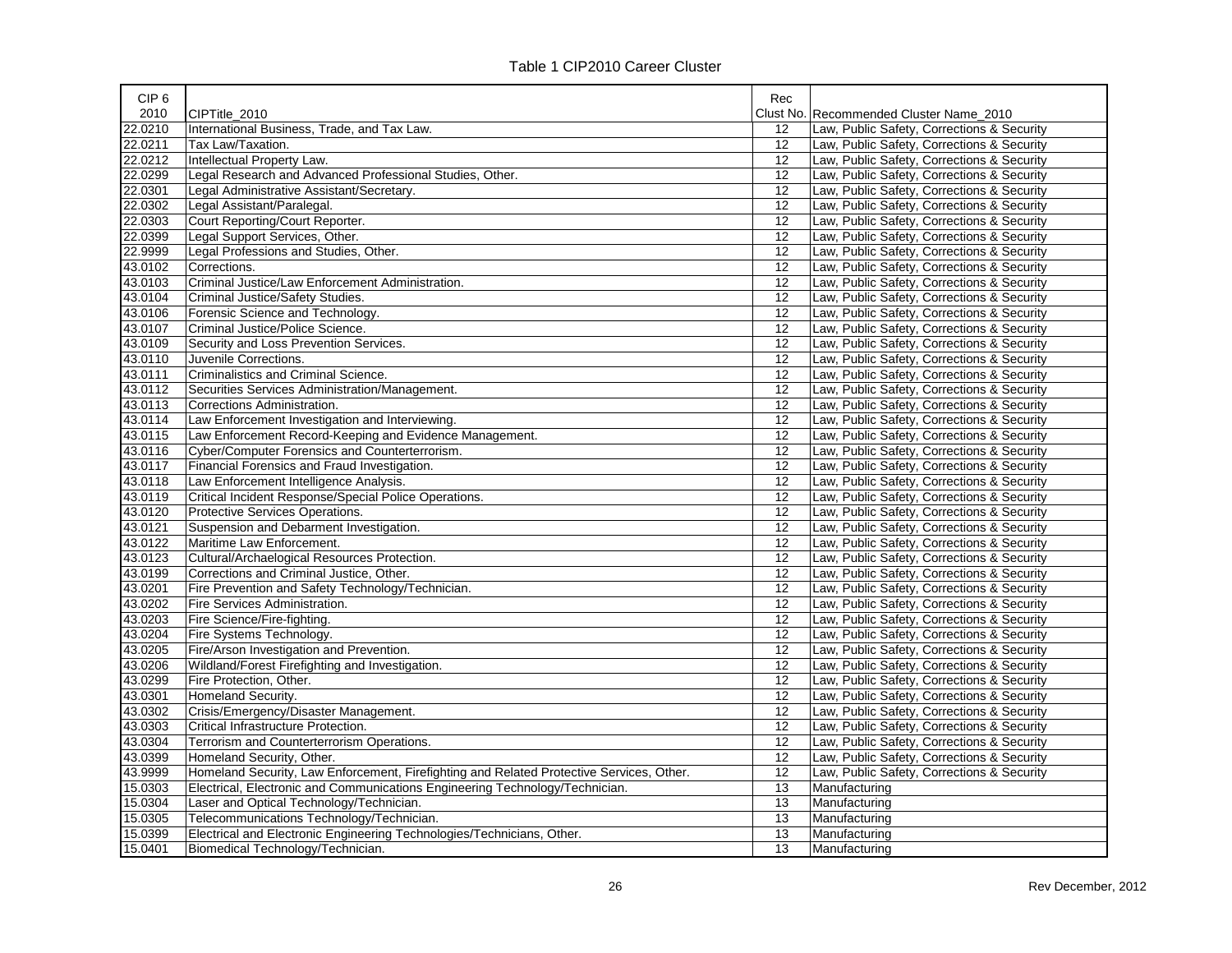| CIP <sub>6</sub> |                                                                                             | Rec |                                         |
|------------------|---------------------------------------------------------------------------------------------|-----|-----------------------------------------|
| 2010             | CIPTitle 2010                                                                               |     | Clust No. Recommended Cluster Name 2010 |
| 15.0403          | Electromechanical Technology/Electromechanical Engineering Technology.                      | 13  | Manufacturing                           |
| 15.0404          | Instrumentation Technology/Technician.                                                      | 13  | Manufacturing                           |
| 15.0405          | Robotics Technology/Technician.                                                             | 13  | Manufacturing                           |
| 15.0499          | Electromechanical and Instrumentation and Maintenance Technologies/Technicians, Other.      | 13  | Manufacturing                           |
| 15.0501          | Heating, Ventilation, Air Conditioning and Refrigeration Engineering Technology/Technician. | 13  | Manufacturing                           |
| 15.0505          | Solar Energy Technology/Technician.                                                         | 13  | Manufacturing                           |
| 15.0607          | Plastics and Polymer Engineering Technology/Technician.                                     | 13  | Manufacturing                           |
| 15.0611          | Metallurgical Technology/Technician.                                                        | 13  | Manufacturing                           |
| 15.0612          | Industrial Technology/Technician.                                                           | 13  | Manufacturing                           |
| 15.0613          | Manufacturing Engineering Technology/Technician.                                            | 13  | Manufacturing                           |
| 15.0699          | Industrial Production Technologies/Technicians, Other.                                      | 13  | Manufacturing                           |
| 15.0702          | Quality Control Technology/Technician.                                                      | 13  | Manufacturing                           |
| 15.0799          | Quality Control and Safety Technologies/Technicians, Other.                                 | 13  | Manufacturing                           |
| 15.0801          | Aeronautical/Aerospace Engineering Technology/Technician.                                   | 13  | Manufacturing                           |
| 15.0805          | Mechanical Engineering/Mechanical Technology/Technician.                                    | 13  | Manufacturing                           |
| 15.0899          | Mechanical Engineering Related Technologies/Technicians, Other.                             | 13  | Manufacturing                           |
| 15.1103          | Hydraulics and Fluid Power Technology/Technician.                                           | 13  | Manufacturing                           |
| 15.1199          | Engineering-Related Technologies, Other.                                                    | 13  | Manufacturing                           |
| 15.1201          | Computer Engineering Technology/Technician.                                                 | 13  | Manufacturing                           |
| 15.1202          | Computer Technology/Computer Systems Technology.                                            | 13  | Manufacturing                           |
| 15.1203          | Computer Hardware Technology/Technician.                                                    | 13  | Manufacturing                           |
| 15.1204          | Computer Software Technology/Technician.                                                    | 13  | Manufacturing                           |
| 15.1299          | Computer Engineering Technologies/Technicians, Other.                                       | 13  | Manufacturing                           |
| 15.1301          | Drafting and Design Technology/Technician, General.                                         | 13  | Manufacturing                           |
| 15.1302          | CAD/CADD Drafting and/or Design Technology/Technician.                                      | 13  | Manufacturing                           |
| 15.1401          | Nuclear Engineering Technology/Technician.                                                  | 13  | Manufacturing                           |
| 19.0901          | Apparel and Textiles, General.                                                              | 13  | Manufacturing                           |
| 19.0902          | Apparel and Textile Manufacture.                                                            | 13  | Manufacturing                           |
| 19.0904          | Textile Science.                                                                            | 13  | Manufacturing                           |
| 19.0999          | Apparel and Textiles, Other.                                                                | 13  | Manufacturing                           |
| 41.0204          | Industrial Radiologic Technology/Technician.                                                | 13  | Manufacturing                           |
| 41.0205          | Nuclear/Nuclear Power Technology/Technician.                                                | 13  | Manufacturing                           |
| 41.0299          | Nuclear and Industrial Radiologic Technologies/Technicians, Other.                          | 13  | Manufacturing                           |
| 41.0301          | Chemical Technology/Technician.                                                             | 13  | Manufacturing                           |
| 41.0303          | Chemical Process Technology.                                                                | 13  | Manufacturing                           |
| 41.0399          | Physical Science Technologies/Technicians, Other.                                           | 13  | Manufacturing                           |
| 41.9999          | Science Technologies/Technicians, Other.                                                    | 13  | Manufacturing                           |
| 47.0101          | Electrical/Electronics Equipment Installation and Repair, General.                          | 13  | Manufacturing                           |
| 47.0102          | Business Machine Repair.                                                                    | 13  | Manufacturing                           |
| 47.0104          | Computer Installation and Repair Technology/Technician.                                     | 13  | Manufacturing                           |
| 47.0105          | Industrial Electronics Technology/Technician.                                               | 13  | Manufacturing                           |
| 47.0106          | Appliance Installation and Repair Technology/Technician.                                    | 13  | Manufacturing                           |
| 47.0199          | Electrical/Electronics Maintenance and Repair Technology, Other.                            | 13  | Manufacturing                           |
| 47.0303          | Industrial Mechanics and Maintenance Technology.                                            | 13  | Manufacturing                           |
| 47.0399          | Heavy/Industrial Equipment Maintenance Technologies, Other.                                 | 13  | Manufacturing                           |
| 47.0402          | Gunsmithing/Gunsmith.                                                                       | 13  | Manufacturing                           |
| 47.0403          | Locksmithing and Safe Repair.                                                               | 13  | Manufacturing                           |
| 47.0404          | Musical Instrument Fabrication and Repair.                                                  | 13  | Manufacturing                           |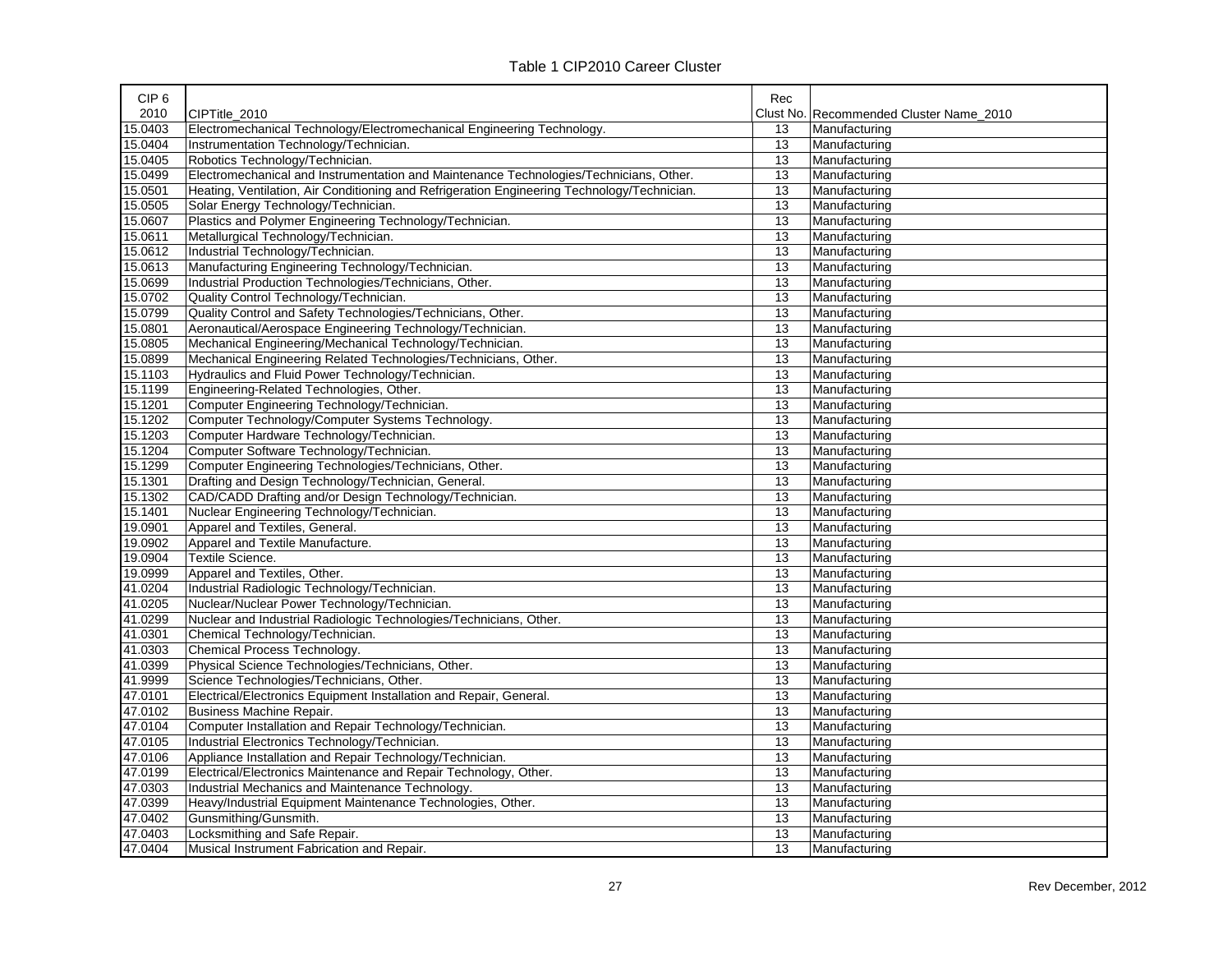| 2010<br>CIPTitle 2010<br>Clust No. Recommended Cluster Name 2010<br>47.0408<br>Watchmaking and Jewelrymaking.<br>Manufacturing<br>13<br>Parts and Warehousing Operations and Maintenance Technology/Technician.<br>47.0409<br>13<br>Manufacturing<br>47.0499<br>Precision Systems Maintenance and Repair Technologies, Other.<br>13<br>Manufacturing<br>48.0000<br>Precision Production Trades, General<br>13<br>Manufacturing<br>48.0303<br>13<br>Upholstery/Upholsterer.<br>Manufacturing<br>48.0304<br>Shoe, Boot and Leather Repair.<br>13<br>Manufacturing<br>48.0399<br>Leatherworking and Upholstery, Other.<br>13<br>Manufacturing<br>48.0501<br>Machine Tool Technology/Machinist.<br>13<br>Manufacturing<br>48.0503<br>Machine Shop Technology/Assistant.<br>13<br>Manufacturing<br>48.0506<br>Sheet Metal Technology/Sheetworking.<br>13<br>Manufacturing<br>48.0507<br>Tool and Die Technology/Technician.<br>13<br>Manufacturing<br>48.0508<br>Welding Technology/Welder.<br>13<br>Manufacturing<br>48.0510<br>Computer Numerically Controlled (CNC) Machinist Technology/CNC Machinist.<br>13<br>Manufacturing<br>48.0511<br>Metal Fabricator.<br>13<br>Manufacturing<br>48.0599<br>Precision Metal Working, Other.<br>13<br>Manufacturing<br>48.0701<br>Woodworking, General.<br>13<br>Manufacturing<br>48.0702<br>Furniture Design and Manufacturing.<br>13<br>Manufacturing<br>48.0703<br>Cabinetmaking and Millwork.<br>13<br>Manufacturing<br>48.0799<br>Woodworking, Other.<br>13<br>Manufacturing | CIP <sub>6</sub> |                              | Rec |               |
|------------------------------------------------------------------------------------------------------------------------------------------------------------------------------------------------------------------------------------------------------------------------------------------------------------------------------------------------------------------------------------------------------------------------------------------------------------------------------------------------------------------------------------------------------------------------------------------------------------------------------------------------------------------------------------------------------------------------------------------------------------------------------------------------------------------------------------------------------------------------------------------------------------------------------------------------------------------------------------------------------------------------------------------------------------------------------------------------------------------------------------------------------------------------------------------------------------------------------------------------------------------------------------------------------------------------------------------------------------------------------------------------------------------------------------------------------------------------------------------------------------------------|------------------|------------------------------|-----|---------------|
|                                                                                                                                                                                                                                                                                                                                                                                                                                                                                                                                                                                                                                                                                                                                                                                                                                                                                                                                                                                                                                                                                                                                                                                                                                                                                                                                                                                                                                                                                                                        |                  |                              |     |               |
|                                                                                                                                                                                                                                                                                                                                                                                                                                                                                                                                                                                                                                                                                                                                                                                                                                                                                                                                                                                                                                                                                                                                                                                                                                                                                                                                                                                                                                                                                                                        |                  |                              |     |               |
|                                                                                                                                                                                                                                                                                                                                                                                                                                                                                                                                                                                                                                                                                                                                                                                                                                                                                                                                                                                                                                                                                                                                                                                                                                                                                                                                                                                                                                                                                                                        |                  |                              |     |               |
|                                                                                                                                                                                                                                                                                                                                                                                                                                                                                                                                                                                                                                                                                                                                                                                                                                                                                                                                                                                                                                                                                                                                                                                                                                                                                                                                                                                                                                                                                                                        |                  |                              |     |               |
|                                                                                                                                                                                                                                                                                                                                                                                                                                                                                                                                                                                                                                                                                                                                                                                                                                                                                                                                                                                                                                                                                                                                                                                                                                                                                                                                                                                                                                                                                                                        |                  |                              |     |               |
|                                                                                                                                                                                                                                                                                                                                                                                                                                                                                                                                                                                                                                                                                                                                                                                                                                                                                                                                                                                                                                                                                                                                                                                                                                                                                                                                                                                                                                                                                                                        |                  |                              |     |               |
|                                                                                                                                                                                                                                                                                                                                                                                                                                                                                                                                                                                                                                                                                                                                                                                                                                                                                                                                                                                                                                                                                                                                                                                                                                                                                                                                                                                                                                                                                                                        |                  |                              |     |               |
|                                                                                                                                                                                                                                                                                                                                                                                                                                                                                                                                                                                                                                                                                                                                                                                                                                                                                                                                                                                                                                                                                                                                                                                                                                                                                                                                                                                                                                                                                                                        |                  |                              |     |               |
|                                                                                                                                                                                                                                                                                                                                                                                                                                                                                                                                                                                                                                                                                                                                                                                                                                                                                                                                                                                                                                                                                                                                                                                                                                                                                                                                                                                                                                                                                                                        |                  |                              |     |               |
|                                                                                                                                                                                                                                                                                                                                                                                                                                                                                                                                                                                                                                                                                                                                                                                                                                                                                                                                                                                                                                                                                                                                                                                                                                                                                                                                                                                                                                                                                                                        |                  |                              |     |               |
|                                                                                                                                                                                                                                                                                                                                                                                                                                                                                                                                                                                                                                                                                                                                                                                                                                                                                                                                                                                                                                                                                                                                                                                                                                                                                                                                                                                                                                                                                                                        |                  |                              |     |               |
|                                                                                                                                                                                                                                                                                                                                                                                                                                                                                                                                                                                                                                                                                                                                                                                                                                                                                                                                                                                                                                                                                                                                                                                                                                                                                                                                                                                                                                                                                                                        |                  |                              |     |               |
|                                                                                                                                                                                                                                                                                                                                                                                                                                                                                                                                                                                                                                                                                                                                                                                                                                                                                                                                                                                                                                                                                                                                                                                                                                                                                                                                                                                                                                                                                                                        |                  |                              |     |               |
|                                                                                                                                                                                                                                                                                                                                                                                                                                                                                                                                                                                                                                                                                                                                                                                                                                                                                                                                                                                                                                                                                                                                                                                                                                                                                                                                                                                                                                                                                                                        |                  |                              |     |               |
|                                                                                                                                                                                                                                                                                                                                                                                                                                                                                                                                                                                                                                                                                                                                                                                                                                                                                                                                                                                                                                                                                                                                                                                                                                                                                                                                                                                                                                                                                                                        |                  |                              |     |               |
|                                                                                                                                                                                                                                                                                                                                                                                                                                                                                                                                                                                                                                                                                                                                                                                                                                                                                                                                                                                                                                                                                                                                                                                                                                                                                                                                                                                                                                                                                                                        |                  |                              |     |               |
|                                                                                                                                                                                                                                                                                                                                                                                                                                                                                                                                                                                                                                                                                                                                                                                                                                                                                                                                                                                                                                                                                                                                                                                                                                                                                                                                                                                                                                                                                                                        |                  |                              |     |               |
|                                                                                                                                                                                                                                                                                                                                                                                                                                                                                                                                                                                                                                                                                                                                                                                                                                                                                                                                                                                                                                                                                                                                                                                                                                                                                                                                                                                                                                                                                                                        |                  |                              |     |               |
|                                                                                                                                                                                                                                                                                                                                                                                                                                                                                                                                                                                                                                                                                                                                                                                                                                                                                                                                                                                                                                                                                                                                                                                                                                                                                                                                                                                                                                                                                                                        |                  |                              |     |               |
|                                                                                                                                                                                                                                                                                                                                                                                                                                                                                                                                                                                                                                                                                                                                                                                                                                                                                                                                                                                                                                                                                                                                                                                                                                                                                                                                                                                                                                                                                                                        |                  |                              |     |               |
|                                                                                                                                                                                                                                                                                                                                                                                                                                                                                                                                                                                                                                                                                                                                                                                                                                                                                                                                                                                                                                                                                                                                                                                                                                                                                                                                                                                                                                                                                                                        | 48.9999          | Precision Production, Other. | 13  | Manufacturing |
| 51.0603<br>Dental Laboratory Technology/Technician.<br>13<br>Manufacturing                                                                                                                                                                                                                                                                                                                                                                                                                                                                                                                                                                                                                                                                                                                                                                                                                                                                                                                                                                                                                                                                                                                                                                                                                                                                                                                                                                                                                                             |                  |                              |     |               |
| 51.1006<br>Ophthalmic Laboratory Technology/Technician.<br>13<br>Manufacturing                                                                                                                                                                                                                                                                                                                                                                                                                                                                                                                                                                                                                                                                                                                                                                                                                                                                                                                                                                                                                                                                                                                                                                                                                                                                                                                                                                                                                                         |                  |                              |     |               |
| 09.0900<br>Public Relations, Advertising, and Applied Communication.<br>14<br>Marketing                                                                                                                                                                                                                                                                                                                                                                                                                                                                                                                                                                                                                                                                                                                                                                                                                                                                                                                                                                                                                                                                                                                                                                                                                                                                                                                                                                                                                                |                  |                              |     |               |
| 09.0901<br>Organizational Communication, General.<br>14<br>Marketing                                                                                                                                                                                                                                                                                                                                                                                                                                                                                                                                                                                                                                                                                                                                                                                                                                                                                                                                                                                                                                                                                                                                                                                                                                                                                                                                                                                                                                                   |                  |                              |     |               |
| 09.0902<br>Public Relations/Image Management.<br>14<br>Marketing                                                                                                                                                                                                                                                                                                                                                                                                                                                                                                                                                                                                                                                                                                                                                                                                                                                                                                                                                                                                                                                                                                                                                                                                                                                                                                                                                                                                                                                       |                  |                              |     |               |
| 09.0903<br>Advertising.<br>14<br>Marketing                                                                                                                                                                                                                                                                                                                                                                                                                                                                                                                                                                                                                                                                                                                                                                                                                                                                                                                                                                                                                                                                                                                                                                                                                                                                                                                                                                                                                                                                             |                  |                              |     |               |
| 09.0904<br>Political Communication.<br>14<br>Marketing                                                                                                                                                                                                                                                                                                                                                                                                                                                                                                                                                                                                                                                                                                                                                                                                                                                                                                                                                                                                                                                                                                                                                                                                                                                                                                                                                                                                                                                                 |                  |                              |     |               |
| 09.0905<br>14<br><b>Health Communication.</b><br>Marketing                                                                                                                                                                                                                                                                                                                                                                                                                                                                                                                                                                                                                                                                                                                                                                                                                                                                                                                                                                                                                                                                                                                                                                                                                                                                                                                                                                                                                                                             |                  |                              |     |               |
| 09.0999<br>Public Relations, Advertising, and Applied Communication, Other<br>14<br>Marketing                                                                                                                                                                                                                                                                                                                                                                                                                                                                                                                                                                                                                                                                                                                                                                                                                                                                                                                                                                                                                                                                                                                                                                                                                                                                                                                                                                                                                          |                  |                              |     |               |
| 19.0203<br>Consumer Merchandising/Retailing Management.<br>14<br>Marketing                                                                                                                                                                                                                                                                                                                                                                                                                                                                                                                                                                                                                                                                                                                                                                                                                                                                                                                                                                                                                                                                                                                                                                                                                                                                                                                                                                                                                                             |                  |                              |     |               |
| 19.0905<br>Apparel and Textile Marketing Management.<br>14<br>Marketing                                                                                                                                                                                                                                                                                                                                                                                                                                                                                                                                                                                                                                                                                                                                                                                                                                                                                                                                                                                                                                                                                                                                                                                                                                                                                                                                                                                                                                                |                  |                              |     |               |
| 19.0906<br>Fashion and Fabric Consultant.<br>14<br>Marketing                                                                                                                                                                                                                                                                                                                                                                                                                                                                                                                                                                                                                                                                                                                                                                                                                                                                                                                                                                                                                                                                                                                                                                                                                                                                                                                                                                                                                                                           |                  |                              |     |               |
| 14<br>52.1401<br>Marketing/Marketing Management, General.<br>Marketing                                                                                                                                                                                                                                                                                                                                                                                                                                                                                                                                                                                                                                                                                                                                                                                                                                                                                                                                                                                                                                                                                                                                                                                                                                                                                                                                                                                                                                                 |                  |                              |     |               |
| Marketing Research.<br>52.1402<br>14<br>Marketing                                                                                                                                                                                                                                                                                                                                                                                                                                                                                                                                                                                                                                                                                                                                                                                                                                                                                                                                                                                                                                                                                                                                                                                                                                                                                                                                                                                                                                                                      |                  |                              |     |               |
| 52.1403<br><b>International Marketing.</b><br>14<br>Marketing                                                                                                                                                                                                                                                                                                                                                                                                                                                                                                                                                                                                                                                                                                                                                                                                                                                                                                                                                                                                                                                                                                                                                                                                                                                                                                                                                                                                                                                          |                  |                              |     |               |
| 52.1499<br>Marketing, Other.<br>Marketing<br>14                                                                                                                                                                                                                                                                                                                                                                                                                                                                                                                                                                                                                                                                                                                                                                                                                                                                                                                                                                                                                                                                                                                                                                                                                                                                                                                                                                                                                                                                        |                  |                              |     |               |
| 52.1501<br>Real Estate.<br>14<br>Marketing                                                                                                                                                                                                                                                                                                                                                                                                                                                                                                                                                                                                                                                                                                                                                                                                                                                                                                                                                                                                                                                                                                                                                                                                                                                                                                                                                                                                                                                                             |                  |                              |     |               |
| 52.1801<br>Sales, Distribution, and Marketing Operations, General.<br>14<br>Marketing                                                                                                                                                                                                                                                                                                                                                                                                                                                                                                                                                                                                                                                                                                                                                                                                                                                                                                                                                                                                                                                                                                                                                                                                                                                                                                                                                                                                                                  |                  |                              |     |               |
| 52.1802<br>Merchandising and Buying Operations.<br>14<br>Marketing                                                                                                                                                                                                                                                                                                                                                                                                                                                                                                                                                                                                                                                                                                                                                                                                                                                                                                                                                                                                                                                                                                                                                                                                                                                                                                                                                                                                                                                     |                  |                              |     |               |
| 52.1803<br>Retailing and Retail Operations.<br>14<br>Marketing                                                                                                                                                                                                                                                                                                                                                                                                                                                                                                                                                                                                                                                                                                                                                                                                                                                                                                                                                                                                                                                                                                                                                                                                                                                                                                                                                                                                                                                         |                  |                              |     |               |
| 52.1804<br>Selling Skills and Sales Operations.<br>14<br>Marketing                                                                                                                                                                                                                                                                                                                                                                                                                                                                                                                                                                                                                                                                                                                                                                                                                                                                                                                                                                                                                                                                                                                                                                                                                                                                                                                                                                                                                                                     |                  |                              |     |               |
| 52.1899<br>General Merchandising, Sales, and Related Marketing Operations, Other.<br>14<br>Marketing                                                                                                                                                                                                                                                                                                                                                                                                                                                                                                                                                                                                                                                                                                                                                                                                                                                                                                                                                                                                                                                                                                                                                                                                                                                                                                                                                                                                                   |                  |                              |     |               |
| 52.1901<br>14<br>Auctioneering.<br>Marketing                                                                                                                                                                                                                                                                                                                                                                                                                                                                                                                                                                                                                                                                                                                                                                                                                                                                                                                                                                                                                                                                                                                                                                                                                                                                                                                                                                                                                                                                           |                  |                              |     |               |
| 52.1902<br>Fashion Merchandising.<br>14<br>Marketing                                                                                                                                                                                                                                                                                                                                                                                                                                                                                                                                                                                                                                                                                                                                                                                                                                                                                                                                                                                                                                                                                                                                                                                                                                                                                                                                                                                                                                                                   |                  |                              |     |               |
| 52.1903<br>Fashion Modeling.<br>14<br>Marketing                                                                                                                                                                                                                                                                                                                                                                                                                                                                                                                                                                                                                                                                                                                                                                                                                                                                                                                                                                                                                                                                                                                                                                                                                                                                                                                                                                                                                                                                        |                  |                              |     |               |
| 52.1904<br>Apparel and Accessories Marketing Operations.<br>14<br>Marketing                                                                                                                                                                                                                                                                                                                                                                                                                                                                                                                                                                                                                                                                                                                                                                                                                                                                                                                                                                                                                                                                                                                                                                                                                                                                                                                                                                                                                                            |                  |                              |     |               |
| 52.1907<br>Vehicle and Vehicle Parts and Accessories Marketing Operations.<br>14<br>Marketing                                                                                                                                                                                                                                                                                                                                                                                                                                                                                                                                                                                                                                                                                                                                                                                                                                                                                                                                                                                                                                                                                                                                                                                                                                                                                                                                                                                                                          |                  |                              |     |               |
| 52.1909<br><b>Special Products Marketing Operations</b><br>14<br>Marketing                                                                                                                                                                                                                                                                                                                                                                                                                                                                                                                                                                                                                                                                                                                                                                                                                                                                                                                                                                                                                                                                                                                                                                                                                                                                                                                                                                                                                                             |                  |                              |     |               |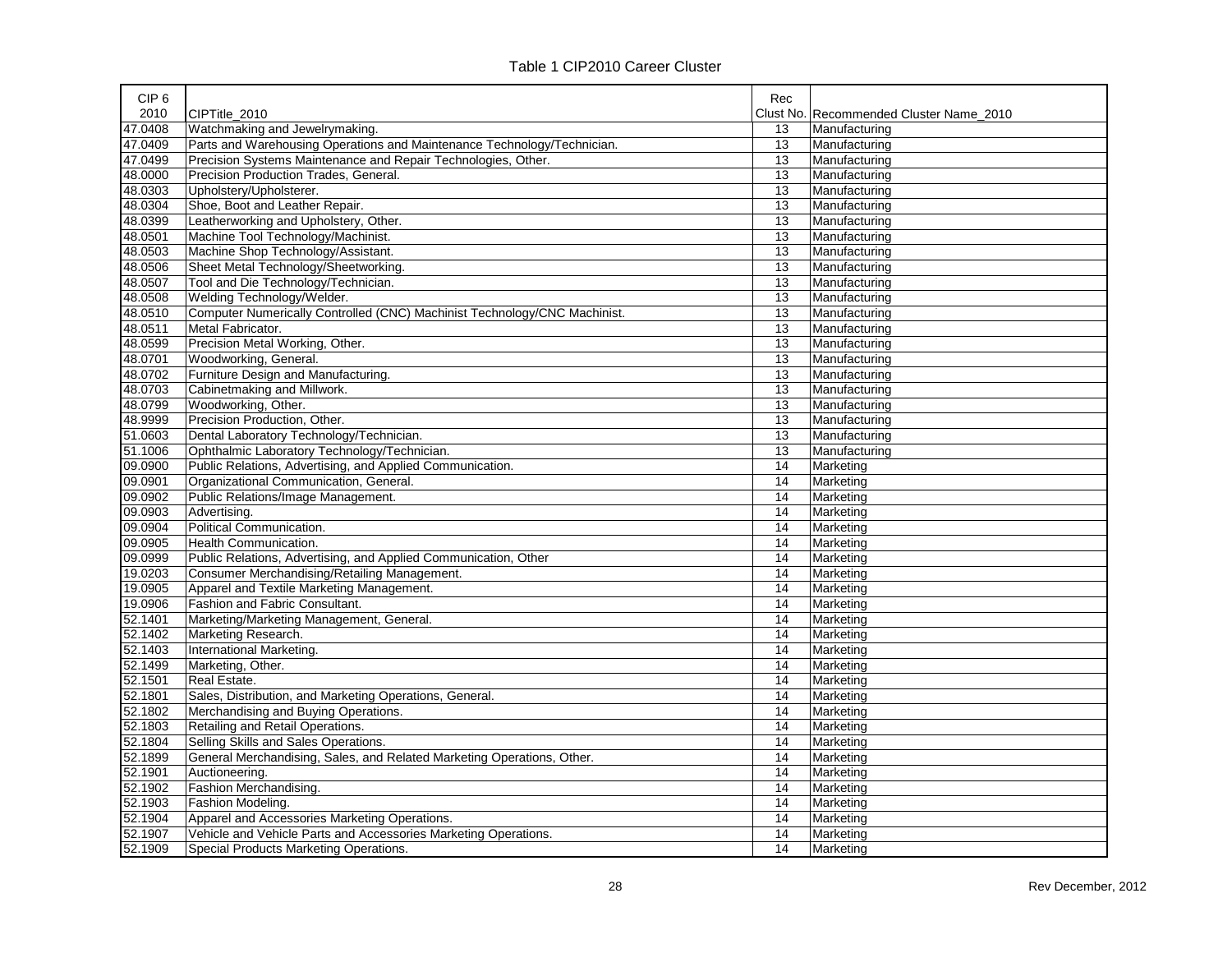| CIP <sub>6</sub> |                                                                    | Rec |                                                |
|------------------|--------------------------------------------------------------------|-----|------------------------------------------------|
| 2010             | CIPTitle_2010                                                      |     | Clust No. Recommended Cluster Name_2010        |
| 52.1999          | Specialized Merchandising, Sales, and Marketing Operations, Other. | 14  | Marketing                                      |
| 01.0103          | Agricultural Economics.                                            | 15  | Science, Technology, Engineering & Mathematics |
| 03.0204          | Natural Resource Economics.                                        | 15  | Science, Technology, Engineering & Mathematics |
| 14.0101          | Engineering, General.                                              | 15  | Science, Technology, Engineering & Mathematics |
| 14.0102          | Pre-Engineering.                                                   | 15  | Science, Technology, Engineering & Mathematics |
| 14.0201          | Aerospace, Aeronautical and Astronautical/Space Engineering.       | 15  | Science, Technology, Engineering & Mathematics |
| 14.0301          | Agricultural Engineering.                                          | 15  | Science, Technology, Engineering & Mathematics |
| 14.0401          | Architectural Engineering.                                         | 15  | Science, Technology, Engineering & Mathematics |
| 14.0501          | Bioengineering and Biomedical Engineering.                         | 15  | Science, Technology, Engineering & Mathematics |
| 14.0601          | Ceramic Sciences and Engineering.                                  | 15  | Science, Technology, Engineering & Mathematics |
| 14.0701          | Chemical Engineering.                                              | 15  | Science, Technology, Engineering & Mathematics |
| 14.0702          | Chemical and Biomolecular Engineering.                             | 15  | Science, Technology, Engineering & Mathematics |
| 14.0799          | Chemical Engineering, Other.                                       | 15  | Science, Technology, Engineering & Mathematics |
| 14.0801          | Civil Engineering, General.                                        | 15  | Science, Technology, Engineering & Mathematics |
| 14.0802          | Geotechnical and Geoenvironmental Engineering.                     | 15  | Science, Technology, Engineering & Mathematics |
| 14.0803          | Structural Engineering.                                            | 15  | Science, Technology, Engineering & Mathematics |
| 14.0804          | Transportation and Highway Engineering.                            | 15  | Science, Technology, Engineering & Mathematics |
| 14.0805          | Water Resources Engineering.                                       | 15  | Science, Technology, Engineering & Mathematics |
| 14.0899          | Civil Engineering, Other.                                          | 15  | Science, Technology, Engineering & Mathematics |
| 14.0902          | Computer Hardware Engineering.                                     | 15  | Science, Technology, Engineering & Mathematics |
| 14.1001          | <b>Electrical and Electronics Engineering</b>                      | 15  | Science, Technology, Engineering & Mathematics |
| 14.1003          | Laser and Optical Engineering.                                     | 15  | Science, Technology, Engineering & Mathematics |
| 14.1004          | Telecommunications Engineering.                                    | 15  | Science, Technology, Engineering & Mathematics |
| 14.1099          | Electrical, Electronics and Communications Engineering, Other.     | 15  | Science, Technology, Engineering & Mathematics |
| 14.1101          | <b>Engineering Mechanics.</b>                                      | 15  | Science, Technology, Engineering & Mathematics |
| 14.1201          | Engineering Physics/Applied Physics.                               | 15  | Science, Technology, Engineering & Mathematics |
| 14.1301          | Engineering Science.                                               | 15  | Science, Technology, Engineering & Mathematics |
| 14.1401          | Environmental/Environmental Health Engineering.                    | 15  | Science, Technology, Engineering & Mathematics |
| 14.1801          | Materials Engineering.                                             | 15  | Science, Technology, Engineering & Mathematics |
| 14.1901          | Mechanical Engineering.                                            | 15  | Science, Technology, Engineering & Mathematics |
| 14.2001          | Metallurgical Engineering.                                         | 15  | Science, Technology, Engineering & Mathematics |
| 14.2101          | Mining and Mineral Engineering.                                    | 15  | Science, Technology, Engineering & Mathematics |
| 14.2201          | Naval Architecture and Marine Engineering.                         | 15  | Science, Technology, Engineering & Mathematics |
| 14.2301          | Nuclear Engineering.                                               | 15  | Science, Technology, Engineering & Mathematics |
| 14.2401          | Ocean Engineering.                                                 | 15  | Science, Technology, Engineering & Mathematics |
| 14.2501          | Petroleum Engineering.                                             | 15  | Science, Technology, Engineering & Mathematics |
| 14.2701          | Systems Engineering.                                               | 15  | Science, Technology, Engineering & Mathematics |
| 14.2801          | Textile Sciences and Engineering.                                  | 15  | Science, Technology, Engineering & Mathematics |
| 14.3201          | Polymer/Plastics Engineering.                                      | 15  | Science, Technology, Engineering & Mathematics |
| 14.3301          | Construction Engineering.                                          | 15  | Science, Technology, Engineering & Mathematics |
| 14.3401          | Forest Engineering.                                                | 15  | Science, Technology, Engineering & Mathematics |
| 14.3501          | Industrial Engineering.                                            | 15  | Science, Technology, Engineering & Mathematics |
| 14.3601          | Manufacturing Engineering.                                         | 15  | Science, Technology, Engineering & Mathematics |
| 14.3801          | Surveying Engineering.                                             | 15  | Science, Technology, Engineering & Mathematics |
| 14.3901          | Geological/Geophysical Engineering.                                | 15  | Science, Technology, Engineering & Mathematics |
| 14.4001          | Paper Science and Engineering.                                     | 15  | Science, Technology, Engineering & Mathematics |
| 14.4101          | Electromechanical Engineering.                                     | 15  | Science, Technology, Engineering & Mathematics |
| 14.4201          | Mechatronics, Robotics, and Automation Engineering.                | 15  | Science, Technology, Engineering & Mathematics |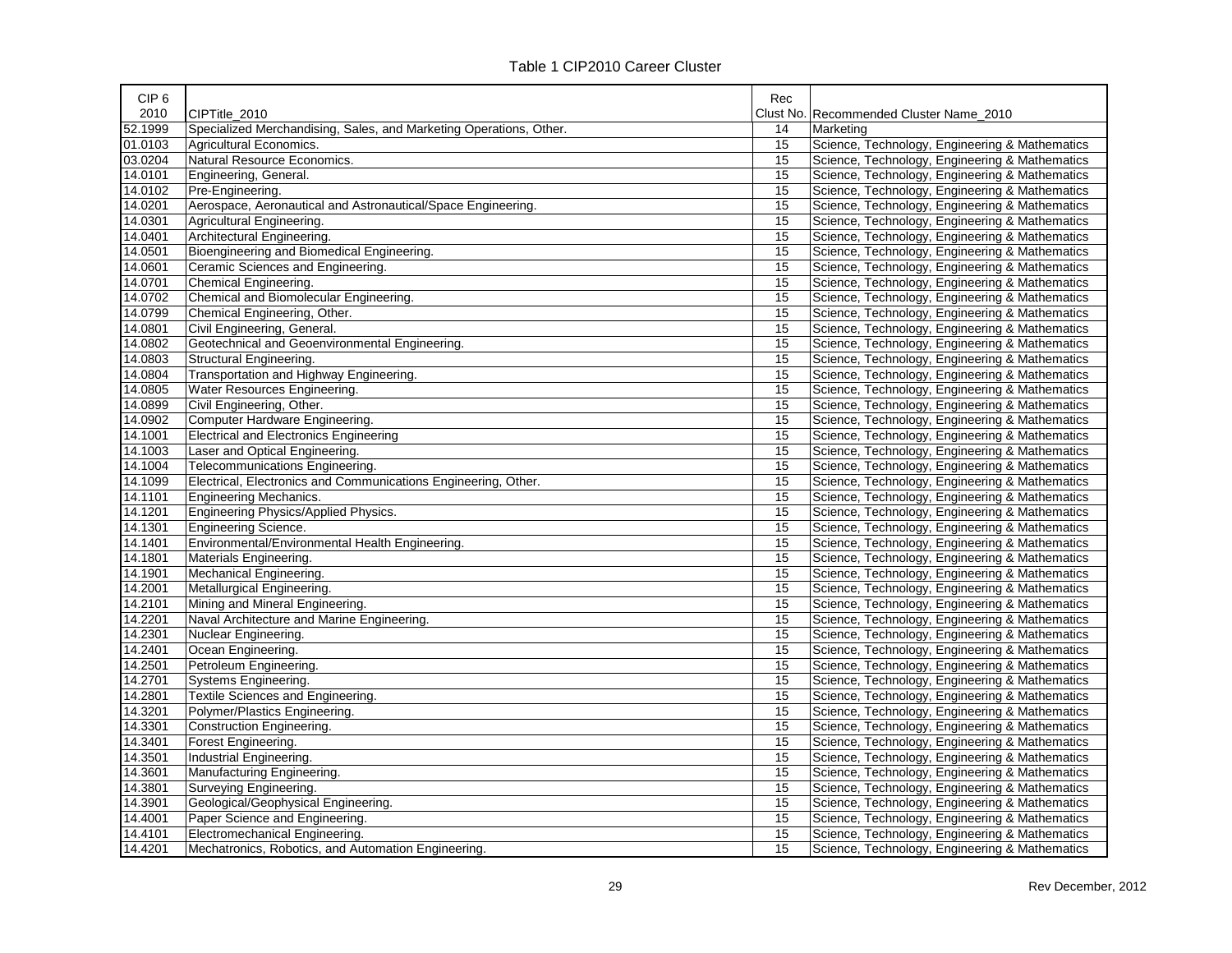| CIP <sub>6</sub> |                                                                 | Rec |                                                |
|------------------|-----------------------------------------------------------------|-----|------------------------------------------------|
| 2010             | CIPTitle 2010                                                   |     | Clust No. Recommended Cluster Name_2010        |
| 14.4301          | Biochemical Engineering.                                        | 15  | Science, Technology, Engineering & Mathematics |
| 14.4401          | Engineering Chemistry.                                          | 15  | Science, Technology, Engineering & Mathematics |
| 14.4501          | Biological/Biosystems Engineering.                              | 15  | Science, Technology, Engineering & Mathematics |
| 14.9999          | Engineering, Other.                                             | 15  | Science, Technology, Engineering & Mathematics |
| 15.0000          | Engineering Technology, General.                                | 15  | Science, Technology, Engineering & Mathematics |
| 15.0306          | Integrated Circuit Design.                                      | 15  | Science, Technology, Engineering & Mathematics |
| 15.0406          | Automation Engineer Technology/Technician.                      | 15  | Science, Technology, Engineering & Mathematics |
| 15.0614          | Welding Engineering Technology/Technician.                      | 15  | Science, Technology, Engineering & Mathematics |
| 15.0615          | Chemical Engineering Technology/Technician.                     | 15  | Science, Technology, Engineering & Mathematics |
| 15.0616          | Semiconductor Manufacturing Technology.                         | 15  | Science, Technology, Engineering & Mathematics |
| 15.0704          | Hazardous Materials Information Systems Technology/Technician.  | 15  | Science, Technology, Engineering & Mathematics |
| 15.1102          | Surveying Technology/Surveying.                                 | 15  | Science, Technology, Engineering & Mathematics |
| 15.1501          | Engineering/Industrial Management.                              | 15  | Science, Technology, Engineering & Mathematics |
| 15.1502          | Engineering Design.                                             | 15  | Science, Technology, Engineering & Mathematics |
| 15.1503          | Packaging Science.                                              | 15  | Science, Technology, Engineering & Mathematics |
| 15.1599          | Engineering-Related Fields, Other.                              | 15  | Science, Technology, Engineering & Mathematics |
| 15.1601          | Nanotechnology.                                                 | 15  | Science, Technology, Engineering & Mathematics |
| 15.9999          | Engineering Technologies and Engineering-Related Fields, Other. | 15  | Science, Technology, Engineering & Mathematics |
| 26.0101          | Biology/Biological Sciences, General.                           | 15  | Science, Technology, Engineering & Mathematics |
| 26.0102          | Biomedical Sciences, General.                                   | 15  | Science, Technology, Engineering & Mathematics |
| 26.0202          | Biochemistry.                                                   | 15  | Science, Technology, Engineering & Mathematics |
| 26.0203          | Biophysics.                                                     | 15  | Science, Technology, Engineering & Mathematics |
| 26.0204          | Molecular Biology.                                              | 15  | Science, Technology, Engineering & Mathematics |
| 26.0205          | Molecular Biochemistry.                                         | 15  | Science, Technology, Engineering & Mathematics |
| 26.0206          | Molecular Biophysics.                                           | 15  | Science, Technology, Engineering & Mathematics |
| 26.0207          | Structural Biology.                                             | 15  | Science, Technology, Engineering & Mathematics |
| 26.0208          | Photobiology.                                                   | 15  | Science, Technology, Engineering & Mathematics |
| 26.0209          | Radiation Biology/Radiobiology.                                 | 15  | Science, Technology, Engineering & Mathematics |
| 26.0210          | Biochemistry and Molecular Biology.                             | 15  | Science, Technology, Engineering & Mathematics |
| 26.0299          | Biochemistry, Biophysics and Molecular Biology, Other.          | 15  | Science, Technology, Engineering & Mathematics |
| 26.0301          | Botany/Plant Biology.                                           | 15  | Science, Technology, Engineering & Mathematics |
| 26.0305          | Plant Pathology/Phytopathology.                                 | 15  | Science, Technology, Engineering & Mathematics |
| 26.0307          | Plant Physiology.                                               | 15  | Science, Technology, Engineering & Mathematics |
| 26.0308          | Plant Molecular Biology.                                        | 15  | Science, Technology, Engineering & Mathematics |
| 26.0399          | Botany/Plant Biology, Other.                                    | 15  | Science, Technology, Engineering & Mathematics |
| 26.0401          | Cell/Cellular Biology and Histology.                            | 15  | Science, Technology, Engineering & Mathematics |
| 26.0403          | Anatomy.                                                        | 15  | Science, Technology, Engineering & Mathematics |
| 26.0404          | Developmental Biology and Embryology.                           | 15  | Science, Technology, Engineering & Mathematics |
| 26.0406          | Cell/Cellular and Molecular Biology.                            | 15  | Science, Technology, Engineering & Mathematics |
| 26.0407          | Cell Biology and Anatomy.                                       | 15  | Science, Technology, Engineering & Mathematics |
| 26.0499          | Cell/Cellular Biology and Anatomical Sciences, Other.           | 15  | Science, Technology, Engineering & Mathematics |
| 26.0502          | Microbiology, General.                                          | 15  | Science, Technology, Engineering & Mathematics |
| 26.0503          | Medical Microbiology and Bacteriology.                          | 15  | Science, Technology, Engineering & Mathematics |
| 26.0504          | Virology.                                                       | 15  | Science, Technology, Engineering & Mathematics |
| 26.0505          | Parasitology.                                                   | 15  | Science, Technology, Engineering & Mathematics |
| 26.0506          | Mycology.                                                       | 15  | Science, Technology, Engineering & Mathematics |
| 26.0507          | Immunology.                                                     | 15  | Science, Technology, Engineering & Mathematics |
| 26.0508          | Microbiology and Immunology.                                    | 15  | Science, Technology, Engineering & Mathematics |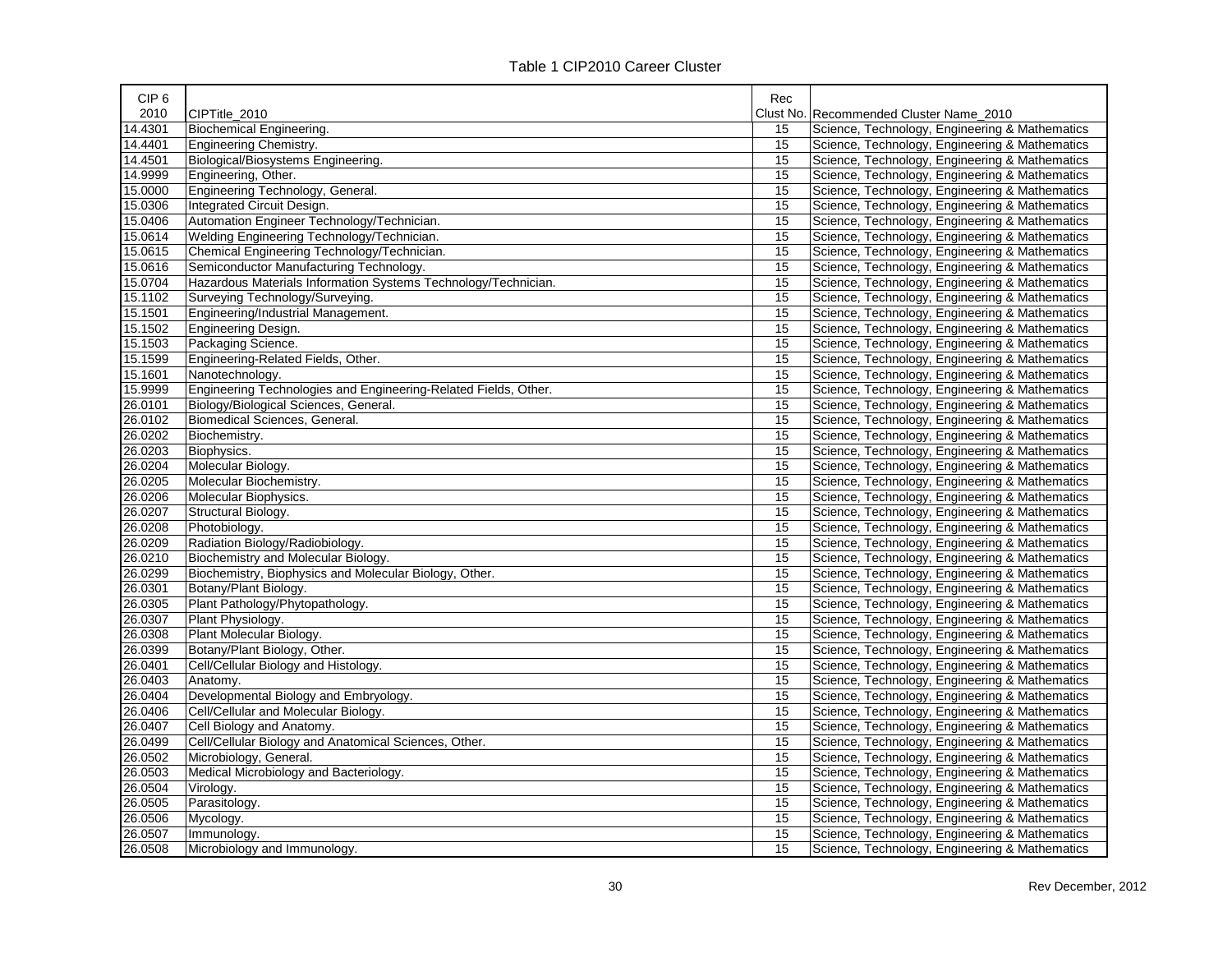| CIP <sub>6</sub> |                                                     | Rec |                                                |
|------------------|-----------------------------------------------------|-----|------------------------------------------------|
| 2010             | CIPTitle 2010                                       |     | Clust No. Recommended Cluster Name 2010        |
| 26.0599          | Microbiological Sciences and Immunology, Other.     | 15  | Science, Technology, Engineering & Mathematics |
| 26.0701          | Zoology/Animal Biology.                             | 15  | Science, Technology, Engineering & Mathematics |
| 26.0702          | Entomology.                                         | 15  | Science, Technology, Engineering & Mathematics |
| 26.0707          | Animal Physiology.                                  | 15  | Science, Technology, Engineering & Mathematics |
| 26.0708          | Animal Behavior and Ethology.                       | 15  | Science, Technology, Engineering & Mathematics |
| 26.0709          | Wildlife Biology.                                   | 15  | Science, Technology, Engineering & Mathematics |
| 26.0799          | Zoology/Animal Biology, Other.                      | 15  | Science, Technology, Engineering & Mathematics |
| 26.0801          | Genetics, General.                                  | 15  | Science, Technology, Engineering & Mathematics |
| 26.0802          | Molecular Genetics.                                 | 15  | Science, Technology, Engineering & Mathematics |
| 26.0803          | Microbial and Eukaryotic Genetics.                  | 15  | Science, Technology, Engineering & Mathematics |
| 26.0804          | Animal Genetics.                                    | 15  | Science, Technology, Engineering & Mathematics |
| 26.0805          | <b>Plant Genetics.</b>                              | 15  | Science, Technology, Engineering & Mathematics |
| 26.0806          | Human/Medical Genetics.                             | 15  | Science, Technology, Engineering & Mathematics |
| 26.0807          | Genome Sciences/Genomics.                           | 15  | Science, Technology, Engineering & Mathematics |
| 26.0899          | Genetics, Other.                                    | 15  | Science, Technology, Engineering & Mathematics |
| 26.0901          | Physiology, General.                                | 15  | Science, Technology, Engineering & Mathematics |
| 26.0902          | Molecular Physiology.                               | 15  | Science, Technology, Engineering & Mathematics |
| 26.0903          | Cell Physiology.                                    | 15  | Science, Technology, Engineering & Mathematics |
| 26.0904          | Endocrinology.                                      | 15  | Science, Technology, Engineering & Mathematics |
| 26.0905          | Reproductive Biology.                               | 15  | Science, Technology, Engineering & Mathematics |
| 26.0907          | Cardiovascular Science.                             | 15  | Science, Technology, Engineering & Mathematics |
| 26.0908          | Exercise Physiology.                                | 15  | Science, Technology, Engineering & Mathematics |
| 26.0909          | Vision Science/Physiological Optics.                | 15  | Science, Technology, Engineering & Mathematics |
| 26.0910          | Pathology/Experimental Pathology.                   | 15  | Science, Technology, Engineering & Mathematics |
| 26.0911          | Oncology and Cancer Biology.                        | 15  | Science, Technology, Engineering & Mathematics |
| 26.0912          | Aerospace Physiology and Medicine.                  | 15  | Science, Technology, Engineering & Mathematics |
| 26.0999          | Physiology, Pathology, and Related Sciences, Other. | 15  | Science, Technology, Engineering & Mathematics |
| 26.1001          | Pharmacology.                                       | 15  | Science, Technology, Engineering & Mathematics |
| 26.1002          | Molecular Pharmacology.                             | 15  | Science, Technology, Engineering & Mathematics |
| 26.1003          | Neuropharmacology.                                  | 15  | Science, Technology, Engineering & Mathematics |
| 26.1004          | Toxicology.                                         | 15  | Science, Technology, Engineering & Mathematics |
| 26.1005          | Molecular Toxicology.                               | 15  | Science, Technology, Engineering & Mathematics |
| 26.1006          | Environmental Toxicology.                           | 15  | Science, Technology, Engineering & Mathematics |
| 26.1007          | Pharmacology and Toxicology.                        | 15  | Science, Technology, Engineering & Mathematics |
| 26.1099          | Pharmacology and Toxicology, Other.                 | 15  | Science, Technology, Engineering & Mathematics |
| 26.1101          | Biometry/Biometrics.                                | 15  | Science, Technology, Engineering & Mathematics |
| 26.1102          | Biostatistics.                                      | 15  | Science, Technology, Engineering & Mathematics |
| 26.1104          | Computational Biology.                              | 15  | Science, Technology, Engineering & Mathematics |
| 26.1301          | Ecology.                                            | 15  | Science, Technology, Engineering & Mathematics |
| 26.1302          | Marine Biology and Biological Oceanography.         | 15  | Science, Technology, Engineering & Mathematics |
| 26.1303          | Evolutionary Biology.                               | 15  | Science, Technology, Engineering & Mathematics |
| 26.1304          | Aquatic Biology/Limnology.                          | 15  | Science, Technology, Engineering & Mathematics |
| 26.1305          | Environmental Biology.                              | 15  | Science, Technology, Engineering & Mathematics |
| 26.1306          | Population Biology.                                 | 15  | Science, Technology, Engineering & Mathematics |
| 26.1307          | Conservation Biology.                               | 15  | Science, Technology, Engineering & Mathematics |
| 26.1308          | Systematic Biology/Biological Systematics.          | 15  | Science, Technology, Engineering & Mathematics |
| 26.1309          | Epidemiology.                                       | 15  | Science, Technology, Engineering & Mathematics |
| 26.1310          | Ecology and Evolutionary Biology.                   | 15  | Science, Technology, Engineering & Mathematics |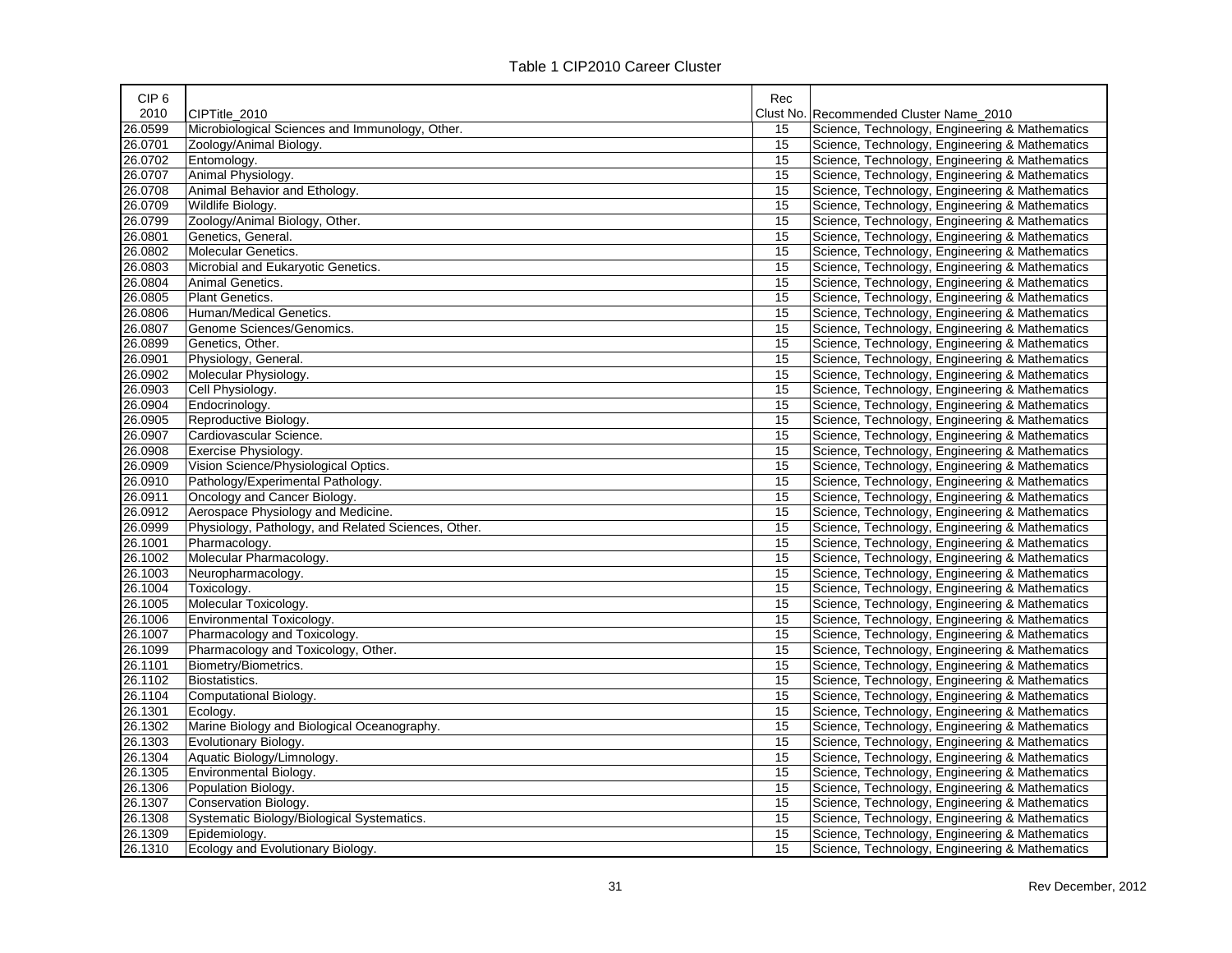| CIP <sub>6</sub> |                                                                            | Rec |                                                |
|------------------|----------------------------------------------------------------------------|-----|------------------------------------------------|
| 2010             | CIPTitle 2010                                                              |     | Clust No. Recommended Cluster Name_2010        |
| 26.1399          | Ecology, Evolution, Systematics and Population Biology, Other.             | 15  | Science, Technology, Engineering & Mathematics |
| 26.1401          | Molecular Medicine.                                                        | 15  | Science, Technology, Engineering & Mathematics |
| 26.1501          | Neuroscience.                                                              | 15  | Science, Technology, Engineering & Mathematics |
| 26.1502          | Neuroanatomy.                                                              | 15  | Science, Technology, Engineering & Mathematics |
| 26.1503          | Neurobiology and Anatomy.                                                  | 15  | Science, Technology, Engineering & Mathematics |
| 26.1504          | Neurobiology and Behavior.                                                 | 15  | Science, Technology, Engineering & Mathematics |
| 26.1599          | Neurobiology and Neurosciences, Other.                                     | 15  | Science, Technology, Engineering & Mathematics |
| 26.9999          | Biological and Biomedical Sciences, Other.                                 | 15  | Science, Technology, Engineering & Mathematics |
| 27.0101          | Mathematics, General.                                                      | 15  | Science, Technology, Engineering & Mathematics |
| 27.0102          | Algebra and Number Theory.                                                 | 15  | Science, Technology, Engineering & Mathematics |
| 27.0103          | Analysis and Functional Analysis.                                          | 15  | Science, Technology, Engineering & Mathematics |
| 27.0104          | Geometry/Geometric Analysis.                                               | 15  | Science, Technology, Engineering & Mathematics |
| 27.0105          | Topology and Foundations.                                                  | 15  | Science, Technology, Engineering & Mathematics |
| 27.0199          | Mathematics, Other.                                                        | 15  | Science, Technology, Engineering & Mathematics |
| 27.0301          | Applied Mathematics, General.                                              | 15  | Science, Technology, Engineering & Mathematics |
| 27.0303          | Computational Mathematics.                                                 | 15  | Science, Technology, Engineering & Mathematics |
| 27.0304          | Computational and Applied Mathematics.                                     | 15  | Science, Technology, Engineering & Mathematics |
| 27.0305          | Financial Mathematics.                                                     | 15  | Science, Technology, Engineering & Mathematics |
| 27.0306          | Mathematical Biology.                                                      | 15  | Science, Technology, Engineering & Mathematics |
| 27.0399          | Applied Mathematics, Other.                                                | 15  | Science, Technology, Engineering & Mathematics |
| 27.0501          | Statistics, General.                                                       | 15  | Science, Technology, Engineering & Mathematics |
| 27.0502          | Mathematical Statistics and Probability.                                   | 15  | Science, Technology, Engineering & Mathematics |
| 27.0503          | Mathematics and Statistics.                                                | 15  | Science, Technology, Engineering & Mathematics |
| 27.0599          | Statistics, Other.                                                         | 15  | Science, Technology, Engineering & Mathematics |
| 27.9999          | Mathematics and Statistics, Other.                                         | 15  | Science, Technology, Engineering & Mathematics |
| 30.0101          | Biological and Physical Sciences.                                          | 15  | Science, Technology, Engineering & Mathematics |
| 30.0501          | Peace Studies and Conflict Resolution.                                     | 15  | Science, Technology, Engineering & Mathematics |
| 30.0601          | Systems Science and Theory.                                                | 15  | Science, Technology, Engineering & Mathematics |
| 30.0801          | Mathematics and Computer Science.                                          | 15  | Science, Technology, Engineering & Mathematics |
| 30.1001          | Biopsychology.                                                             | 15  | Science, Technology, Engineering & Mathematics |
| 30.1101          | Gerontology.                                                               | 15  | Science, Technology, Engineering & Mathematics |
| 30.1201          | Historic Preservation and Conservation.                                    | 15  | Science, Technology, Engineering & Mathematics |
| 30.1202          | Cultural Resource Management and Policy Analysis.                          | 15  | Science, Technology, Engineering & Mathematics |
| 30.1299          | Historic Preservation and Conservation, Other.                             | 15  | Science, Technology, Engineering & Mathematics |
| 30.1301          | Medieval and Renaissance Studies.                                          | 15  | Science, Technology, Engineering & Mathematics |
| 30.1501          | Science, Technology and Society.                                           | 15  | Science, Technology, Engineering & Mathematics |
| 30.1701          | <b>Behavioral Sciences.</b>                                                | 15  | Science, Technology, Engineering & Mathematics |
| 30.1801          | Natural Sciences.                                                          | 15  | Science, Technology, Engineering & Mathematics |
| 30.1901          | <b>Nutrition Sciences.</b>                                                 | 15  | Science, Technology, Engineering & Mathematics |
| 30.2001          | International/Global Studies.                                              | 15  | Science, Technology, Engineering & Mathematics |
| 30.2101          | <b>Holocaust and Related Studies.</b>                                      | 15  | Science, Technology, Engineering & Mathematics |
| 30.2201          | Ancient Studies/Civilization.                                              | 15  | Science, Technology, Engineering & Mathematics |
| 30.2202          | Classical, Ancient Mediterranean and Near Eastern Studies and Archaeology. | 15  | Science, Technology, Engineering & Mathematics |
| 30.2501          | Cognitive Science.                                                         | 15  | Science, Technology, Engineering & Mathematics |
| 30.2601          | Cultural Studies/Critical Theory and Analysis.                             | 15  | Science, Technology, Engineering & Mathematics |
| 30.2701          | Human Biology.                                                             | 15  | Science, Technology, Engineering & Mathematics |
| 30.2801          | Dispute Resolution.                                                        | 15  | Science, Technology, Engineering & Mathematics |
| 30.2901          | Maritime Studies.                                                          | 15  | Science, Technology, Engineering & Mathematics |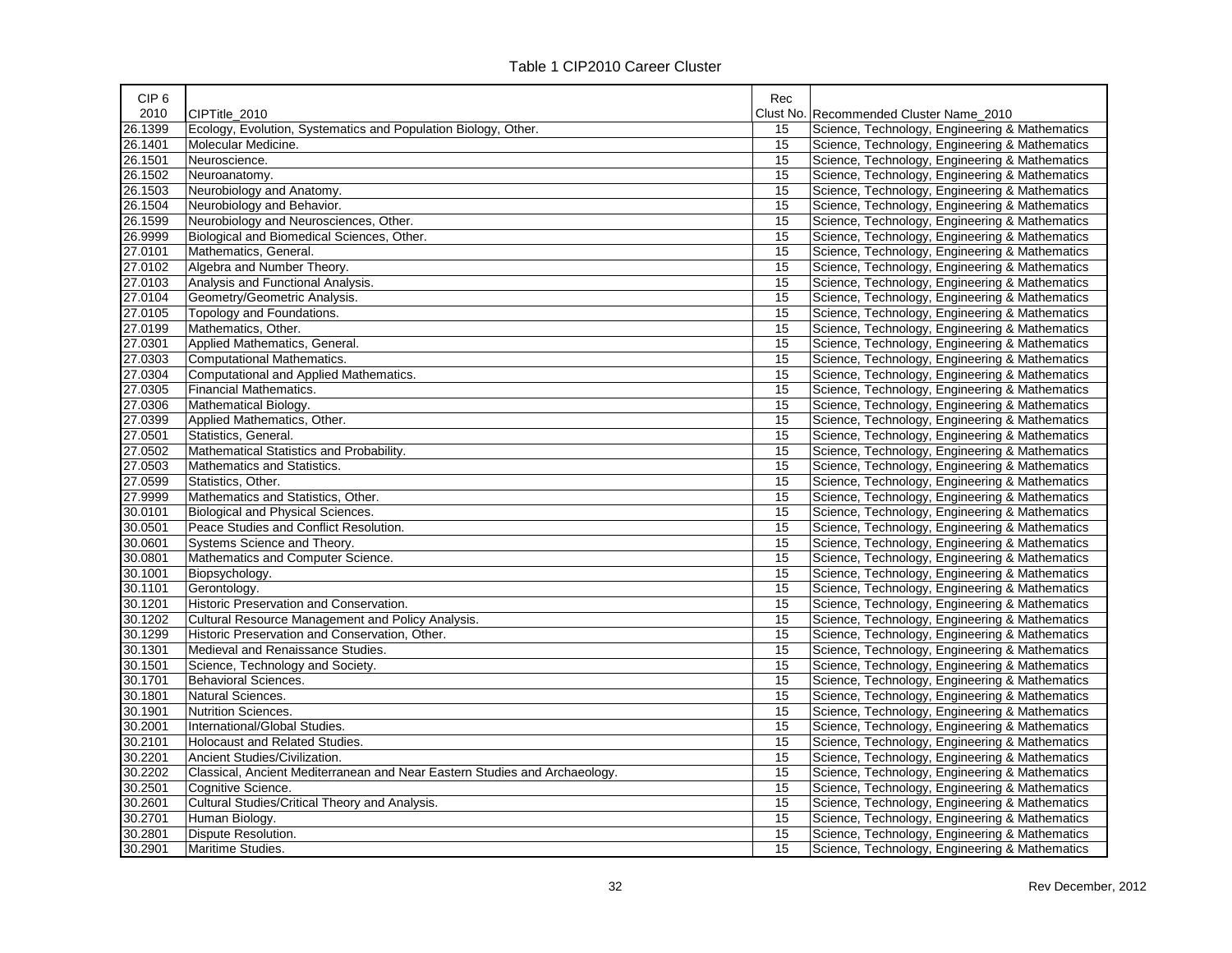| CIP <sub>6</sub> |                                                   | Rec |                                                |
|------------------|---------------------------------------------------|-----|------------------------------------------------|
| 2010             | CIPTitle 2010                                     |     | Clust No. Recommended Cluster Name 2010        |
| 30.3001          | Computational Science.                            | 15  | Science, Technology, Engineering & Mathematics |
| 30.3101          | Human Computer Interaction.                       | 15  | Science, Technology, Engineering & Mathematics |
| 30.3201          | Marine Sciences.                                  | 15  | Science, Technology, Engineering & Mathematics |
| 30.3301          | Sustainability Studies.                           | 15  | Science, Technology, Engineering & Mathematics |
| 30.9999          | Multi-/Interdisciplinary Studies, Other.          | 15  | Science, Technology, Engineering & Mathematics |
| 38.0102          | Logic.                                            | 15  | Science, Technology, Engineering & Mathematics |
| 40.0101          | Physical Sciences.                                | 15  | Science, Technology, Engineering & Mathematics |
| 40.0201          | Astronomy.                                        | 15  | Science, Technology, Engineering & Mathematics |
| 40.0202          | Astrophysics.                                     | 15  | Science, Technology, Engineering & Mathematics |
| 40.0203          | Planetary Astronomy and Science.                  | 15  | Science, Technology, Engineering & Mathematics |
| 40.0299          | Astronomy and Astrophysics, Other.                | 15  | Science, Technology, Engineering & Mathematics |
| 40.0401          | Atmospheric Sciences and Meteorology, General.    | 15  | Science, Technology, Engineering & Mathematics |
| 40.0402          | Atmospheric Chemistry and Climatology.            | 15  | Science, Technology, Engineering & Mathematics |
| 40.0403          | Atmospheric Physics and Dynamics.                 | 15  | Science, Technology, Engineering & Mathematics |
| 40.0404          | Meteorology.                                      | 15  | Science, Technology, Engineering & Mathematics |
| 40.0499          | Atmospheric Sciences and Meteorology, Other.      | 15  | Science, Technology, Engineering & Mathematics |
| 40.0501          | Chemistry, General.                               | 15  | Science, Technology, Engineering & Mathematics |
| 40.0502          | Analytical Chemistry.                             | 15  | Science, Technology, Engineering & Mathematics |
| 40.0503          | Inorganic Chemistry.                              | 15  | Science, Technology, Engineering & Mathematics |
| 40.0504          | Organic Chemistry.                                | 15  | Science, Technology, Engineering & Mathematics |
| 40.0506          | Physical Chemistry.                               | 15  | Science, Technology, Engineering & Mathematics |
| 40.0507          | Polymer Chemistry.                                | 15  | Science, Technology, Engineering & Mathematics |
| 40.0508          | Chemical Physics.                                 | 15  | Science, Technology, Engineering & Mathematics |
| 40.0509          | Environmental Chemistry.                          | 15  | Science, Technology, Engineering & Mathematics |
| 40.0510          | Forensic Chemistry.                               | 15  | Science, Technology, Engineering & Mathematics |
| 40.0511          | Theoretical Chemistry.                            | 15  | Science, Technology, Engineering & Mathematics |
| 40.0599          | Chemistry, Other.                                 | 15  | Science, Technology, Engineering & Mathematics |
| 40.0601          | Geology/Earth Science, General.                   | 15  | Science, Technology, Engineering & Mathematics |
| 40.0602          | Geochemistry.                                     | 15  | Science, Technology, Engineering & Mathematics |
| 40.0603          | Geophysics and Seismology.                        | 15  | Science, Technology, Engineering & Mathematics |
| 40.0604          | Paleontology.                                     | 15  | Science, Technology, Engineering & Mathematics |
| 40.0605          | Hydrology and Water Resources Science.            | 15  | Science, Technology, Engineering & Mathematics |
| 40.0606          | Geochemistry and Petrology.                       | 15  | Science, Technology, Engineering & Mathematics |
| 40.0607          | Oceanography, Chemical and Physical.              | 15  | Science, Technology, Engineering & Mathematics |
| 40.0699          | Geological and Earth Sciences/Geosciences, Other. | 15  | Science, Technology, Engineering & Mathematics |
| 40.0801          | Physics, General.                                 | 15  | Science, Technology, Engineering & Mathematics |
| 40.0802          | Atomic/Molecular Physics.                         | 15  | Science, Technology, Engineering & Mathematics |
| 40.0804          | <b>Elementary Particle Physics.</b>               | 15  | Science, Technology, Engineering & Mathematics |
| 40.0805          | Plasma and High-Temperature Physics.              | 15  | Science, Technology, Engineering & Mathematics |
| 40.0806          | Nuclear Physics.                                  | 15  | Science, Technology, Engineering & Mathematics |
| 40.0807          | Optics/Optical Sciences.                          | 15  | Science, Technology, Engineering & Mathematics |
| 40.0808          | Condensed Matter and Materials Physics.           | 15  | Science, Technology, Engineering & Mathematics |
| 40.0809          | Acoustics.                                        | 15  | Science, Technology, Engineering & Mathematics |
| 40.0810          | Theoretical and Mathematical Physics.             | 15  | Science, Technology, Engineering & Mathematics |
| 40.0899          | Physics, Other.                                   | 15  | Science, Technology, Engineering & Mathematics |
| 40.1001          | Materials Science.                                | 15  | Science, Technology, Engineering & Mathematics |
| 40.1002          | Materials Chemistry.                              | 15  | Science, Technology, Engineering & Mathematics |
| 40.1099          | Materials Sciences, Other.                        | 15  | Science, Technology, Engineering & Mathematics |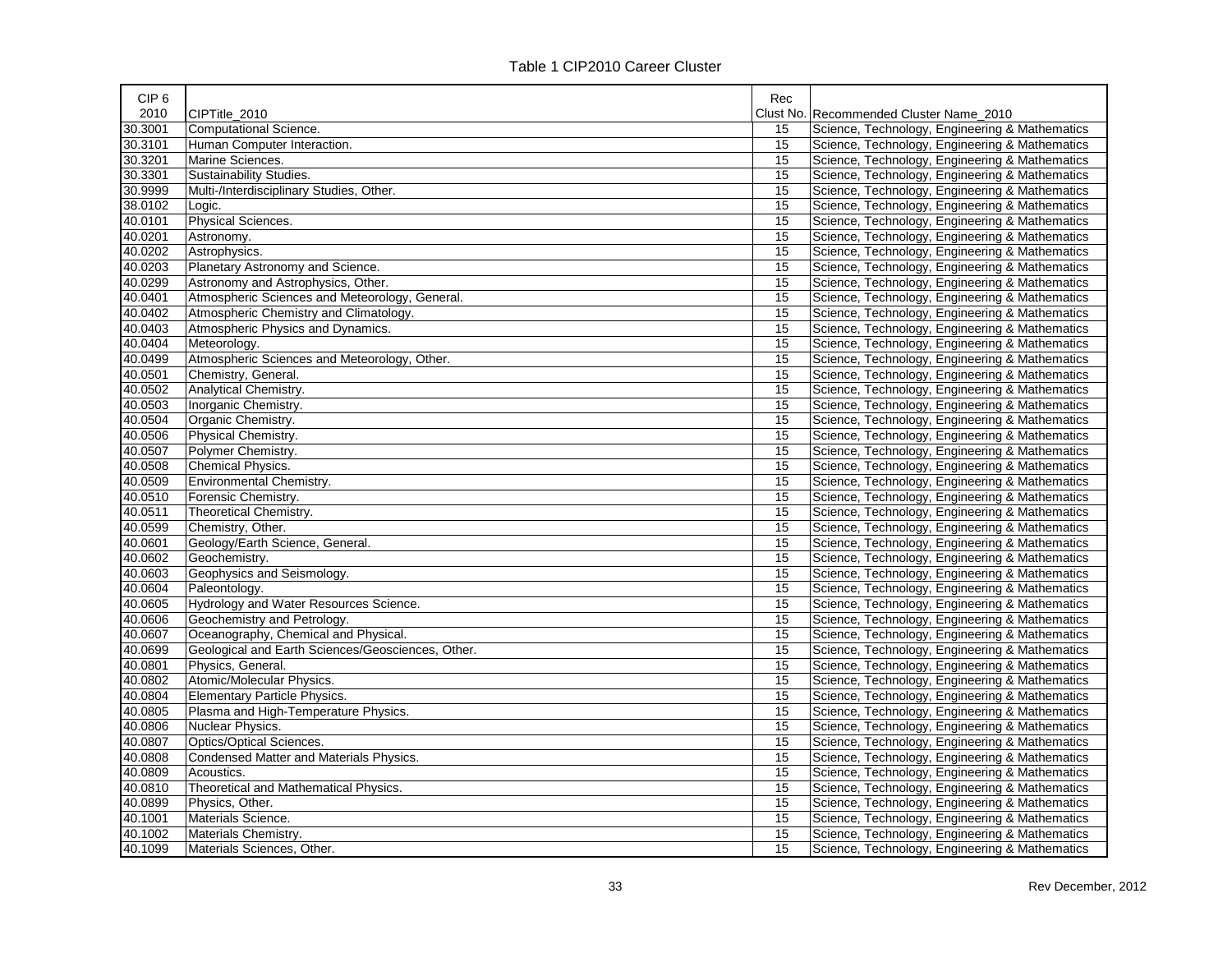| CIP <sub>6</sub> |                                                               | Rec |                                                |
|------------------|---------------------------------------------------------------|-----|------------------------------------------------|
| 2010             | CIPTitle 2010                                                 |     | Clust No. Recommended Cluster Name_2010        |
| 40.9999          | Physical Sciences, Other.                                     | 15  | Science, Technology, Engineering & Mathematics |
| 41.0000          | Science Technologies/Technicians, General.                    | 15  | Science, Technology, Engineering & Mathematics |
| 45.0101          | Social Sciences, General.                                     | 15  | Science, Technology, Engineering & Mathematics |
| 45.0102          | Research Methodology and Quantitative Methods.                | 15  | Science, Technology, Engineering & Mathematics |
| 45.0201          | Anthropology.                                                 | 15  | Science, Technology, Engineering & Mathematics |
| 45.0202          | Physical and Biological Anthropology.                         | 15  | Science, Technology, Engineering & Mathematics |
| 45.0203          | Medical Anthropology.                                         | 15  | Science, Technology, Engineering & Mathematics |
| 45.0204          | Cultural Anthropology.                                        | 15  | Science, Technology, Engineering & Mathematics |
| 45.0299          | Anthropology, Other.                                          | 15  | Science, Technology, Engineering & Mathematics |
| 45.0301          | Archeology.                                                   | 15  | Science, Technology, Engineering & Mathematics |
| 45.0401          | Criminology.                                                  | 15  | Science, Technology, Engineering & Mathematics |
| 45.0501          | Demography and Population Studies.                            | 15  | Science, Technology, Engineering & Mathematics |
| 45.0601          | Economics, General.                                           | 15  | Science, Technology, Engineering & Mathematics |
| 45.0602          | Applied Economics.                                            | 15  | Science, Technology, Engineering & Mathematics |
| 45.0603          | Econometrics and Quantitative Economics.                      | 15  | Science, Technology, Engineering & Mathematics |
| 45.0604          | Development Economics and International Development.          | 15  | Science, Technology, Engineering & Mathematics |
| 45.0605          | International Economics.                                      | 15  | Science, Technology, Engineering & Mathematics |
| 45.0699          | Economics, Other.                                             | 15  | Science, Technology, Engineering & Mathematics |
| 45.0701          | Geography.                                                    | 15  | Science, Technology, Engineering & Mathematics |
| 45.0702          | Geographic Information Science and Cartography.               | 15  | Science, Technology, Engineering & Mathematics |
| 45.0799          | Geography, Other.                                             | 15  | Science, Technology, Engineering & Mathematics |
| 45.0902          | National Security Policy Studies.                             | 15  | Science, Technology, Engineering & Mathematics |
| 45.0999          | International Relations and National Security Studies, Other. | 15  | Science, Technology, Engineering & Mathematics |
| 45.1004          | Political Economy.                                            | 15  | Science, Technology, Engineering & Mathematics |
| 45.1101          | Sociology.                                                    | 15  | Science, Technology, Engineering & Mathematics |
| 45.1301          | Sociology and Anthropology.                                   | 15  | Science, Technology, Engineering & Mathematics |
| 45.1401          | Rural Sociology.                                              | 15  | Science, Technology, Engineering & Mathematics |
| 45.9999          | Social Sciences, Other.                                       | 15  | Science, Technology, Engineering & Mathematics |
| 51.1401          | Medical Scientist.                                            | 15  | Science, Technology, Engineering & Mathematics |
| 52.0601          | Business/Managerial Economics.                                | 15  | Science, Technology, Engineering & Mathematics |
| 52.1302          | <b>Business Statistics.</b>                                   | 15  | Science, Technology, Engineering & Mathematics |
| 54.0101          | History, General.                                             | 15  | Science, Technology, Engineering & Mathematics |
| 54.0102          | American History (United States).                             | 15  | Science, Technology, Engineering & Mathematics |
| 54.0103          | European History.                                             | 15  | Science, Technology, Engineering & Mathematics |
| 54.0104          | History and Philosophy of Science and Technology.             | 15  | Science, Technology, Engineering & Mathematics |
| 54.0105          | Public/Applied History.                                       | 15  | Science, Technology, Engineering & Mathematics |
| 54.0106          | Asian History.                                                | 15  | Science, Technology, Engineering & Mathematics |
| 54.0107          | Canadian History.                                             | 15  | Science, Technology, Engineering & Mathematics |
| 54.0108          | Military History.                                             | 15  | Science, Technology, Engineering & Mathematics |
| 54.0199          | History, Other.                                               | 15  | Science, Technology, Engineering & Mathematics |
| 15.0803          | Automotive Engineering Technology/Technician.                 | 16  | Transportation, Distribution & Logistics       |
| 47.0000          | Mechanics and Repairers, General.                             | 16  | Transportation, Distribution & Logistics       |
| 47.0302          | Heavy Equipment Maintenance Technology/Technician.            | 16  | Transportation, Distribution & Logistics       |
| 47.0600          | Vehicle Maintenance and Repair Technologies, General.         | 16  | Transportation, Distribution & Logistics       |
| 47.0603          | Autobody/Collision and Repair Technology/Technician.          | 16  | Transportation, Distribution & Logistics       |
| 47.0604          | Automobile/Automotive Mechanics Technology/Technician.        | 16  | Transportation, Distribution & Logistics       |
| 47.0605          | Diesel Mechanics Technology/Technician.                       | 16  | Transportation, Distribution & Logistics       |
| 47.0606          | Small Engine Mechanics and Repair Technology/Technician.      | 16  | Transportation, Distribution & Logistics       |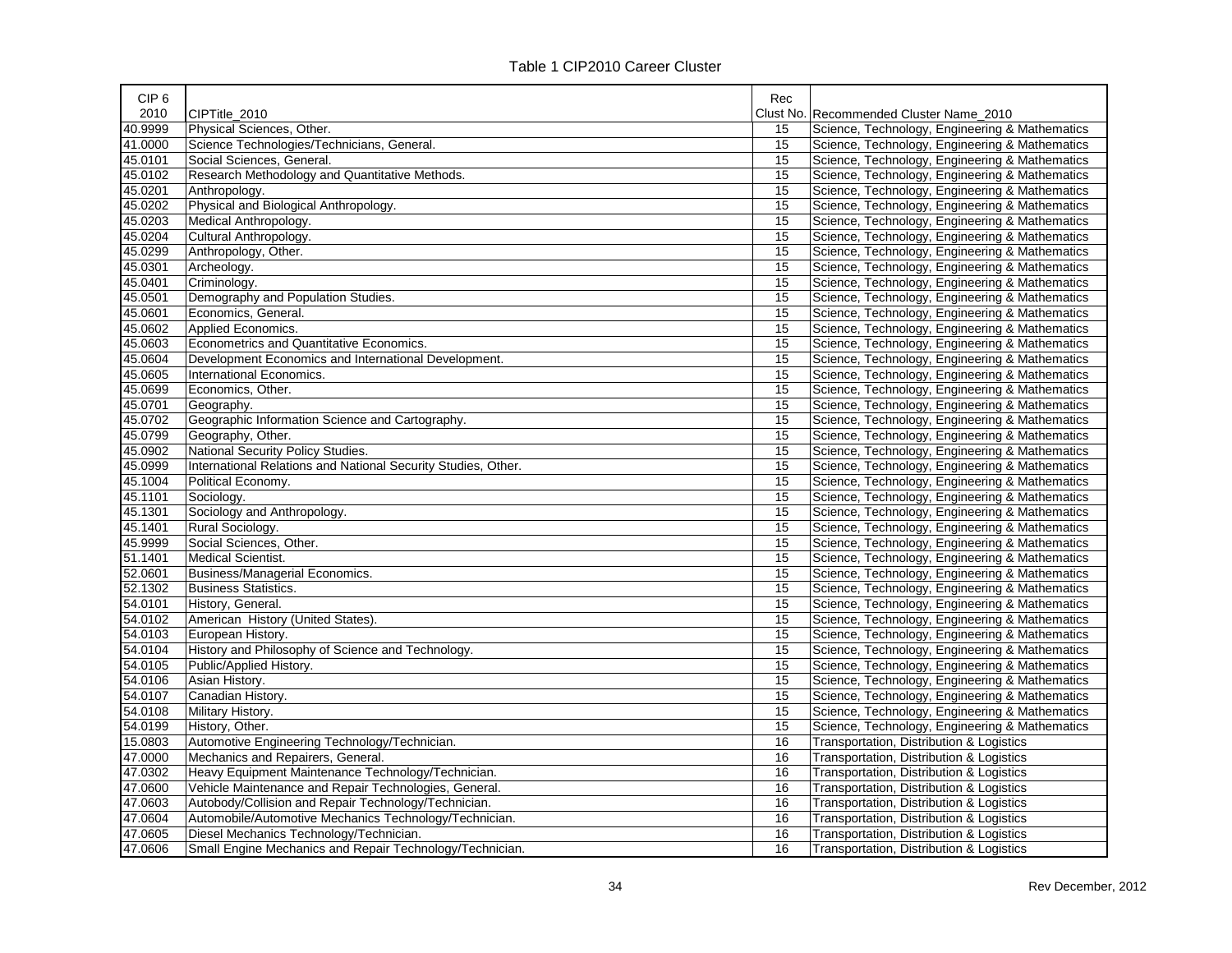| CIP <sub>6</sub> |                                                                     | Rec             |                                          |
|------------------|---------------------------------------------------------------------|-----------------|------------------------------------------|
| 2010             | CIPTitle 2010                                                       |                 | Clust No. Recommended Cluster Name 2010  |
| 47.0607          | Airframe Mechanics and Aircraft Maintenance Technology/Technician.  | 16              | Transportation, Distribution & Logistics |
| 47.0608          | Aircraft Powerplant Technology/Technician.                          | 16              | Transportation, Distribution & Logistics |
| 47.0609          | Avionics Maintenance Technology/Technician.                         | 16              | Transportation, Distribution & Logistics |
| 47.0610          | Bicycle Mechanics and Repair Technology/Technician.                 | 16              | Transportation, Distribution & Logistics |
| 47.0611          | Motorcycle Maintenance and Repair Technology/Technician.            | 16              | Transportation, Distribution & Logistics |
| 47.0612          | Vehicle Emissions Inspection and Maintenance Technology/Technician. | 16              | Transportation, Distribution & Logistics |
| 47.0613          | Medium/Heavy Vehicle and Truck Technology/Technician.               | 16              | Transportation, Distribution & Logistics |
| 47.0614          | Alternative Fuel Vehicle Technology/Technician.                     | 16              | Transportation, Distribution & Logistics |
| 47.0615          | Engine Machinist.                                                   | 16              | Transportation, Distribution & Logistics |
| 47.0616          | Marine Maintenance/Fitter and Ship Repair Technology/Technician.    | 16              | Transportation, Distribution & Logistics |
| 47.0617          | High Performance and Custom Engine Technician/Mechanic.             | 16              | Transportation, Distribution & Logistics |
| 47.0618          | Recreation Vehicle (RV) Service Technician.                         | 16              | Transportation, Distribution & Logistics |
| 47.0699          | Vehicle Maintenance and Repair Technologies, Other.                 | 16              | Transportation, Distribution & Logistics |
| 47.9999          | Mechanic and Repair Technologies/Technicians, Other.                | 16              | Transportation, Distribution & Logistics |
| 49.0101          | Aeronautics/Aviation/Aerospace Science and Technology, General.     | 16              | Transportation, Distribution & Logistics |
| 49.0102          | Airline/Commercial/Professional Pilot and Flight Crew.              | 16              | Transportation, Distribution & Logistics |
| 49.0104          | Aviation/Airway Management and Operations.                          | 16              | Transportation, Distribution & Logistics |
| 49.0105          | Air Traffic Controller.                                             | 16              | Transportation, Distribution & Logistics |
| 49.0106          | Airline Flight Attendant.                                           | 16              | Transportation, Distribution & Logistics |
| 49.0108          | Flight Instructor.                                                  | 16              | Transportation, Distribution & Logistics |
| 49.0199          | Air Transportation, Other.                                          | 16              | Transportation, Distribution & Logistics |
| 49.0205          | Truck and Bus Driver/Commercial Vehicle Operator and Instructor.    | 16              | Transportation, Distribution & Logistics |
| 49.0207          | Flagging and Traffic Control.                                       | 16              | Transportation, Distribution & Logistics |
| 49.0208          | Railroad and Railway Transportation.                                | 16              | Transportation, Distribution & Logistics |
| 49.0299          | Ground Transportation, Other.                                       | 16              | Transportation, Distribution & Logistics |
| 49.0309          | Marine Science/Merchant Marine Officer.                             | 16              | Transportation, Distribution & Logistics |
| 49.0399          | Marine Transportation, Other.                                       | 16              | Transportation, Distribution & Logistics |
| 49.9999          | Transportation and Materials Moving, Other.                         | 16              | Transportation, Distribution & Logistics |
| 52.0203          | Logistics, Materials, and Supply Chain Management.                  | 16              | Transportation, Distribution & Logistics |
| 52.0209          | Transportation/Mobility Management.                                 | 16              | Transportation, Distribution & Logistics |
| 52.0410          | Traffic, Customs, and Transportation Clerk/Technician.              | 16              | Transportation, Distribution & Logistics |
| 32.0101          | Basic Skills and Developmental/Remedial Education, General.         | 17              | NO CLUSTER*                              |
| 32.0104          | Developmental/Remedial Mathematics.                                 | 17              | NO CLUSTER*                              |
| 32.0105          | Job-Seeking/Changing Skills.                                        | 17              | NO CLUSTER*                              |
| 32.0107          | Career Exploration/Awareness Skills.                                | 17              | NO CLUSTER*                              |
| 32.0108          | Developmental/Remedial English.                                     | 17              | NO CLUSTER*                              |
| 32.0109          | Second Language Learning.                                           | 17              | NO CLUSTER*                              |
| 32.0110          | <b>Basic Computer Skills.</b>                                       | 17              | NO CLUSTER*                              |
| 32.0111          | Workforce Development and Training.                                 | 17              | NO CLUSTER*                              |
| 32.0199          | Basic Skills and Developmental/Remedial Education, Other.           | 17              | NO CLUSTER*                              |
| 33.0101          | Citizenship Activities, General.                                    | 17              | NO CLUSTER*                              |
| 33.0102          | American Citizenship Education.                                     | $\overline{17}$ | NO CLUSTER*                              |
| 33.0103          | <b>Community Awareness.</b>                                         | 17              | NO CLUSTER*                              |
| 33.0104          | Community Involvement.                                              | 17              | NO CLUSTER*                              |
| 33.0105          | Canadian Citizenship Education.                                     | 17              | NO CLUSTER*                              |
| 33.0199          | Citizenship Activities, Other.                                      | 17              | NO CLUSTER*                              |
| 34.0102          | Birthing and Parenting Knowledge and Skills.                        | 17              | NO CLUSTER*                              |
| 34.0103          | Personal Health Improvement and Maintenance.                        | 17              | NO CLUSTER*                              |